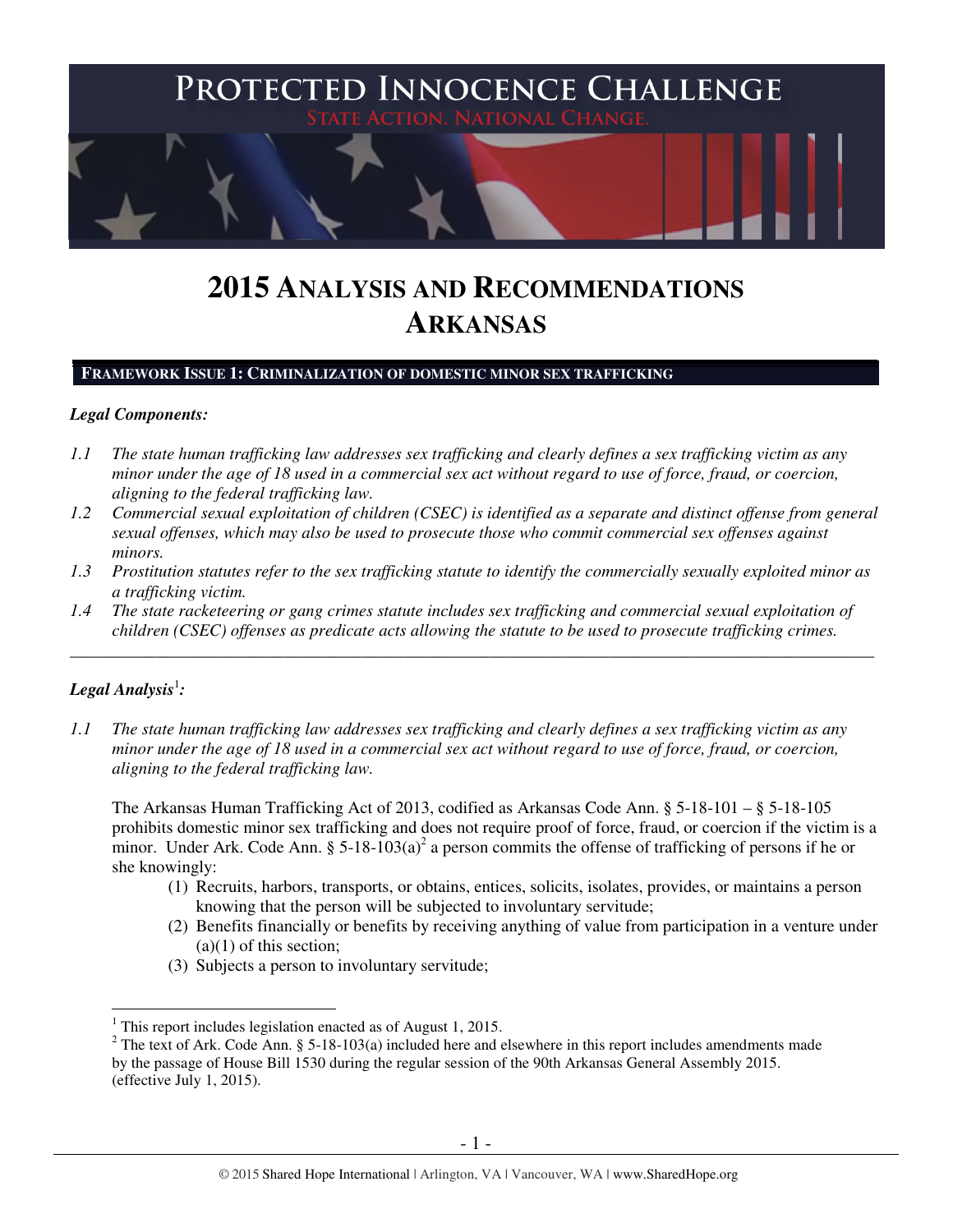- (4) Recruits, entices, solicits, isolates, harbors, transports, provides, maintains, or obtains a minor for commercial sexual activity; or
- (5) Sells or offers to sell travel services that he or she knows includes an activity prohibited under subdivision  $(a)(1) - (4)$  of this section.

A separate offense under Ark. Code Ann. § 5-18-104 (Patronizing a victim of human trafficking) covers the purchase of commercial sexual activity. It is a Class B felony to engage in commercial sexual activities if the defendant knows the person performing the sexual activities is a victim of human trafficking. If the victim is a minor at the time of the offense, then the charge is upgraded to a Class A felony. A Class A felony conviction is punishable by 6 to 30 years of imprisonment. Ark. Code Ann. § 5-4-401.

*1.2 Commercial sexual exploitation of children (CSEC) is identified as a separate and distinct offense from general sexual offenses, which may also be used to prosecute those who commit commercial sex offenses against minors.*

The following laws criminalize CSEC in Arkansas:

- 1. Ark. Code Ann. § 5-70-104(a)(2), (b) (Promoting prostitution in the first degree) creates a Class D felony if a person "knowingly . . . (2) Advances prostitution or profits from prostitution of a person less than eighteen (18) years of age." This crime is punishable by imprisonment up to 6 years and a possible fine not to exceed \$10,000. Ark. Code Ann.  $\S$ § 5-4-201(a)(2), 5-4-401(a)(5).
- 2. Ark. Code Ann. § 5-27-303(a) (Engaging children in sexually explicit conduct for use in visual or print medium) states when "any person eighteen (18) years of age or older who employs, uses, persuades, induces, entices, or coerces any child<sup>3</sup> to engage in or who has a child assist any other person to engage in any sexually explicit conduct for the purpose of producing any visual or print medium depicting the sexually explicit conduct is guilty" of a felony. A first offense is a Class B felony punishable by imprisonment for 5–20 years and a possible fine not to exceed \$15,000. Ark. Code Ann. §§ 5-27-303(a)(1), 5-4-401(a)(3), 5-4-201(a)(1). Subsequent offenses are Class A felonies punishable by imprisonment for 6- 30 years and a possible fine not to exceed \$15,000. Ark. Code Ann. §§ 5-27-303(a)(2), 5-4-401(a)(2), 5-4-201(a)(1).
- 3. Ark. Code Ann. § 5-27-305(a) (Transportation of minors for prohibited sexual conduct) states,

(a) A person commits the offense of transportation of a minor for prohibited sexual conduct if the person transports, finances in whole or part the transportation of, or otherwise causes or facilitates the movement of any minor, and the actor:

- (1) Knows or has reason to know that prostitution or sexually explicit conduct involving the minor will be commercially exploited by any person; and
- (2) Acts with the purpose that the minor will engage in:
	- (A) Prostitution; or
	- (B) Sexually explicit conduct.

This crime is a Class A felony punishable by imprisonment for 6–30 years and a possible fine not to exceed \$15,000. Ark. Code Ann. §§ 5-27-305(b), 5-4-401(a)(2), 5-4-201(a)(1).

4. Under Ark. Code Ann. § 5-27-402(a) (Employing or consenting to the use of a child in a sexual performance), "It is unlawful for a person, knowing the character and content of the performance, to

<sup>&</sup>lt;sup>3</sup> "Child" is defined for purposes of subchapter 3 (Arkansas Protection of Children Against Exploitation Act of 1979) as "any person under eighteen (18) years of age." Ark. Code Ann §5-27-302(1).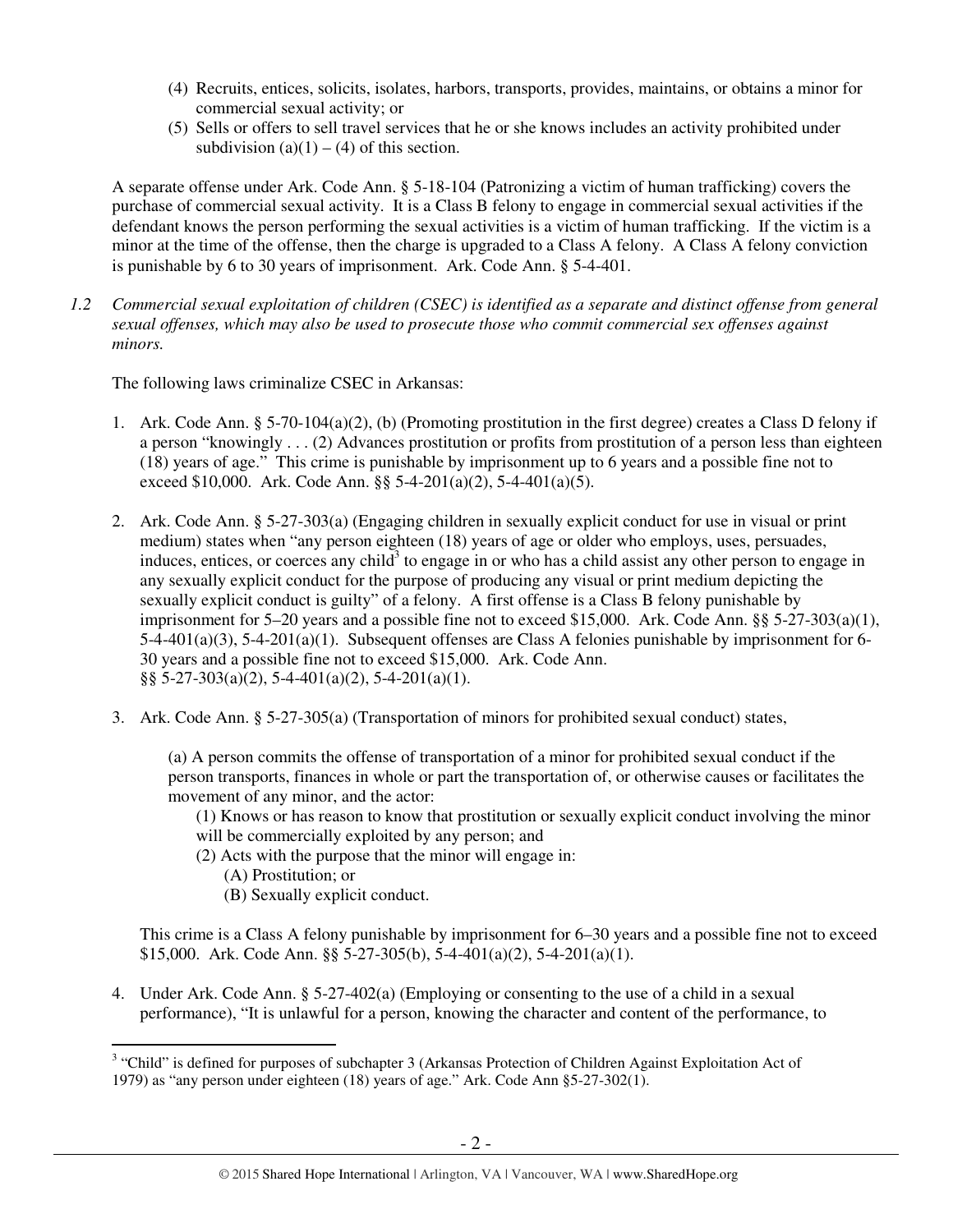employ, authorize, or induce a child under eighteen (18) years of age to engage in a sexual performance."<sup>4</sup> A first offense is a Class C felony punishable by imprisonment for 3–10 years and a possible fine not to exceed \$10,000. Ark. Code Ann. §§ 5-27-402(c)(1), 5-4-401(a)(4), 5-4-201(a)(2). Second and subsequent offenses are Class B felonies punishable by imprisonment for 5-20 years and a possible fine not to exceed \$15,000. Ark. Code Ann. §§ 5-27-402(c)(2), 5-4-401(a)(3), 5-4-201(a)(1).

- 5. Ark. Code Ann. § 5-27-403(a) (Producing, directing, or promoting a sexual performance by a child) makes it a crime for a person "knowing the character and content of the material, to produce, direct, or promote a performance that includes sexual conduct by a child under eighteen (18) years of age." This crime is a Class B felony punishable by imprisonment for 5-20 years and a possible fine not to exceed \$15,000. Ark. Code Ann. §§ 5-27-403(b), 5-4-401(a)(3), 5-4-201(a)(1).
- 6. Ark. Code Ann. § 5-27-307 (Sexually grooming a child) states that "A person commits sexually grooming a child if he or she knowingly disseminates to a child thirteen (13) years of age or younger with or without consideration a visual or print medium depicting sexually explicit conduct with the purpose to entice, induce, or groom the child thirteen (13) years of age or younger to engage in the following with a person: (1) Sexual intercourse; (2) Sexually explicit conduct; or (3) Deviate sexual activity." This crime is a Class A misdemeanor if the actor is younger than 21 years of age, which may be punishable by imprisonment not to exceed 1 year and a possible fine not to exceed \$2,500. Ark. Code Ann. §§  $5-27-307(c)(2)$ ,  $5-4-401(b)(1)$ ,  $5-4-201(b)(1)$ .

Additionally, although not expressly commercial, the following offenses could apply to cases of domestic minor sex trafficking:

1. Ark. Code Ann. § 5-27-306(a)(1), (2) (Internet stalking of a child) makes it a crime for a person over the age of 21 to knowingly use the Internet to do the following:

(1) Seduce, solicit, lure, or entice a child fifteen (15) years of age or younger [or, for purposes of subsection (2), an individual believed to be 15 or younger] in an effort to arrange a meeting with the child for the purpose of engaging in:

- (A) Sexual intercourse;
- (B) Sexually explicit conduct; or
- (C) Deviate sexual activity;
- . . . .

If the individual merely "attempts to arrange a meeting" with a real child or a person believed to be a child, this crime is a Class B felony punishable by imprisonment for 5–20 years and a possible fine not to exceed \$15,000. Ark. Code Ann. §§ 5-27-306(b)(1), (2), 5-4-401(a)(3), 5-4-201(a)(1). If the meeting with the child actually occurs, even if the sexual activity does not occur, the crime is a Class A felony punishable by imprisonment for 6–30 years and a possible fine not to exceed \$15,000. Ark. Code Ann. §§ 5-27-306(b)(3),  $5-4-401(a)(2)$ ,  $5-4-201(a)(1)$ .

2. Ark. Code Ann. § 5-27-306(a)(3), (4) (Internet stalking of a child) makes it a crime for a person over the age of 21 to knowingly use the Internet to do the following:

 4 "Performance" is defined for purposes of subchapter 4 (Use of children in sexual performance) as "any play, dance, act, drama, piece, interlude, pantomime, show, scene, or other three-dimensional presentation or a part of a play, dance, act, drama, piece, interlude, pantomime, show, scene, or other three-dimensional presentation, whether: (A) Performed live or photographed; (B) Filmed; (C) Videotaped; or (D) Visually depicted by any other photographic, cinematic, magnetic, or electronic means." Ark. Code Ann. § 5-27-401(1).

<sup>&</sup>quot;Sexual performance" is defined for purposes of subchapter 4 (Use of children in sexual performance) as "any performance or part of a performance that includes sexual conduct by a child under eighteen (18) years of age." Ark. Code Ann. § 5-27-401(5).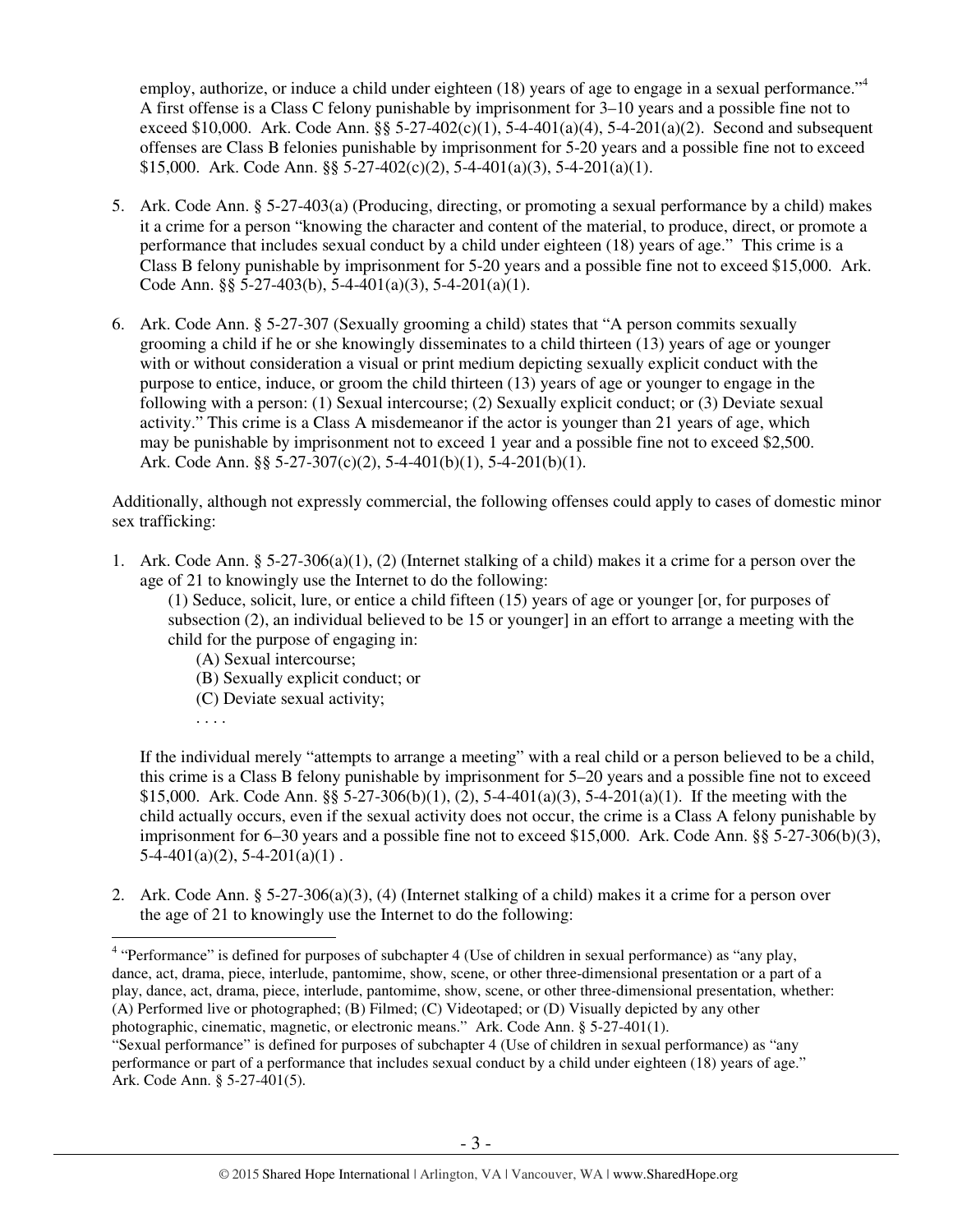(3) Compile, transmit, publish, reproduce, buy, sell, receive, exchange, or disseminate the name, telephone number, electronic mail address, residence address, picture, physical description, characteristics, or any other identifying information on a child fifteen (15) years of age or younger [or, for purposes of subsection (4), on an individual that the person believes to be 15 or younger] in furtherance of an effort to arrange a meeting with the child for the purpose of engaging in:

- (A) Sexual intercourse;
- (B) Sexually explicit conduct; or
- (C) Deviate sexual activity;

. . . .

If the individual merely "attempts to arrange a meeting," with either a real child or a person believed to be a child this crime is a Class B felony punishable by imprisonment for 5–20 years and a possible fine not to exceed \$15,000. Ark. Code Ann. §§ 5-27-306(b)(1), (2), 5-4-401(a)(3), 5-4-201(a)(1). If the meeting with the child actually occurs, even if the sexual activity does not occur, the crime is a Class A felony punishable by imprisonment for 6-30 years and a possible fine not to exceed \$15,000. Ark. Code Ann. §§ 5-27-306(b)(3), 5-4-401(a)(2), 5-4-201(a)(1).

- 3. Ark. Code Ann. § 5-27-603(a) (Computer child pornography) establishes a crime when a person knowingly "(1) Compiles, enters into, or transmits by means of computer, makes, prints, publishes, or reproduces by other computerized means, knowingly causes or allows to be entered into or transmitted by means of computer or buys, sells, receives, exchanges, or disseminates any notice, statement, or advertisement or any child's name, telephone number, place of residence, physical characteristics, or other descriptive or identifying information for purposes of facilitating, encouraging, offering, or soliciting sexually explicit conduct of or with any child or another individual believed by the person to be a child, or the visual depiction of the conduct; or (2) Utilizes a computer online service, internet service, or local bulletin board service to seduce, solicit, lure, or entice or attempt to seduce, solicit, lure, or entice a child or another individual believed by the person to be a child, to engage in sexually explicit conduct." This crime is a Class B felony punishable by imprisonment for 5–20 years and a possible fine not to exceed \$15,000. Ark. Code Ann. §§ 5-27-603(b), 5-4-401(a)(3), 5-4-201(a)(1).
- 4. Ark. Code Ann. § 5-27-605(a)(1) (Computer exploitation of a child) establishes the crime of computer exploitation in the first degree when a person "(A) Causes or permits a child to engage in sexually explicit conduct; and (B) Knows, has reason to know, or intends that the prohibited conduct may be: (i) Photographed; (ii) Filmed; (iii) Reproduced; (iv) Reconstructed in any manner, including on the internet; or (v) Part of an exhibition or performance." A first offense of this crime is a Class B felony punishable by imprisonment for 5–20 years and a possible fine not to exceed \$15,000. Ark. Code Ann. §§ 5-27-605(a)(2)(A), 5-4-401(a)(3), 5-4-201(a)(1). Subsequent offenses are Class A felonies punishable by imprisonment for 6-30 years and a possible fine not to exceed \$15,000. Ark. Code Ann. §§ 5-27-  $605(a)(2)(B)$ , 5-4-401(a)(2), 5-4-201(a)(1).
- 5. Ark. Code Ann. § 5-27-605(b)(1) (Computer exploitation of a child) establishes the crime of second degree computer exploitation of a child if the individual does either of the following: "(A) Photographs or films a child engaged in sexually explicit conduct; or (B) Uses any device, including a computer, to reproduce or reconstruct the image of a child engaged in sexually explicit conduct." This crime is a Class C felony punishable by imprisonment for 3–10 years and a possible fine not to exceed \$10,000. Ark. Code Ann. §§ 5-27-605(b)(2), 5-4-401(a)(4), 5-4-201(a)(2).
- 6. Ark. Code Ann. § 5-14-103(a)(3)(A) (Rape) establishes a crime when a person "engages in sexual intercourse or deviate sexual activity with another person . . . [w]ho is less than fourteen (14) years of age."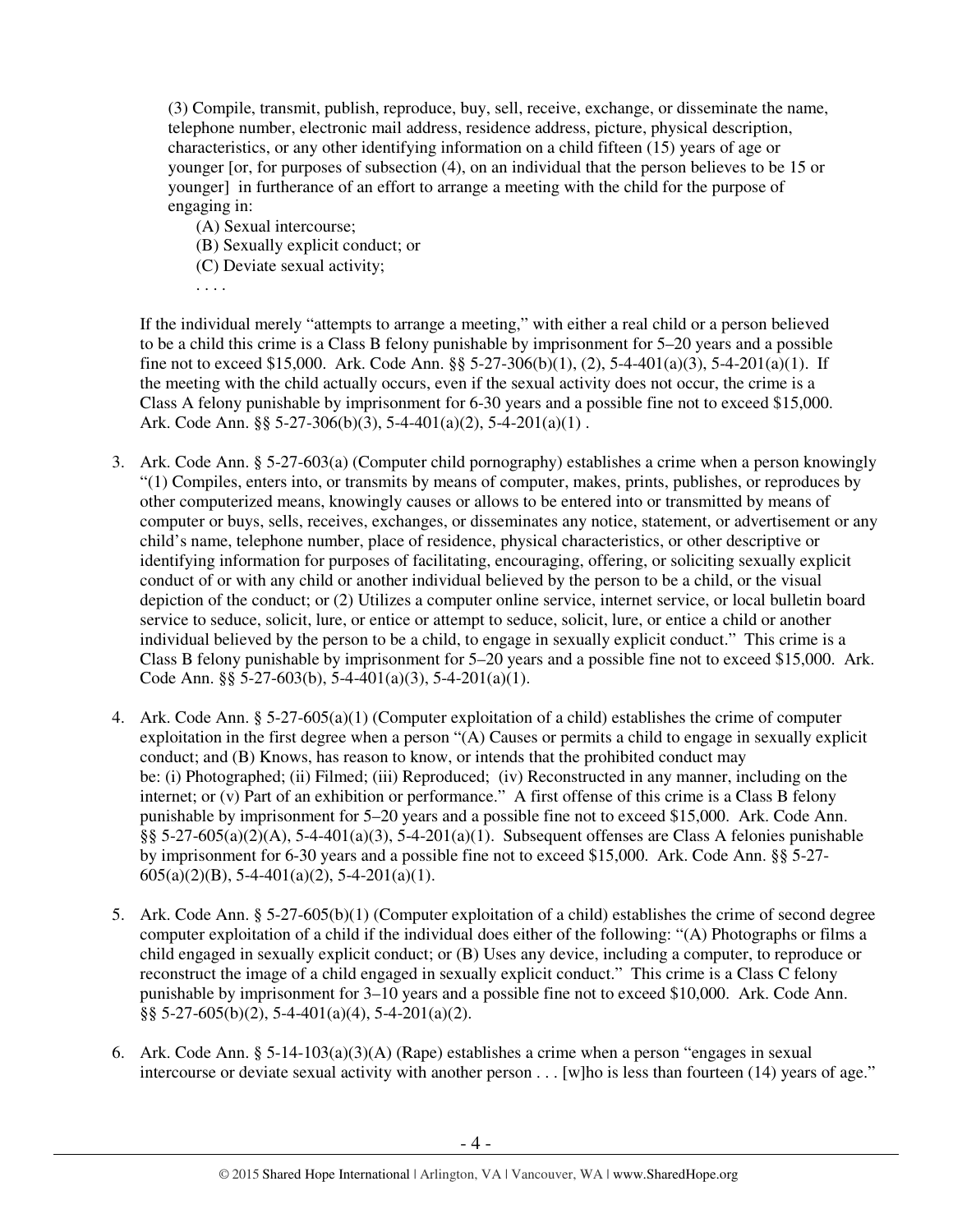However, subsection (3)(B) creates an affirmative defense to this provision if "the actor was not more than three (3) years older than the victim." Rape is a Class Y felony punishable by imprisonment for 25–40 years or a life sentence. Ark. Code Ann.  $\S$ § 5-14-103(c), 5-4-401(a)(1).

- 7. Ark. Code Ann. § 5-14-125(a)(3)(A) (Sexual assault in the second degree) establishes a crime when a person over 18 "engages in sexual contact with another person who is: (A) Less than fourteen (14) years of age." This crime is a Class B felony punishable by imprisonment for 5–20 years and a possible fine not to exceed \$15,000. Ark. Code Ann. §§ 5-14-125(b)(1), 5-4-401(a)(3), 5-4-201(a)(1).
- 8. Ark. Code Ann. § 5-14-127(a)(1)(A) (Sexual assault in the fourth degree) establishes a crime if a person 20 or older "[e]ngages in sexual intercourse or deviate sexual activity with another person who is: (i) Less than sixteen (16) years of age; and (ii) Not the person's spouse." For a violation of this subsection, a person is guilty of a Class D felony punishable by imprisonment not to exceed 6 years and a possible fine not to exceed \$10,000. Ark. Code Ann.  $\S$  5-14-127(b)(1), 5-4-401(a)(5), 5-4-201(a)(2). The statute also makes it a crime when a person "[e]ngages in sexual contact with another person who is: (i) Less than sixteen (16) years of age; and (ii) Not the person's spouse." Ark. Code Ann.  $\S$  5-14-127(a)(1)(B). This crime is a Class A misdemeanor, which may be punishable by imprisonment not to exceed 1 year and a possible fine not to exceed \$2,500. Ark. Code Ann. §§ 5-14-127(b)(2), 5-4-401(b)(1), 5-4-201(b)(1).
- 9. A violation of Ark. Code Ann. § 5-14-110(a)(1) (Sexual indecency with a child) occurs if
	- (1) Being eighteen (18) years of age or older, the person solicits<sup>5</sup> another person who is less than fifteen (15) years of age or who is represented to be less than fifteen (15) years of age to engage in:
		- (A) Sexual intercourse;
		- (B) Deviate sexual activity; or
		- (C) Sexual contact.

 $\overline{a}$ 

The crime is a Class D felony punishable by imprisonment not to exceed 6 years and a possible fine not to exceed \$10,000. Ark. Code Ann. §§ 5-14-110(b), 5-4-401(a)(5), 5-4-201(a)(2).

*1.3 Prostitution statutes refer to the sex trafficking statute to identify the commercially sexually exploited minor as a trafficking victim.* 

Ark. Code Ann. § 5-70-102(a) (Prostitution) refers to the human trafficking statute to establish an affirmative defense to the charge of prostitution for victims of human trafficking under Ark. Code Ann. § 5-18-103. Ark Code Ann. § 5-70-102(c). Ark. Code Ann. 5-18-102(15) (Definitions) defines a victim of human trafficking as a person who has been subjected to trafficking of persons. Additionally, Ark. Code Ann. § 5-70-103 (Sexual solicitation) states establishes an affirmative defense to prosecution if a trafficking victim "solicits or requests a person to engage in sexual activity with him or her in return for a fee." Ark. Code Ann. § 5-70-103(c).

*1.4 The state racketeering or gang crimes statute includes sex trafficking and commercial sexual exploitation of children (CSEC) offenses as predicate acts allowing the statute to be used to prosecute trafficking crimes.* 

Ark. Code Ann. § 5-74-104 (Engaging in a continuing criminal gang, organization, or enterprise) states,

<sup>5</sup> In *Heape v. State*, the court "h[e]ld that the evidence was sufficient to show that appellant, by offering the girl money in exchange for sex, solicited her to engage in sexual intercourse, deviate sexual activity, or sexual contact." Heape v. State, 192 S.W.3d 281, 286 (Ark. Ct. App. 2004).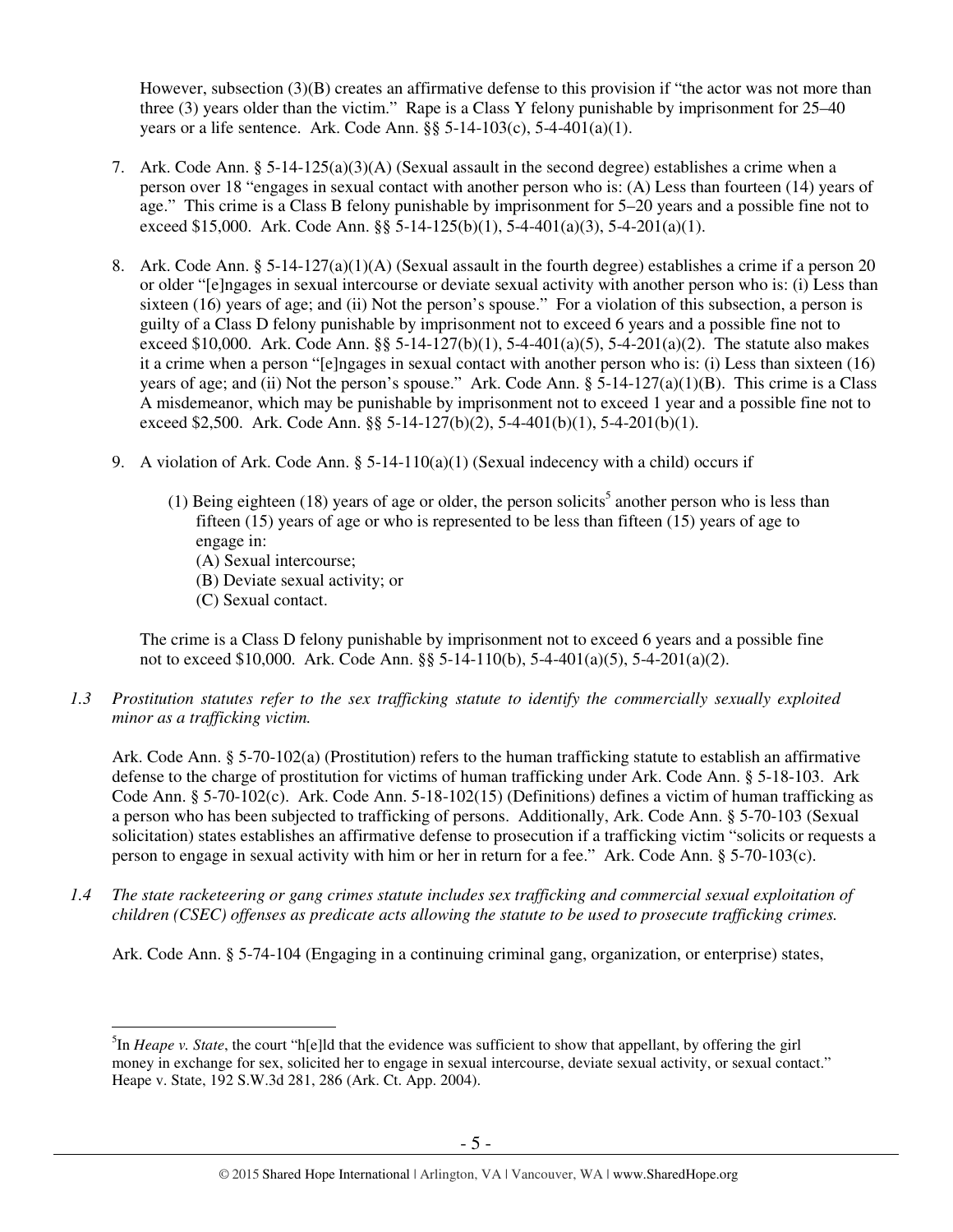(1) A person commits the offense of engaging in a continuing criminal gang, organization, or enterprise in the first degree if he or she:

(A) Commits or attempts to commit or solicits to commit a felony predicate criminal offense; and

(B) That offense is part of a continuing series of two (2) or more predicate criminal offenses that are undertaken by that person in concert with two (2) or more other persons with respect to whom that person occupies a position of organizer, a supervisory position, or any other position of management.

(2) A person who engages in a continuing criminal gang, organization, or enterprise in the first degree is guilty of a felony two (2) classifications higher than the classification of the highest underlying predicate offense referenced in subdivision  $(a)(1)(A)$  of this section.

(b)

(1) A person commits the offense of engaging in a continuing criminal gang, organization, or enterprise in the second degree if he or she:

(A) Commits or attempts to commit or solicits to commit a felony predicate criminal offense; and

(B) That offense is part of a continuing series of two (2) or more predicate criminal offenses that are undertaken by that person in concert with two (2) or more other persons, but with respect to whom that person does not occupy the position of organizer, a supervisory position, or any other position of management.

(2) A person who engages in a continuing criminal gang, organization, or enterprise in the second degree is guilty of a felony one (1) classification higher than the classification of the highest underlying predicate offense referenced in subdivision (b)(1)(A) of this section.

(c) A person who engages in a continuing criminal gang, organization, or enterprise when the underlying predicate offense is a Class A felony or a Class Y felony is guilty of a Class Y felony. (d) Any sentence of imprisonment imposed pursuant to this section is in addition to any sentence imposed for the violation of a predicate criminal offense.

Under Ark. Stat. Ann. 5-74-103(4) "Predicate criminal offense" means any violation of Arkansas law that is a crime of violence or a crime of pecuniary gain.

(a)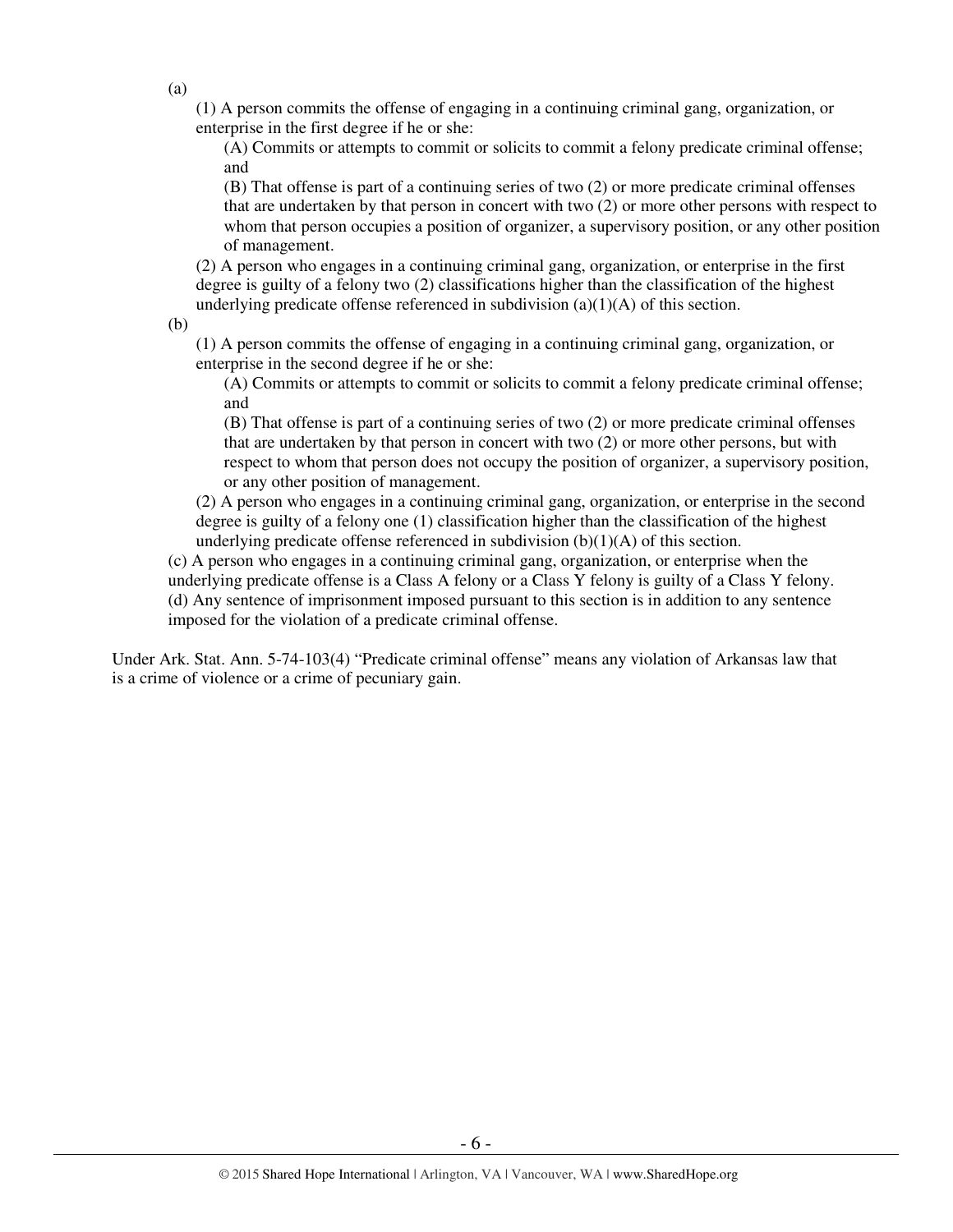#### **FRAMEWORK ISSUE 2: CRIMINAL PROVISIONS ADDRESSING DEMAND**

## *Legal Components:*

- *2.1 The state sex trafficking law can be applied to the buyers of commercial sex acts with a victim of domestic minor sex trafficking.*
- *2.2 Buyers of commercial sex acts with a minor can be prosecuted under commercial sexual exploitation of children (CSEC) laws.*
- *2.3 Solicitation of prostitution laws differentiate between buying sex acts with an adult and buying sex acts with a minor under 18.*
- *2.4 Penalties for buyers of commercial sex acts with minors are as high as federal penalties.*
- *2.5 Using the Internet or other electronic communication to lure, entice, or purchase, or attempt to lure, entice, or purchase commercial sex acts with a minor is a separate crime or results in an enhanced penalty for buyers.*
- *2.6 No age mistake defense is permitted for a buyer of commercial sex acts with any minor under 18.*
- *2.7 Base penalties for buying sex acts with a minor under 18 are sufficiently high and not reduced for older minors.*
- *2.8 Financial penalties for buyers of commercial sex acts with minors are sufficiently high to make it difficult for buyers to hide the crime.*
- *2.9 Buying and possessing child pornography carries penalties as high as similar federal offenses.*
- *2.10 Convicted buyers of commercial sex acts with minors and child pornography are required to register as sex offenders*.

\_\_\_\_\_\_\_\_\_\_\_\_\_\_\_\_\_\_\_\_\_\_\_\_\_\_\_\_\_\_\_\_\_\_\_\_\_\_\_\_\_\_\_\_\_\_\_\_\_\_\_\_\_\_\_\_\_\_\_\_\_\_\_\_\_\_\_\_\_\_\_\_\_\_\_\_\_\_\_\_\_\_\_\_\_\_\_\_\_\_\_\_\_\_

## *Legal Analysis:*

 $\overline{a}$ 

*2.1 The state sex trafficking law can be applied to the buyers of sex with a victim of domestic minor sex trafficking.*

Arkansas law applies to buyers directly under Ark. Code Ann. § 5-18-104 (Patronizing a victim of human trafficking). A person patronizes a victim of human trafficking if he or she "knowingly engages in commercial sexual activity with another person knowing that the other person is a victim of human trafficking." Ark. Code Ann. §5-18-104(a). To be convicted under this provision, the government must prove that the buyer knew the person patronized was a victim of human trafficking.

However, the primary trafficking law, Ark Code Ann. § 5-18-103(a)(4) (Trafficking of persons) also applies to buyers following federal precedent<sup>6</sup> through the term "obtains." It states, "A person commits the offense of

<sup>6</sup> *See* United States v. Jungers, 702 F.3d 1066 (8th Cir. 2013). In this case, the Eighth Circuit held that the federal sex trafficking law, 18 U.S.C. § 1591 (Sex trafficking of children or by force, fraud, or coercion) applies to buyers of sex with minors. Reversing a District of South Dakota ruling that Congress did not intend the string of verbs constituting criminal conduct under 18 U.S.C. § 1591(a)(1) ("recruits, entices, harbors, transports, provides, obtains, or maintains") to reach the conduct of buyers (United States v. Jungers, 834 F. Supp. 2d 930, 931 (D.S.D. 2011)), the Eighth Circuit concluded that 18 U.S.C. § 1591 does not contain "a latent exemption for purchasers" because buyers can "engage in at least some of the prohibited conduct." Jungers, 702 F. 3d 1066, 1072. Congress codified Jungers clarifying that the federal sex trafficking law is intended to apply to buyers in the Justice for Victims of Trafficking Act (JVTA) of 2015 Pub. L. No. 114-22, 129 Stat 227), enacted on May 29, 2015. The JVTA adds the terms "patronize" and "solicit" to the list of prohibited conduct and expressly states, "section 108 of this title amends section 1591 of title 18, United States Code, to add the words 'solicits or patronizes' to the sex trafficking statute making absolutely clear for judges, juries, prosecutors, and law enforcement officials that criminals who purchase sexual acts from human trafficking victims may be arrested, prosecuted, and convicted as sex trafficking offenders when this is merited by the facts of a particular case." Id. at Sec. 109. The Eighth Circuit decision in *United States v. Jungers* and the federal sex trafficking law as amended by the Justice for Victims of Trafficking Act establish persuasive authority when state courts interpret the string of verbs constituting prohibited conduct in state sex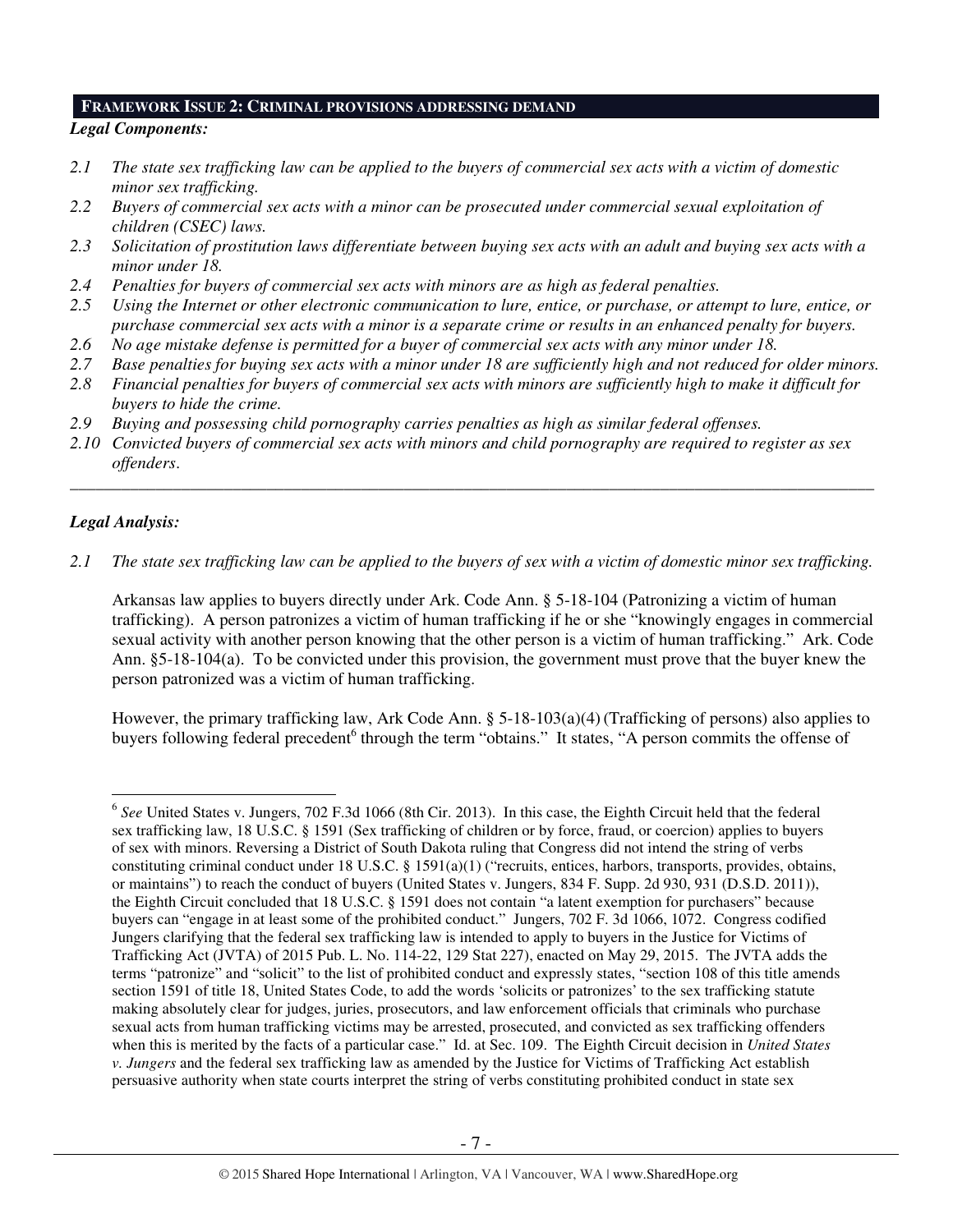trafficking of persons if he or she knowingly …Recruits, entices, solicits, isolates, harbors, transports, provides, maintains, or obtains a minor for commercial sexual activity."

Ark Code Ann. § 5-18-103(a)(Trafficking of persons) is a Class Y felony when the victim was a minor at the time of the offense. Ark. Code Ann. 5-18-103(c). A Class Y felony is punishable by 10–40 years, or life. Ark. Code Ann. §§ 5-4-401, 5-4-201(a)(1). Additionally, violators of this statute must pay \$250.00 to be deposited in the Safe Harbor Fund for Sexually Exploited Children. Ark. Code Ann. § 5-18-103(d). Patronizing a victim of human trafficking under Ark. Code Ann. § 5-18-104 is a Class A felony, punishable by 6–30 years in prison and a possible fine not to exceed §15,000. Ark. Code Ann. §§ 5-18-104(b)(2), 5-4-401(2), 5-4-201(a)(1).

2.1.1 Recommendation: Amend Ark Code Ann. § 5-18-103(a)(4)(Trafficking of persons) to clarify that buyer conduct is included as a violation of Ark Code Ann.  $\S$  5-18-103(a)(4)(Trafficking of persons). $<sup>7</sup>$ </sup>

#### *2.2 Buyers of commercial sex acts with a minor can be prosecuted under commercial sexual exploitation of children (CSEC) laws.*

A buyer of commercial sex acts with a minor may be found in violation of Ark. Code Ann. § 5-27-305(a) (Transportation of minors for prohibited sexual conduct) under certain circumstances. Ark. Code Ann. § 5-27- 305(a) states,

(a) A person commits the offense of transportation of a minor for prohibited sexual conduct if the person transports, finances in whole or part the transportation of, or otherwise causes or facilitates the movement of any minor, and the actor:

(1) Knows or has reason to know that prostitution or sexually explicit conduct involving the minor will be commercially exploited by any person; and

- (2) Acts with the purpose that the minor will engage in:
	- (A) Prostitution; or

 $\overline{a}$ 

(B) Sexually explicit conduct.

This crime is a Class A felony punishable by imprisonment for 6–30 years and a possible fine not to exceed \$15,000. Ark. Code Ann. §§ 5-27-305(b), 5-4-401(a)(2), 5-4-201(a)(1).

However, if not identified as a child sex trafficking or CSEC case, a buyer of sex with a minor 15–18 may be charged with Ark. Code Ann. § 5-70-103 (Sexual solicitation), the same statute that applies for solicitation of adults. Under this statute a buyer of commercial sex is guilty of a crime when "he or she: (1) Offers to pay a fee to a person to engage in sexual activity with him or her or another person; or (2) Solicits or requests a person to engage in sexual activity with him or her in return for a fee." Ark. Code Ann. § 5-70-103(a). For the first offense, this crime is only a Class B misdemeanor, and second and subsequent offenses are Class A misdemeanors. Ark. Code Ann. § 5-70-103(b).

trafficking laws (in particular the term "obtains") to the extent such interpretation does not conflict with state case law.

<sup>7</sup> *See generally* SHARED HOPE INTERNATIONAL, "Eliminating the Third Party Control Barrier to Identifying Juvenile Sex Trafficking Victims," JuST Response Policy Paper (2015), http://sharedhope.org/wpcontent/uploads/2015/08/Policy-Paper\_Eliminating-Third-Party-Control\_Final1.pdf (discussing need to include buyer conduct in core sex trafficking offense regardless of whether victim is under control of a third party and explaining negative impact on victims and victim-identification when buyers are excluded as sex trafficking offenders).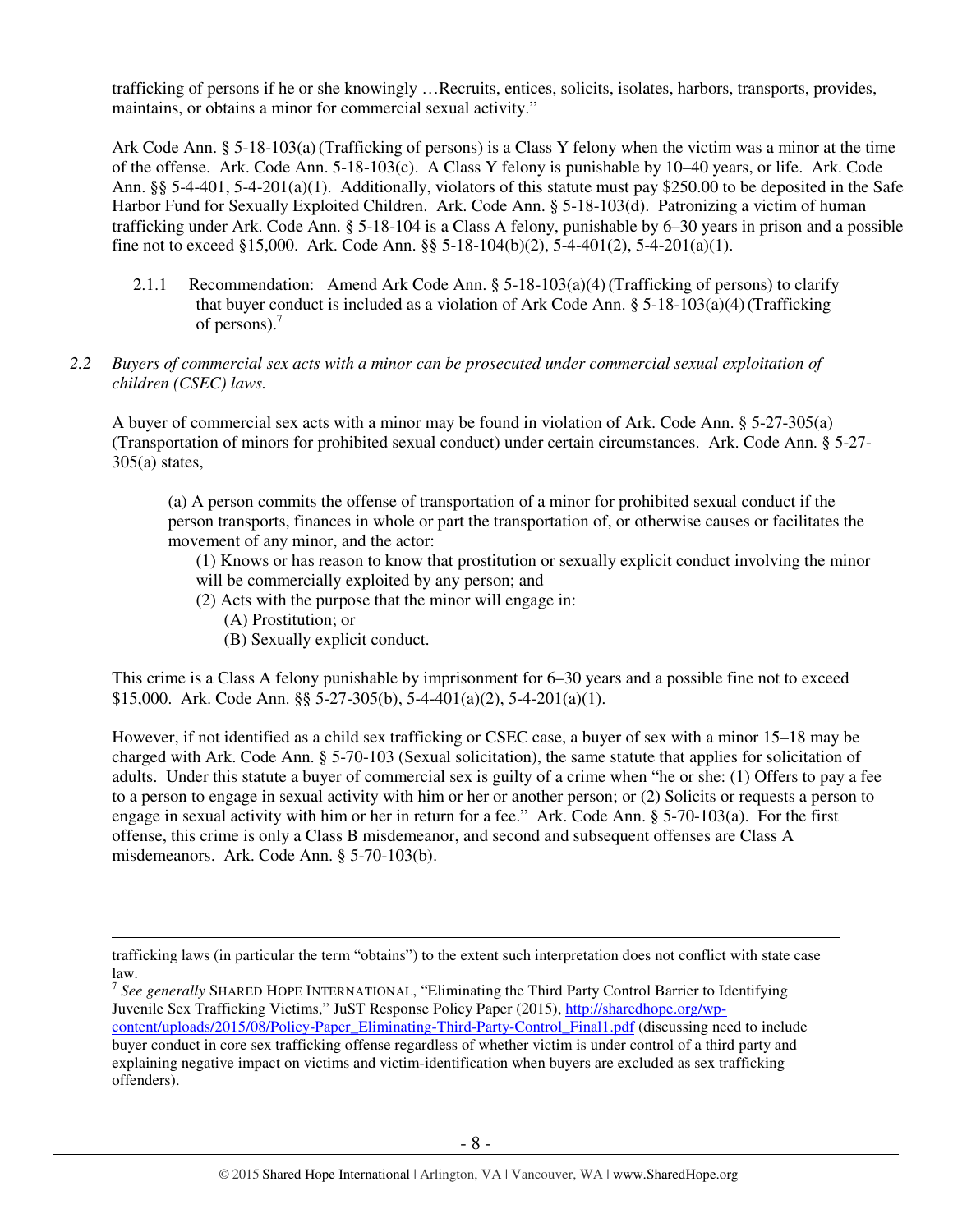*2.3 Solicitation of prostitution laws differentiate between buying sex acts with an adult and buying sex acts with a minor under 18.* 

Arkansas's solicitation for prostitution law does not directly distinguish the purchase of commercial sex acts with children from those with adults. Ark. Code Ann. § 5-70-103(a) (Sexual solicitation) states, "A person commits the offense of sexual solicitation if he or she: (1) Offers or agrees to pay a fee to a person to engage in sexual activity with him or her or another person; or (2) Solicits or requests a person to engage in sexual activity with him or her in return for a fee." A first offense is a Class B misdemeanor, and a second or subsequent offense is a Class A misdemeanor. Ark. Code Ann. § 5-70-103(b).

2.3.1 Recommendation: Amend Ark. Code Ann. § 5-70-103(a) (Sexual solicitation) to distinguish between soliciting a minor versus an adult for commercial sex and provide a heightened penalty that aligns with penalties under Ark. Code Ann. § 5-27-305(a) (Transportation of minors for prohibited sexual conduct).

## *2.4 Penalties for buyers of commercial sex acts with minors are as high as federal penalties.*

Buyers who violate Ark. Code Ann. § 5-18-103(a)(4) (Trafficking of persons) will be guilty of a Class Y felony punishable by imprisonment for 10–44 years or life and a mandatory fine of \$250 dollars paid to the Safe Harbor Fund for Sexually Exploited Children. Ark. Code Ann. §§ 5-18-1032(c)(2), (d), 5-4-201(a)(1), 5-18-103. Additionally, pursuant to Ark. Code Ann. § 16-93-618 (Parole) a person who was found guilty, or pled guilty, to "trafficking persons a Class Y felony, § 5-18-103" may not be eligible for parole or community correction transfer until the guilty party has served 70 percent of their sentence.

A buyer convicted under Ark. Code Ann. § 5-18-104 (Patronizing a victim of human trafficking) faces a Class A felony punishable by 6–30 years imprisonment and a possible fine not to exceed \$ 15,000. Ark. Code Ann.  $\S$ § 5-4-401, 5-4-201(a)(1).

If convicted under Ark. Code Ann. § 5-27-305(a) (Transportation of minors for prohibited sexual conduct) a buyer will be guilty of a Class A felony punishable by imprisonment for 6–30 years and a possible fine not to exceed \$15,000. Ark. Code Ann. §§ 5-27-305(b), 5-4-401(a)(2), 5-4-201(a)(1).

When the minor is under 15 and the buyer is convicted of violating Ark. Code Ann.  $\S$  5-14-110(a)(1) (Sexual indecency with a child), the crime is a Class D felony punishable by imprisonment not to exceed 6 years and a possible fine not to exceed \$10,000. Ark. Code Ann. §§ 5-14-110(b), 5-4-401(a)(5), 5-4-201(a)(2).

If convicted of violating either Ark. Code Ann. § 5-27-209(a) (Contributing to the delinquency of a minor) or Ark. Code Ann. § 5-27-220 (Contributing to the delinquency of a juvenile), the buyer is subject to a Class A misdemeanor, which may be punishable by imprisonment up to 1 year and a possible fine not to exceed \$2,500. Ark. Code Ann. §§ 5-27-209(b), 5-27-220(d)(1), 5-4-201(b)(1), 5-4-401(b)(1).

Under Ark. Code Ann. § 5-70-103 (Sexual solicitation), a first time offense is a Class B misdemeanor regardless of the prostituted person's age. Ark. Code Ann. § 5-70-103(b)(1)., A Class B misdemeanor may be punished by imprisonment up to 90 days and a possible fine not to exceed \$1,000. Ark. Code Ann. § 5-4- 401(b)(2), 5-4-201(b)(2). A second or subsequent offense is a Class A misdemeanor, which may be punished by imprisonment up to 1 year and a possible fine not to exceed \$2,500. Ark. Code Ann. §§ 5-70-103(b)(2), 5-4-  $201(b)(1)$ , 5-4-401(b)(1). Additionally anyone convicted will have to pay a fine of 250 dollars to the Safe Harbor Fund for Sexually Exploited Children. Ark. Code Ann. § 5-70-103(d).

Sexual offenses that are not specific to commercial sexual exploitation but may be used to prosecute a buyer are felonies. Under Ark. Code Ann. § 5-27-306(a) (Internet stalking of a child), if a buyer over 21 attempts to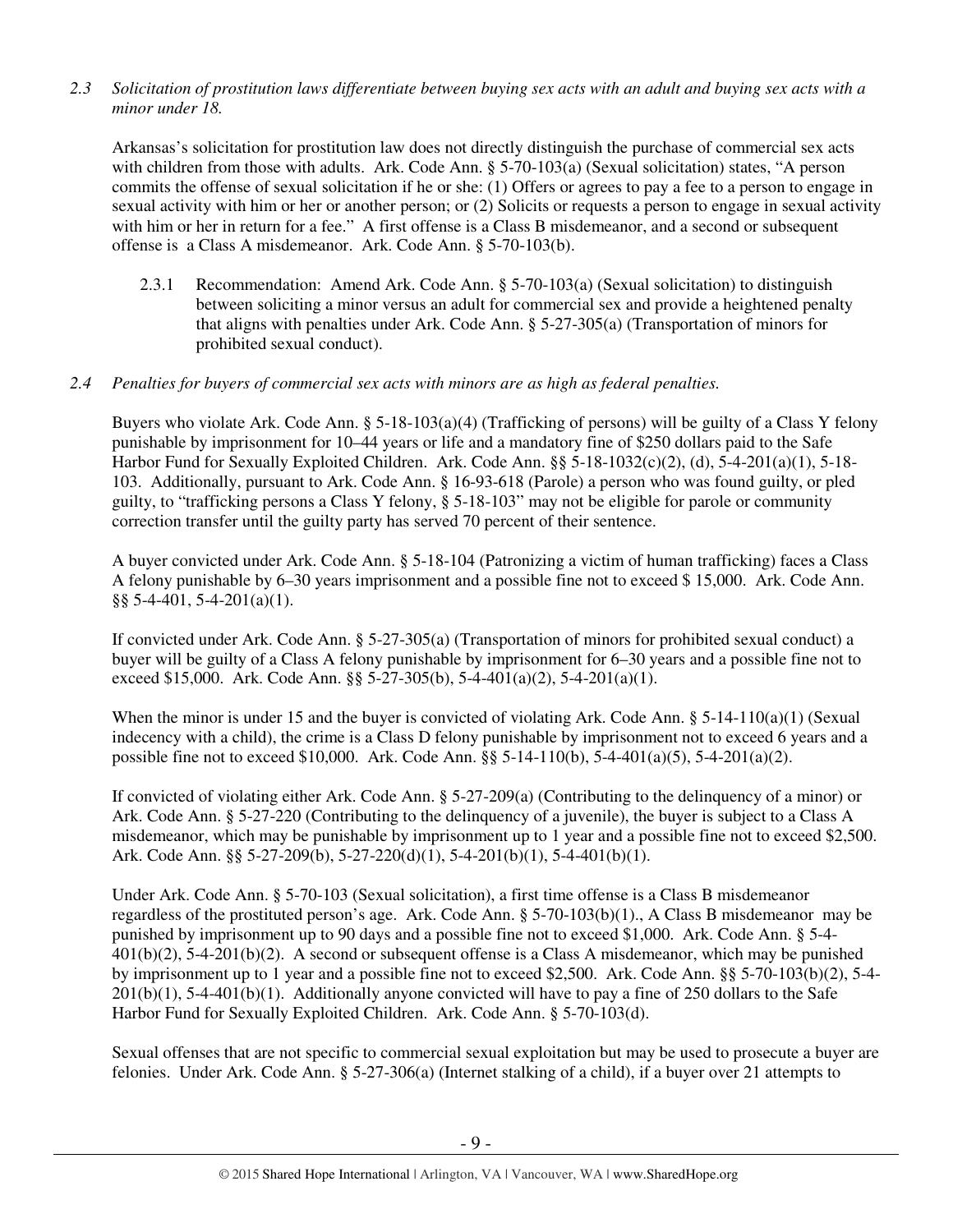arrange a meeting with a child under 15 for sexual purposes and the meeting never occurs, the buyer is guilty of a Class B felony. Ark. Code Ann. § 5-27-306(b)(1). As a Class B felony this crime is punishable by imprisonment for 5-20 years and a possible fine not to exceed \$15,000. Ark. Code Ann. §§ 5-4-401(a)(3), 5-4- 201(a)(1). If the meeting actually occurs, regardless of whether actual sexual intercourse, sexually explicit conduct, or deviate sexual activity occurs, the person is guilty of a Class A felony punishable by imprisonment for 6-30 years and a possible fine not to exceed \$15,000. Ark. Code Ann. §§ 5-27-306(b)(3), 5-4-401(a)(2), 5-  $4-201(a)(1)$ .

When the victim is less than fourteen (14), the buyer could be charged with a Class Y felony under Ark. Code Ann. § 5-14-103 (Rape), punishable by imprisonment for 25–40 years or a life sentence. Ark. Code Ann. §§ 5-14-103(c), 5-4-401(a)(1).

If the buyer is over 18 and charged with a Class B felony under Ark. Code Ann. § 5-14-125 (Sexual assault in the second degree), the buyer is subject to imprisonment for 5–20 years and a possible fine not to exceed \$15,000. Ark. Code Ann. §§ 5-14-125(a)(3)(A), (b)(1), 5-4-401(a)(3), 5-4-201(a)(1). If the buyer is 20 or older and charged with the Class D felony of Ark. Code Ann. § 5-14-127 (Sexual assault in the fourth degree), the buyer is subject to imprisonment not to exceed 6 years and a possible fine not to exceed \$10,000. Ark. Code Ann. §§ 5-14-127(a)(1)(A), (b)(1), 5-4-401(a)(5), 5-4-201(a)(2).

In comparison, if the victim is under the age of 14, a conviction under the TVPA for child sex trafficking is punishable by 15 years to life imprisonment and a fine not to exceed \$250,000. 18 U.S.C. §§ 1591(b)(1),  $3559(a)(1)$ ,  $3571(b)(3)$ . If the victim is between the ages of  $14-17$ , a conviction is punishable by 10 years to life imprisonment and a fine not to exceed \$250,000. 18 U.S.C. §§ 1591(b)(2), 3559(a)(1), 3571(b)(3). A conviction is punishable by mandatory life imprisonment, however, if the buyer has a prior conviction for a federal sex offense<sup>8</sup> against a minor. 18 U.S.C. § 3559 $(e)(1)$ . To the extent buyers can be prosecuted under other federal CSEC laws,<sup>9</sup> a conviction is punishable by penalties ranging from a fine not to exceed \$250,000 to life imprisonment and a fine not to exceed  $$250,000$ .<sup>10</sup>

*2.5 Using the Internet or other electronic communication to lure, entice, or purchase, or attempt to lure, entice, or purchase commercial sex acts with a minor is a separate crime or results in an enhanced penalty for buyers.* 

Ark. Code Ann. § 5-27-306(a) (Internet stalking of a child) states in part,

 $\overline{a}$ <sup>8</sup> Pursuant to 18 U.S.C. § 3559(e)(2), "federal sex offense" is defined as

an offense under section 1591 [18 USCS § 1591] (relating to sex trafficking of children), 2241 [18 USCS § 2241] (relating to aggravated sexual abuse), 2242 [18 USCS  $\S$  2242] (relating to sexual abuse), 2244(a)(1) [18 USCS § 2244(a)(1)] (relating to abusive sexual contact), 2245 [18 USCS § 2245] (relating to sexual abuse resulting in death), 2251 [18 USCS § 2251] (relating to sexual exploitation of children), 2251A [18 USCS § 2251A] (relating to selling or buying of children), 2422(b) [18 USCS § 2422(b)] (relating to coercion and enticement of a minor into prostitution), or  $2423(a)$  [18 USCS § 2423(a)] (relating to transportation of minors).

<sup>9</sup> 18 U.S.C. §§ 2251A(b) (Selling or buying of children), 2251(a) (Sexual exploitation of children), 2423(a) (Transportation of a minor with intent for minor to engage in criminal sexual activity), 2422(a) (Coercion and enticement), 2252(a)(2), (a)(4) (Certain activities relating to material involving the sexual exploitation of minors). <sup>10</sup> 18 U.S.C. §§ 2251A(b) (conviction punishable by imprisonment for 30 years to life and a fine), 2251(e) (conviction punishable by imprisonment for 15–30 years and a fine), 2423(a) (conviction punishable by imprisonment for 10 years to life and a fine), 2422(a) (conviction punishable by a fine, imprisonment up to 20 years, or both),  $2252(a)(2)$ , (4) (stating that a conviction under subsection (a)(2) is punishable by imprisonment for 5–20 years and a fine, while a conviction under subsection (a)(4) is punishable by imprisonment up to 10 years, a fine, or both.); *see also* 18 U.S.C §§ 3559(a)(1) (classifying all of the above listed offenses as felonies), 3571(b)(3) (providing a fine up to \$250,000 for any felony conviction).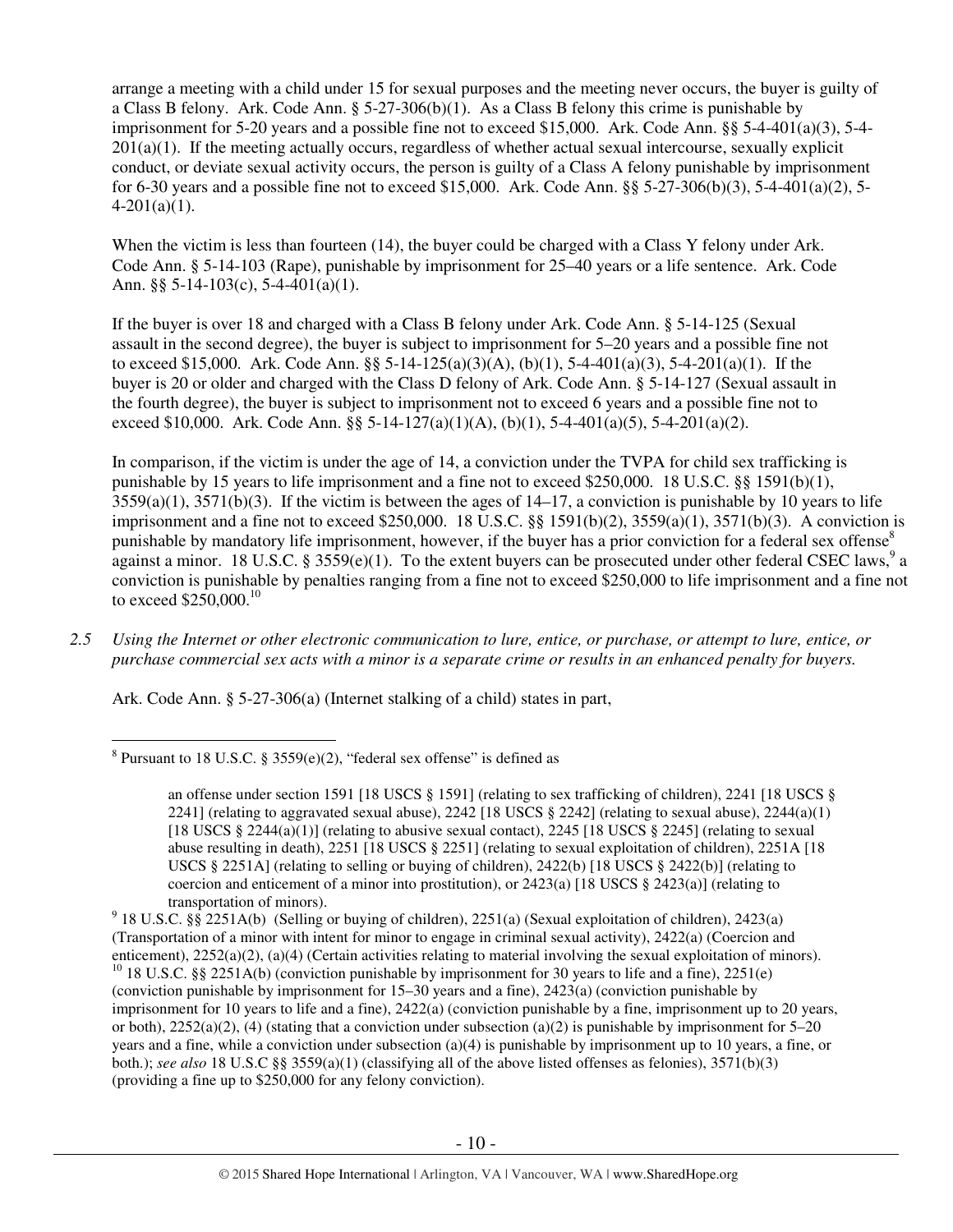A person commits the offense of internet stalking of a child if the person being twenty-one (21) years of age or older knowingly uses a computer online service, internet service, or local internet bulletin board service to:

(1) Seduce, solicit, lure, or entice a child fifteen (15) years of age or younger in an effort to arrange a meeting with the child for the purpose of engaging in:

- (A) Sexual intercourse;
- (B) Sexually explicit conduct; or
- (C) Deviate sexual activity;

. . .

(3) Compile, transmit, publish, reproduce, buy, sell, receive, exchange, or disseminate the name, telephone number, electronic mail address, residence address, picture, physical description, characteristics, or any other identifying information on a child fifteen (15) years of age or younger in furtherance of an effort to arrange a meeting with the child for the purpose of engaging in:

- (A) Sexual intercourse;
- (B) Sexually explicit conduct; or
- (C) Deviate sexual activity;
- . . . .

If the individual "attempts to arrange a meeting," the buyer is guilty of a Class B felony punishable by imprisonment for 5–20 years and a possible fine not to exceed \$15,000. Ark. Code Ann. §§ 5-27-306(b)(1), (2),  $5-4-401(a)(3)$ ,  $5-4-201(a)(1)$ . If the meeting with the child actually occurs, even if the sexual activity does not occur, the person is guilty of a Class A felony punishable by imprisonment for 6-30 years and a possible fine not to exceed \$15,000. Ark. Code Ann. §§ 5-27-306(b)(3), 5-4-401(a)(2), 5-4-201(a)(1).

It is also possible that a buyer could be prosecuted under Ark. Code Ann. § 5-27-603 (Computer child pornography), which states that it is a Class B felony for a person to "[u]tilize[] a computer online service, internet service, or local bulletin board service to seduce, solicit, lure, or entice or attempt to seduce, solicit, lure, or entice a child or another individual believed by the person to be a child, to engage in sexually explicit conduct." Ark. Code Ann.  $\S$  5-27-603(a)(2), (b). For the purpose of this statute, a child is defined as "any person under seventeen (17) years of age." Ark. Code Ann. § 5-27-601(1).

*2.6 No age mistake defense is permitted for a buyer of commercial sex acts with any minor under 18.*

Ark. Code Ann. § 5-18-103 (Trafficking of persons) expressly prohibits a mistake of age defense. Ark. Code Ann. § 5-18-103(b)(1-2) states, "It is not a defense to prosecution under subdivision (a)(4) of this section that the actor . . . [d]id not have knowledge of a victim's age; or . . . [m]istakenly believed a victim was not a minor." However, Ark. Code Ann. § 5-18-104 (Patronizing a victim of human trafficking) does not prohibit a defendant from asserting a defense based on mistake of age and expressly requires that a defendant know that the person from whom sexual acts are purchased is a victim of human trafficking.

Ark. Code Ann. § 5-27-305(a) (Transportation of minors for prohibited sexual conduct) also does not prohibit a buyer from asserting a mistake of age defense.

Ark. Code Ann. § 5-27-602(c) (Distributing, possessing, or viewing of matter depicting sexually explicit conduct involving a child) states, "It is an affirmative defense to a prosecution under this section that the defendant in good faith reasonably believed that the person depicted in the matter was seventeen (17) years of age or older." In addition, traffickers (and potentially facilitators) who commit subchapter 4 (Use of Children in Sexual Performances) offenses can assert an affirmative defense pursuant to Ark. Code Ann. § 5-27-404 (Good faith defense) "that the defendant in good faith reasonably believed that the person who engaged in the sexual conduct was eighteen (18) years of age or older."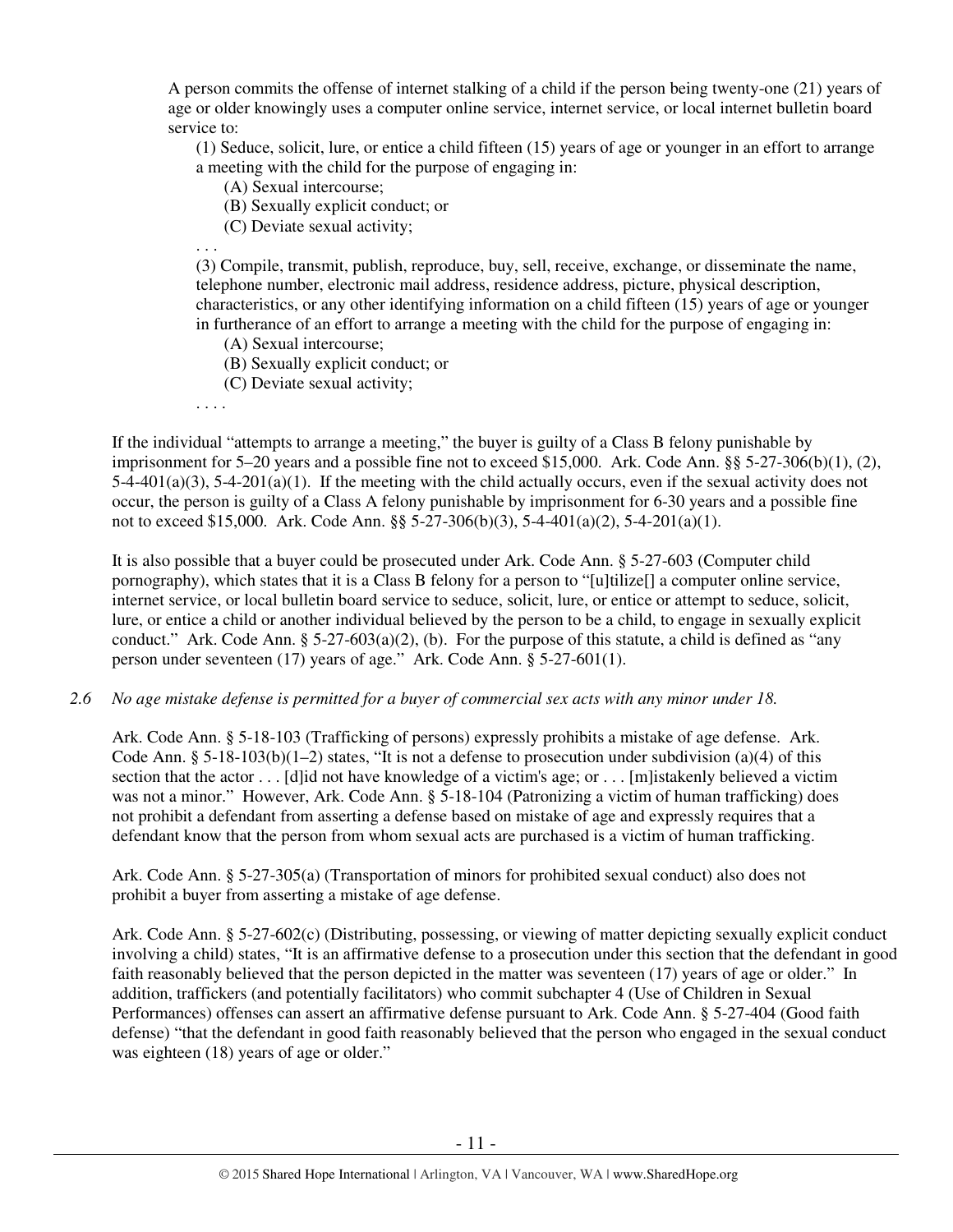Similarly, there are no specific provisions prohibiting a defendant charged under Ark. Code Ann. § 5-27-209 (Contributing to the delinquency of a minor) and Ark. Code Ann. § 5-27-220 (Contributing to the delinquency of a juvenile) from using the age mistake defense for buying commercial sex with a minor. In general, a mistake of fact defense is only allowed if "the actor engaged in the conduct charged to constitute the offense under a mistaken belief of fact if: (1) The statute defining the offense or a statute relating to the offense expressly provides that a mistaken belief of fact constitutes a defense; or (2) Mistaken belief of fact establishes a defense of justification provided by § 5-2-601 et seq. [provisions unrelated to CSEC or sexual offenses against children]." Ark. Code Ann.  $\S$  5-2-206(a).<sup>11</sup>

- 2.6.1 Recommendation: Amend Ark. Code Ann. § 5-27-602(c) (Distributing, possessing, or viewing of matter depicting sexually explicit conduct involving a child) and § 5-27-404 (Good faith defense) to repeal the affirmative defenses provided under those provisions.
- 2.6.2 Recommendation: Amend Ark. Code Ann. § 5-18-104 (Patronizing a victim of human trafficking) § 5- 27-305(a) (Transportation of minors for prohibited sexual conduct) to prohibit a mistake of age defense in trafficking and CSEC prosecutions.
- *2.7 Base penalties for buying sex acts with a minor under 18 are sufficiently high and not reduced for older minors.*

Both Ark. Code Ann. § 5-18-103 (Trafficking of persons) and § 5-18-104 (Patronizing a victim of human trafficking) provide substantial base penalties for all offenses against a minor under 18. Ark. Code Ann. § 5-18- 103 (Trafficking of persons) is a Class Y felony punishable by imprisonment for 10–40 years and a mandatory fine of \$250 paid to the Safe Harbor Fund for Sexually Exploited Children. Ark. Code Ann. §§ 5-18-103(c), 5- 4-401(a)(2). Ark. Code Ann. § 5-18-104 (Patronizing a victim of human trafficking) is a Class A felony punishable by 6–30 years imprisonment and a possible fine not to exceed \$ 15,000. Ark. Code Ann. §§ 5-4- 401, 5-4-201(a)(1).

Ark. Code Ann. § 5-27-305(a) (Transportation of minors for prohibited sexual conduct) likewise does not stagger penalties based on the age of the minor victim.

In contrast, a buyer of sex acts with a minor age 15–18 faces only a Class A misdemeanor under Ark. Code Ann. § 5-27-220 (Contributing to the delinquency of a juvenile) or Ark. Code Ann. § 5-27-209 (Contributing to the delinquency of a minor). Ark. Code Ann.  $\S$ § 5-27-220(d)(1), 5-27-209(b), 5-25-101(4). A Class A misdemeanor is punishable by imprisonment up to 1 year and a possible fine not to exceed \$2,500. Ark. Code Ann. §§ 5-4-201(b)(1), 5-4-401(b)(1).

*2.8 Financial penalties for buyers of commercial sex acts with minors are sufficiently high to make it difficult for buyers to hide the crime.*

Fines for trafficking and CSEC crimes range greatly. While convictions under Ark. Ann. Code § 5-18-103 (Trafficking of persons) do not carry a fine when the victim is a minor, anyone convicted of human trafficking must deposit \$250 into the Safe Harbor Fund for Sexually Exploited Children.<sup>12</sup> Additionally, buyers convicted

 $\overline{a}$ <sup>11</sup> Ark. Code Ann. § 5-2-206(e) (Ignorance or mistake) states, "A mistake of law other than as to the existence or meaning of the statute under which the defendant is prosecuted is relevant to disprove the specific culpable mental state required by the statute under which the defendant is prosecuted."

<sup>&</sup>lt;sup>12</sup> Pursuant to Ark. Code Ann. § 16-92-119 (Training regarding fines dedicated for the Safe Harbor Fund for Sexually Exploited Children),

<sup>(</sup>a) The Administrative Office of the Courts shall educate judges regarding the fines dedicated for the Safe Harbor Fund for Sexually Exploited Children under §§ 5-18-103(d), 5-70-102(d), and 5-70-103(d).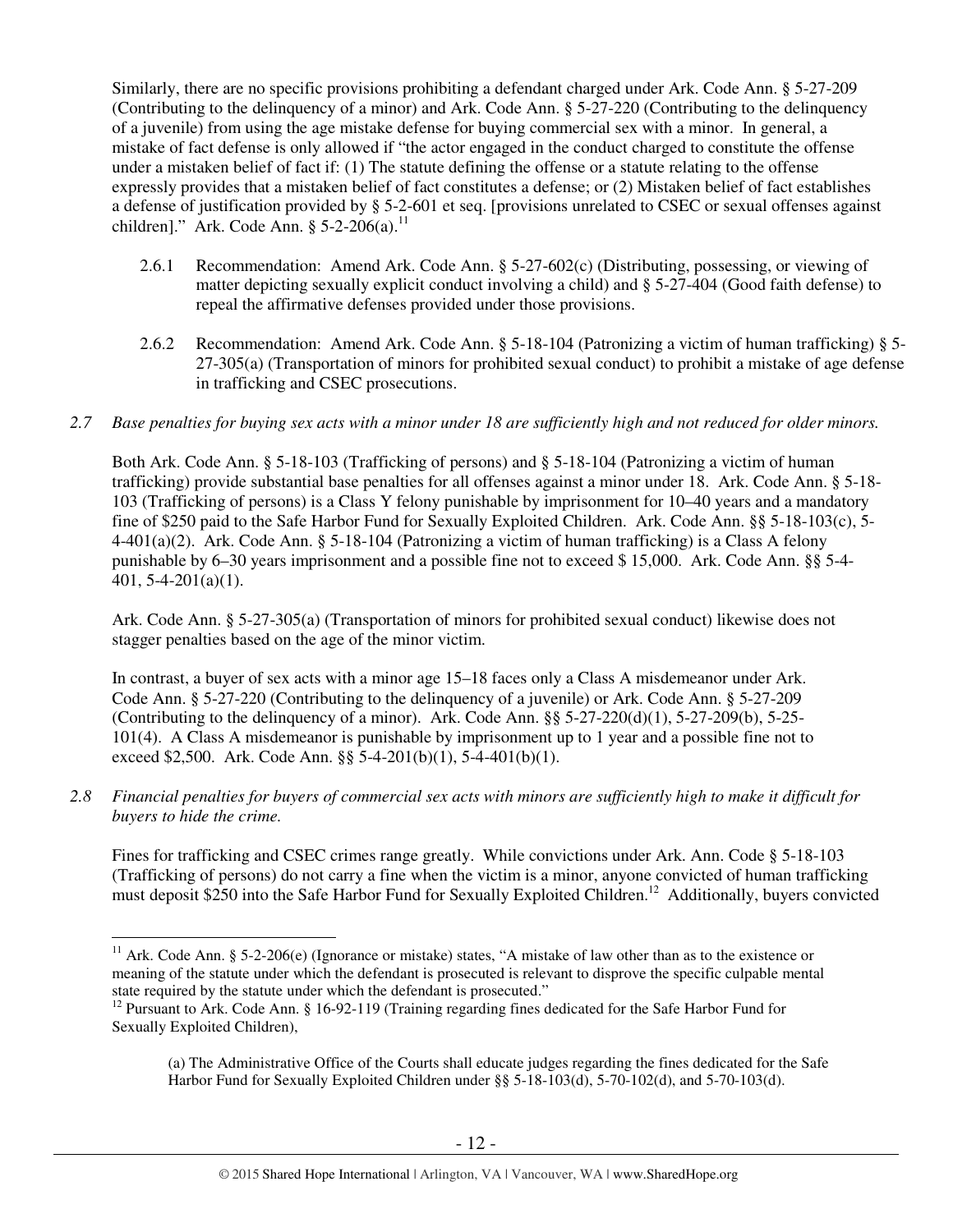under Ark. Code Ann. 5-18-104 (Patronizing a victim of human trafficking) face a fine of up to \$15,000. If convicted of violating Ark. Code Ann.  $\S 5$ -14-110(a)(1) (Sexual indecency with a child), a fine not to exceed \$10,000 may be assessed for this Class D felony. Ark. Code Ann. §§ 5-14-110(b), 5-4-201(a)(2). If convicted of violating either Ark. Code Ann. § 5-27-209(a) (Contributing to the delinquency of a minor) or Ark. Code Ann. § 5-27-220(a) (Contributing to the delinquency of a juvenile), the buyer is subject to a Class A misdemeanor, which may be punishable by a fine not to exceed \$2,500. Ark. Code Ann. §§ 5-27-209(b), 5-27-  $220(d)(1)$ , 5-4-201(b)(1). A first offense under Ark. Code Ann. § 5-70-103 (Sexual solicitation) is a Class B misdemeanor subject to a possible fine not to exceed \$1,000, and a second offense is a Class A misdemeanor with a possible fine not to exceed \$2,500. Ark. Code Ann. §§ 5-70-103(b), 5-4-201(b). Those convicted will also be ordered to pay a \$250.00 fine "deposited into the Safe Harbor Fund for Sexually Exploited Children." Ark. Ann. Code § 5-70-103(d). Additionally, if a person is convicted of "offering to pay, agreeing to pay, or paying a fee to engage in sexual activity" they will be ordered to pay a fine of 250 dollars deposited into the Safe Harbor Fund for Sexually Exploited Children. Ark. Code Ann. § 5-70-102.

If convicted of Ark. Code Ann. § 5-27-306(a) (Internet stalking of a child), potentially applicable to CSEC crimes, even if the meeting never occurs, the buyer is still guilty of a Class B felony with a possible fine not to exceed \$15,000. Ark. Code Ann.  $\S$ § 5-27-306(b)(1), 5-4-201(a)(1). If the meeting does occur, the person is guilty of a Class A felony and subject to a possible fine not to exceed \$15,000. Ark. Code Ann. §§ 5-27-  $306(b)(3)$ , 5-4-201(a)(1).

If the buyer is convicted of violating Ark. Code Ann.  $\S$  5-14-125(a)(3)(A) (Sexual assault in the second degree), the buyer is guilty of a Class B felony and is subject to a possible fine not to exceed \$15,000. Ark. Code Ann. §§ 5-14-125(a)(3), (b)(1), 5-4-201(a)(1). Ark. Code Ann. § 5-14-127(a)(1)(A) (Sexual assault in the fourth degree) is a Class D felony with a possible fine not to exceed \$10,000. Ark. Code Ann. §§ 5-14-127, (b)(1), 5-4-201(a)(2).

In addition to any other sentence, under Ark. Code Ann. §  $5-4-703(a)^{13}$  (Additional fine – Offense committed against a child or in the presence of a child.), the court shall assess an additional fine of \$25.00 for the following offenses if the finder of fact determines that the offense was committed against a child or in the presence of a child:

 $(8)$  § 5-14-110 (Sexual indecency with a child), § 5-14-112 (indecent exposure)...

(9) § 5-18-103 (Trafficking of persons), § 5-18-104 (patronizing a victim of human trafficking);

.....

 $\overline{a}$ 

(12) § 5-27-303 (Engaging in sexually explicit conduct for use in visual or print medium), § 5-27-304 (Pandering or possessing visual or print medium depicting sexually explicit conduct involving a child), § 5-27-305 (Transportation of minors for prohibited sexual conduct), § 5-27-306 (Internet stalking of a child), § 5-27-307 (Sexually grooming a child);

(13) § 5-27-402 (Employing or consenting to the use of a child in a sexual performance), or § 5-27-403 (producing, directing, or promoting a sexual performance by a child);

(b) The Prosecutor Coordinator's office shall educate prosecutors regarding the fines dedicated for the fund under §§ 5-18-103(d), 5-70-102(d), and 5-70-103(d).

(c) The Arkansas Circuit Clerks Association and the Arkansas District Court Clerks Association shall educate circuit and district court clerks regarding the fines dedicated for the fund under §§ 5-18-103(d), 5- 70-102(d), and 5-70-103(d).

The text of Ark. Code Ann. § 16-92-119 included here and elsewhere in this report includes amendments made by the passage of Senate Bill 1012 during the regular session of the 90th Arkansas General Assembly 2015. (effective July 1, 2015).

 $13$  The text of Ark. Code Ann. § 5-4-703 included here and elsewhere in this report includes amendments made by the passage of Senate Bill 867 during the regular session of the 90th Arkansas General Assembly 2015. (effective July 1, 2015).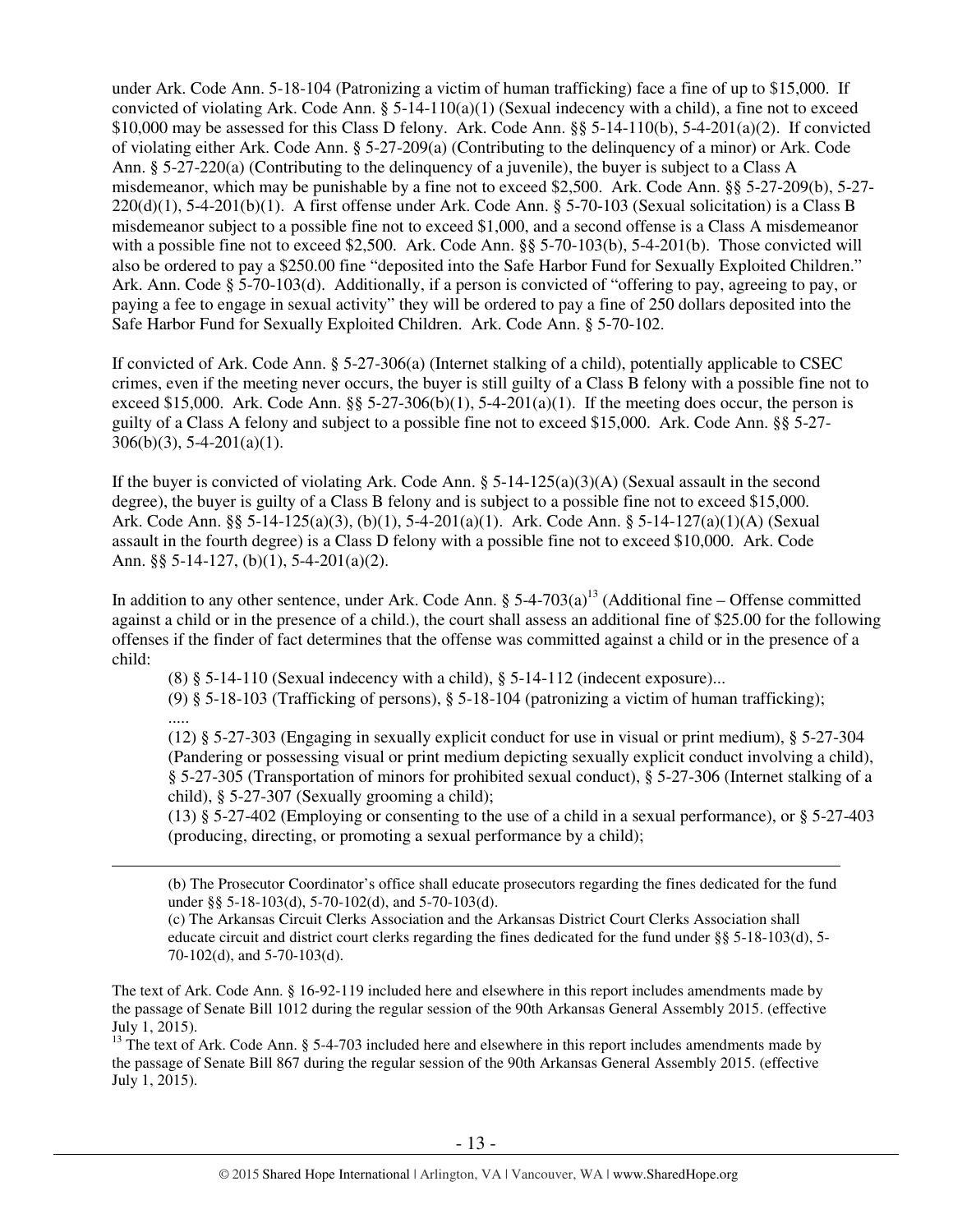(14) Distributing, possessing, or viewing of matter depicting sexually explicit conduct involving a child, § 5-27-602, computer child pornography, § 5-27-603, failure to report child pornography, § 5-27-604, or computer exploitation of a child, § 5-27-605;

A buyer could also be required to pay restitution to the victim under Ark. Code Ann.  $\S$  5-4-205(a)(1) (Restitution), which states that "[a] defendant who is found guilty or who enters a plea of guilty or nolo contendere to an offense may be ordered to pay restitution." The restitution is based on the "actual economic loss caused to a victim by the offense" and if bodily injury has occurred, the restitution order may require the defendant to, among other things, "[p]ay the cost of a necessary medical or related professional service or device relating to physical, psychiatric, and psychological care, including nonmedical care and treatment rendered in accordance with a recognized method of healing; . . .[p]ay the cost of necessary physical and occupational therapy and rehabilitation; [and] . . . [r]eimburse the victim for income lost by the victim as a result of the offense," with a maximum income reimbursement of \$50,000. Ark. Code Ann. § 5-4-205(b)(1), (2).

Buyers also face vehicle asset forfeiture pursuant to Ark. Code Ann. § 5-5-201(a)(5) (Forfeiture, criminal conveyances) which requires anyone convicted under Ark. Code Ann. § 5-18-103 (Trafficking of persons) to forfeit "any conveyance, including an aircraft, motor vehicle, or vessel" if it is used "in the commission or attempt" of the crime. Additionally any conveyance "may be seized by any law enforcement agent upon process issued by any court having jurisdiction" when there is probable cause indicating that the conveyance was "used in the commission or attempt" of trafficking of persons, § 5-18-103. Ark. Code Ann. § 5-5-202.

Additionally, under Ark. Code Ann. § 5-5-101(a) (Disposition of contraband and seized property), "Any seized property shall be returned to the rightful owner or possessor of the seized property except contraband owned by a defendant." Pursuant to Ark. Code Ann.  $\S 5-5-101(b)(1)$  contraband is defined as including the following:

(A) Article possessed under a circumstance prohibited by law;

(B) Weapon or other instrument used in the commission or attempted commission of a felony;

(C) Visual, print, or electronic medium that depicts sexually explicit conduct involving a child prohibited under § 5-27-304;

(D) Visual, print, or electronic medium that contains a sexual performance of a child prohibited under § 5-27-403;

(E) Item the possession of which is prohibited by § 5-27-602 [Distributing, possessing, or viewing of matter depicting sexually explicit conduct involving a child];

(F) Item the production of which is prohibited by § 5-27-603 [Computer child pornography];

(G) Item the production of which is prohibited by § 5-27-605 [Computer exploitation of a child]; or

(H) Other article designated "contraband" by law.

. . . .

Contraband listed in Ark. Code Ann. § 5-5-101(b)(1)(C)-(H) shall be destroyed. Ark. Code Ann. § 5-5-  $101(c)(1)$ . Other contraband may be retained for use by law enforcement or sold, the proceeds to be used to reimburse the rightful owner or to be "paid into the general fund of the county, city, or town whose law enforcement agency performed the seizure." Ark. Code Ann.  $\S$  5-5-101(g).

Buyers are also subject to civil judgments. Under Ark. Code Ann. § 16-118-109 (Civil cause of action for victims of human trafficking), a prevailing plaintiff is entitled to attorney's fees and costs and may be awarded actual, compensatory, or punitive damages, injunctive relief, and if the defendant's acts were willful and malicious, the plaintiff may be awarded treble damages. Ark. Code Ann. § 16-118-109 (b)-(e).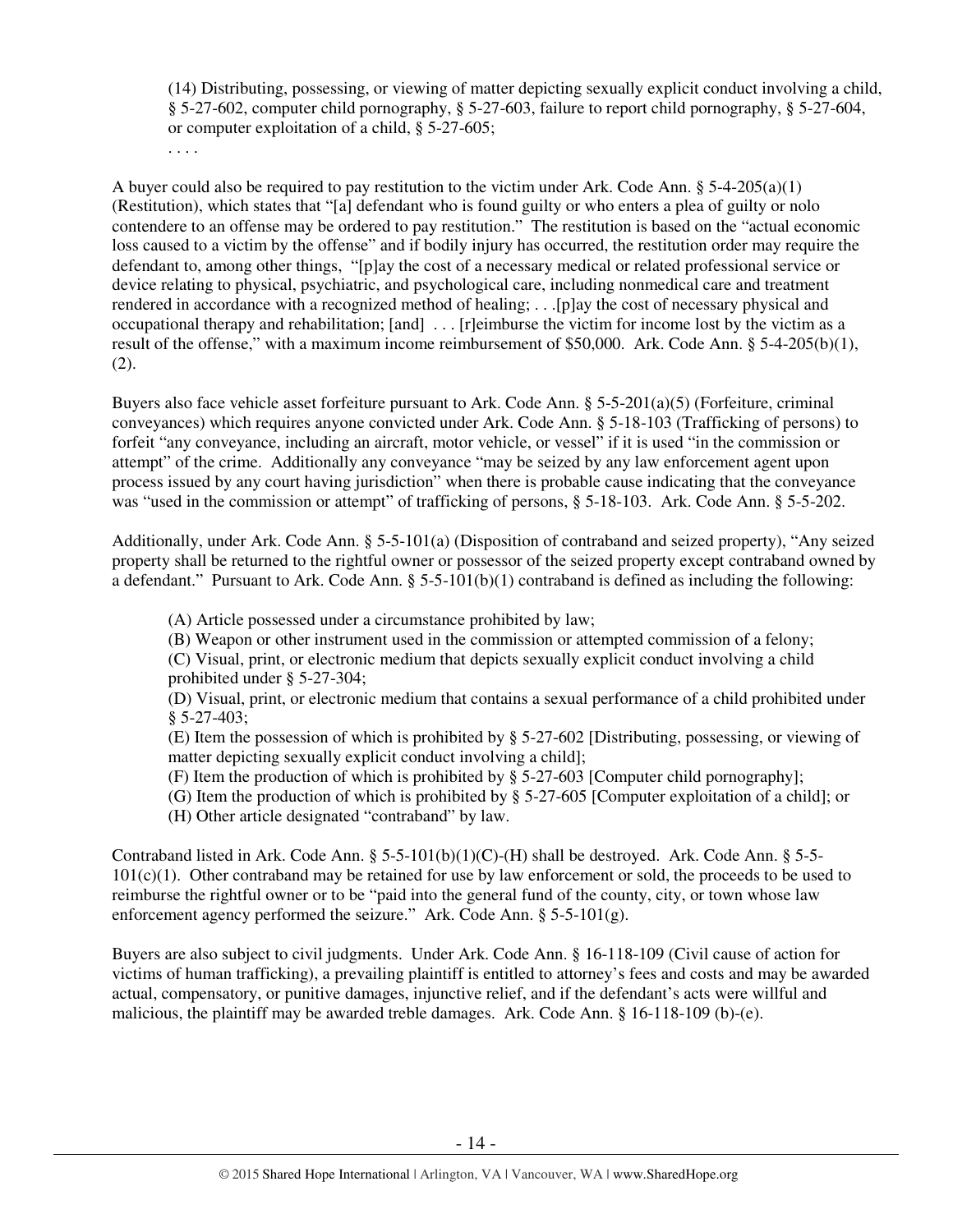## *2.9 Buying and possessing child pornography carries penalties as high as similar federal offenses.*

Two Arkansas statutes establish crimes for buying and possessing child pornography in Arkansas.

Under Ark. Code Ann. § 5-27-304(a)(2) (Pandering or possessing visual or print medium depicting sexually explicit conduct involving a child) it is illegal to "[k]nowingly solicit, receive, purchase, exchange, possess, view, distribute, or control any visual or print medium depicting a child participating or engaging in sexually explicit conduct." A first violation of this section is a Class C felony punishable by imprisonment for 3–10 years and a possible fine not to exceed \$10,000. Ark. Code Ann. §§ 5-27-304(b)(1), 5-4-401(a)(4), 5-4- 201(a)(2). Subsequent violations are Class B felonies punishable by imprisonment for 5-20 years and a possible fine not to exceed \$15,000. Ark. Code Ann. §§ 5-27-304(b)(2), 5-4-401(a)(3), 5-4-201(a)(1).

Under Ark. Code Ann. § 5-27-602(a)(2) (Distributing, possessing, or viewing of matter depicting sexually explicit conduct involving a child), it is illegal for someone to "knowingly: . . . (2) Possess[] or view[] through any means, including on the internet, any photograph, film, videotape, computer program or file, computer-generated image, video game, or any other reproduction that depicts a child or incorporates the image of a child engaging in sexually explicit conduct." A first offense is a Class C felony punishable by imprisonment for 3-10 years and a possible fine not to exceed \$10,000. Ark. Code Ann. §§ 5-27-  $602(b)(1)$ , 5-4-401(a)(4), 5-4-201(a)(2). Subsequent offenses are Class B felonies punishable by imprisonment for 5-20 years and a possible fine not to exceed \$15,000. Ark. Code Ann. §§ 5-27-  $602(b)(2)$ , 5-4-401(a)(3), 5-4-201(a)(1).

In comparison, a federal conviction for possession of child pornography<sup>14</sup> is generally punishable by imprisonment for  $5-20$  years and a fine not to exceed \$250,000.<sup>15</sup> Subsequent convictions, however, are punishable by imprisonment up to 40 years and a fine not to exceed \$250,000.<sup>16</sup>

 $\overline{a}$ <sup>14</sup> 18 U.S.C. §§ 2252(a)(2), (a)(4) (Certain activities relating to material involving the sexual exploitation of minors),  $2252A(a)(2)$ –(3) (Certain activities relating to material constituting or containing child pornography), 1466A(a), (b) (Obscene visual representations of the sexual abuse of children).

<sup>&</sup>lt;sup>15</sup> 18 U.S.C. §§ 2252(b) (stating that a conviction under subsection (a)(2) is punishable by imprisonment for 5–20 years and a fine, while a conviction under subsection (a)(4) is punishable by imprisonment up to 10 years, a fine, or both), 2252A(b)(1) (a conviction is punishable by imprisonment for 5–20 years and a fine), 1466A(a), (b) (stating that a conviction under subsection (a) is "subject to the penalties provided in section  $2252A(b)(1)$ ," imprisonment for 5–20 years and a fine, while a conviction under subsection (b) is "subject to the penalties provided in section 2252A(b)(2)," imprisonment up to 10 years, a fine, or both); *see also* 18 U.S.C §§ 3559(a)(1) (classifying all of the above listed offenses as felonies), 3571(b)(3) (providing a fine up to \$250,000 for any felony conviction).

<sup>&</sup>lt;sup>16</sup> 18 U.S.C. §§ 2252(b) (stating if a person has a prior conviction under subsection (a)(2), or a list of other statutes, a conviction is punishable by a fine and imprisonment for 15–40 years, but if a person has a prior conviction under subsection (a)(4), or a list of other statutes, a conviction is punishable by a fine and imprisonment for  $10-20$  years),  $2252A(b)(1)$  (stating if a person has a prior conviction under subsection (a)(2), (a)(3), or a list of other statutes, a conviction is punishable by a fine and imprisonment for 15–40 years), 1466A(a), (b) (stating that the penalty scheme for section 2252A(b) applies); *see also* 18 U.S.C §§ 3559(a)(1) (classifying all of the above listed offenses as felonies), 3571(b)(3) (providing a fine up to \$250,000 for any felony conviction).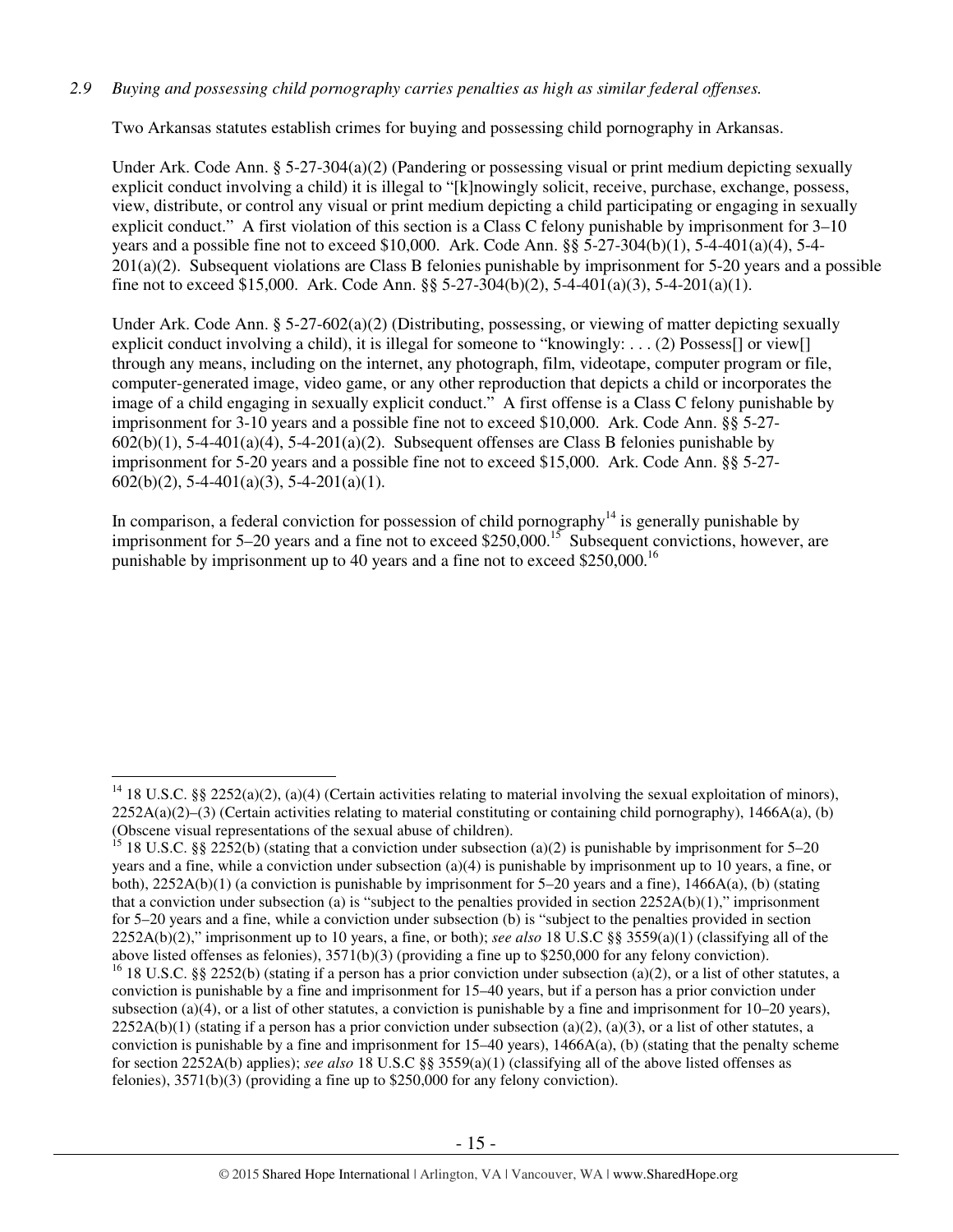*2.10 Convicted buyers of commercial sex acts with minors and child pornography are required to register as sex offenders*.

Ark. Code Ann. § 12-12-905(a)(1) applies the registration requirements to, among others, "a person who: (1) Is adjudicated guilty on or after August 1, 1997, of a sex offense, aggravated sex offense, or sexually violent offense." Ark. Code Ann. § 12-12-903(12)(A)(i)<sup>17</sup> states,

"Sex offense" includes, but is not limited to:

(i) The following offenses:

- (a) Rape, § 5-14-103;
- (b) Sexual indecency with a child, § 5-14-110;
- (c) Sexual assault in the first degree, § 5-14-124;
- (d) Sexual assault in the second degree, § 5-14-125;
- (e) Sexual assault in the third degree, § 5-14-126;
- (f) Sexual assault in the fourth degree, § 5-14-127;

(k) Pandering or possessing visual or print medium depicting sexually explicit conduct involving a child, § 5-27-304;

(w) Distributing, possessing, or viewing of matter depicting sexually explicit conduct involving a child, § 5-27-602;

(x) Internet stalking of a child, § 5-27-306;

. . . .

 $\overline{a}$ 

. . .

. . .

(bb) Sexually grooming a child, § 5-27-307;

(cc) Trafficking of persons under  $\S$  5-18-103(a)(4); and

(dd) Patronizing a victim of human trafficking, § 5-18-104

However, Ark. Code Ann. § 5-27-305(a) (Transportation of minors for prohibited sexual conduct) and Ark. Code Ann. § 5-70-103 (Sexual solicitation)are not specifically enumerated as sex offenses. Ark. Code Ann. § 12-12-903(12)(A). Defendants convicted of crimes that are not enumerated may still be required to register as a sex offender because "[t]he sentencing court has the authority to order the registration of any offender shown in court to have attempted to commit or to have committed a sex offense even though the offense is not enumerated in subdivision  $(12)(A)(i)$  of this section" unless the state assembly "expresses its intent not to consider the offense to be a true sex offense for the purposes of this subchapter." Ark. Code Ann. § 12-12- 903(12)(B).

<sup>&</sup>lt;sup>17</sup> The text of Ark. Code Ann. § 12-12-903(12)(A)(i) included here and elsewhere in this report includes amendments made by the enactment of Senate Bill 55 during the regular session of the 90th Arkansas General Assembly 2015 (effective July 1, 2015).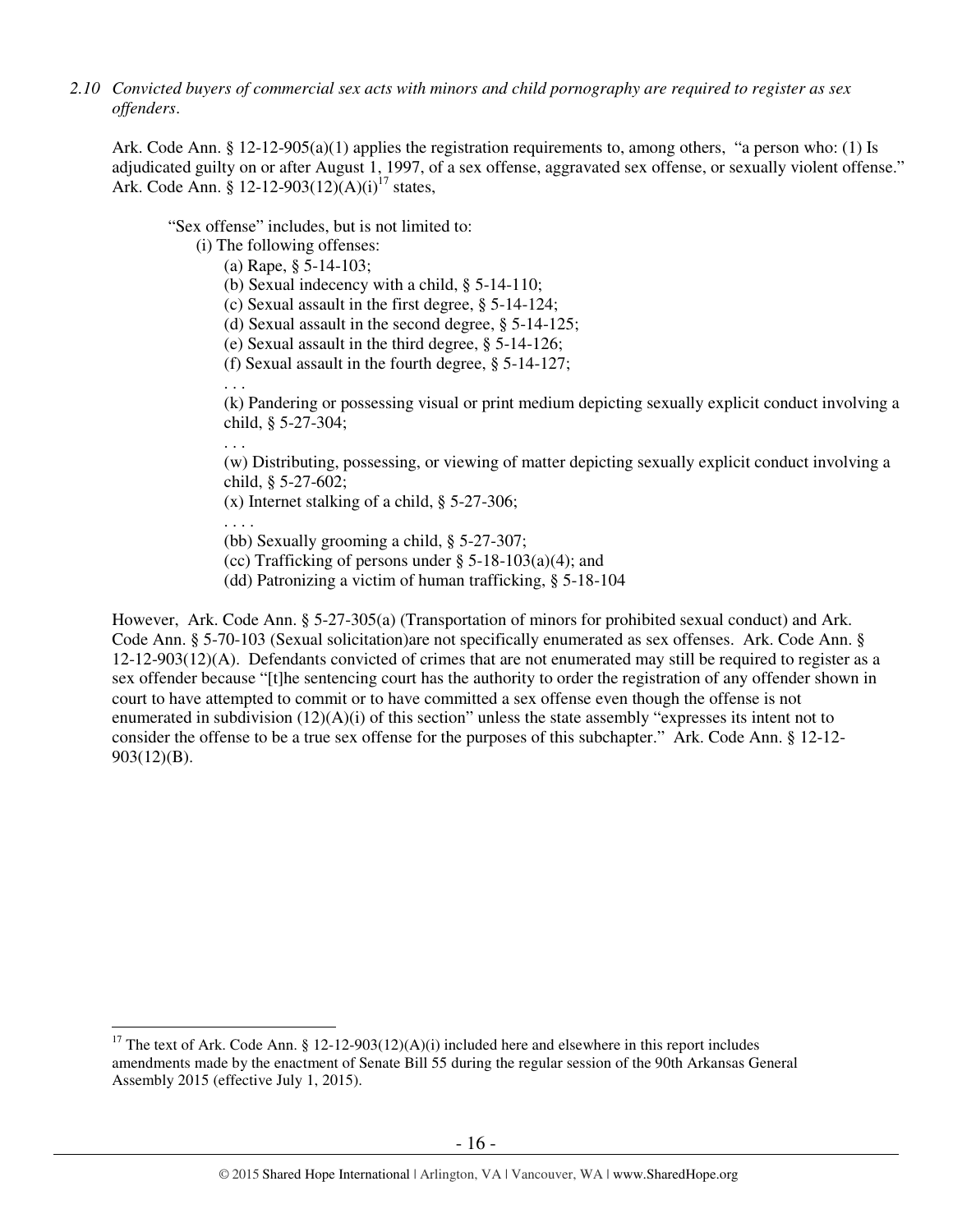#### **FRAMEWORK ISSUE 3: CRIMINAL PROVISIONS FOR TRAFFICKERS**

## *Legal Components:*

- *3.1 Penalties for trafficking a child for sexual exploitation are as high as federal penalties.*
- *3.2 Creating and distributing child pornography carries penalties as high as similar federal offenses*.
- *3.3 Using the Internet or other electronic communication to lure, entice, recruit, or sell commercial sex acts with a minor is a separate crime or results in an enhanced penalty for traffickers.*
- *3.4 Financial penalties for traffickers, including asset forfeiture, are sufficiently high*.
- *3.5 Convicted traffickers are required to register as sex offenders.*
- *3.6 Laws relating to termination of parental rights for certain offenses include sex trafficking or commercial sexual exploitation of children (CSEC) offenses in order to remove the children of traffickers from their control and potential exploitation.*

*\_\_\_\_\_\_\_\_\_\_\_\_\_\_\_\_\_\_\_\_\_\_\_\_\_\_\_\_\_\_\_\_\_\_\_\_\_\_\_\_\_\_\_\_\_\_\_\_\_\_\_\_\_\_\_\_\_\_\_\_\_\_\_\_\_\_\_\_\_\_\_\_\_\_\_\_\_\_\_\_\_\_\_\_\_\_\_\_\_\_\_\_\_\_* 

# *Legal Analysis:*

 $\overline{a}$ 

*3.1 Penalties for trafficking a child for sexual exploitation are as high as federal penalties.*<sup>18</sup> 

"Trafficking of persons" is defined as a person who "recruits, entices, solicits, isolates, harbors, transports, provides, maintains, or obtains a minor for commercial sexual activity." Ark. Code Ann. § 5-18-103(4). Commercial sexual activity is defined in Ark. Code Ann. § 5-18-102 (definitions) as a "sexual act or sexually explicit performance for which anything of value is given, promised, or received…" Ark. Code Ann. 5-18- 102(1). When the victim is a minor, Ark. Code Ann. § 5-18-103 (Trafficking of persons) is a Class Y felony punishable by imprisonment for 10-40 years; life. Ark. Code Ann.  $\S$ § 5-18-103(c), 5-4-401(a)(2), 5-4-201(a)(1). Additionally 250 dollars will be paid and deposited to the Safe Harbor Fund for Sexually Exploited Children. Ark. Code Ann. § 5-18-103(d). Pursuant to Ark. Code Ann. § 16-93-618 (Parole) a person who was found guilty, or pled guilty, to "trafficking persons a Class Y felony, § 5-18-103" may not be eligible for parole or community correction transfer until the guilty party has served 70 percent of their sentence.

Additionally, a trafficker could be charged with violating Ark. Code Ann. § 5-70-104(a)(2) (Promoting prostitution in the first degree) "if he or she knowingly: . . . (2) Advances prostitution or profits from prostitution of a person less than eighteen (18) years of age." As a Class D felony, this crime is punishable by imprisonment not to exceed 6 years and a possible fine not to exceed \$10,000. Ark. Code Ann. §§ 5-4-  $401(a)(5)$ , 5-4-201(a)(2). Similarly, a trafficker could be charged with Ark. Code Ann. § 5-27-305(a) (Transportation of minors for prohibited sexual conduct). This crime is a Class A felony punishable by imprisonment for 6–30 years and a possible fine not to exceed \$15,000. Ark. Code Ann. §§ 5-27-305(b), 5-4-  $401(a)(2)$ ,  $5-4-201(a)(1)$ . A first time conviction under Ark. Code Ann. §  $5-27-402(a)$  (Employing or consenting to the use of a child in a sexual performance) is a Class C felony punishable by imprisonment for 3- 10 years and a possible fine not to exceed \$10,000. Ark. Code Ann. §§ 5-27-402(c)(1), 5-4-401(a)(4), 5-4- 201(a)(2). Subsequent offenses are Class B felonies punishable by imprisonment for 5-20 years and a possible fine not to exceed \$15,000. Ark. Code Ann. §§  $5-27-402(c)(2)$ ,  $5-4-401(a)(3)$ ,  $5-4-201(a)(1)$ .

Additional criminal statutes could be employed to prosecute traffickers. Under Ark. Code Ann. § 5-74- 104 (Engaging in a continuing criminal gang, organization, or enterprise), a trafficker can be charged with engaging in a continuing criminal gang in the first degree if he "(A) Commits or attempts to commit or solicits to commit a felony predicate criminal offense; and (B) That offense is part of a continuing series of two (2) or more predicate criminal offenses that are undertaken by that person in concert with two (2)

<sup>18</sup> *See* discussion of relevant provisions *supra* Section 1.2.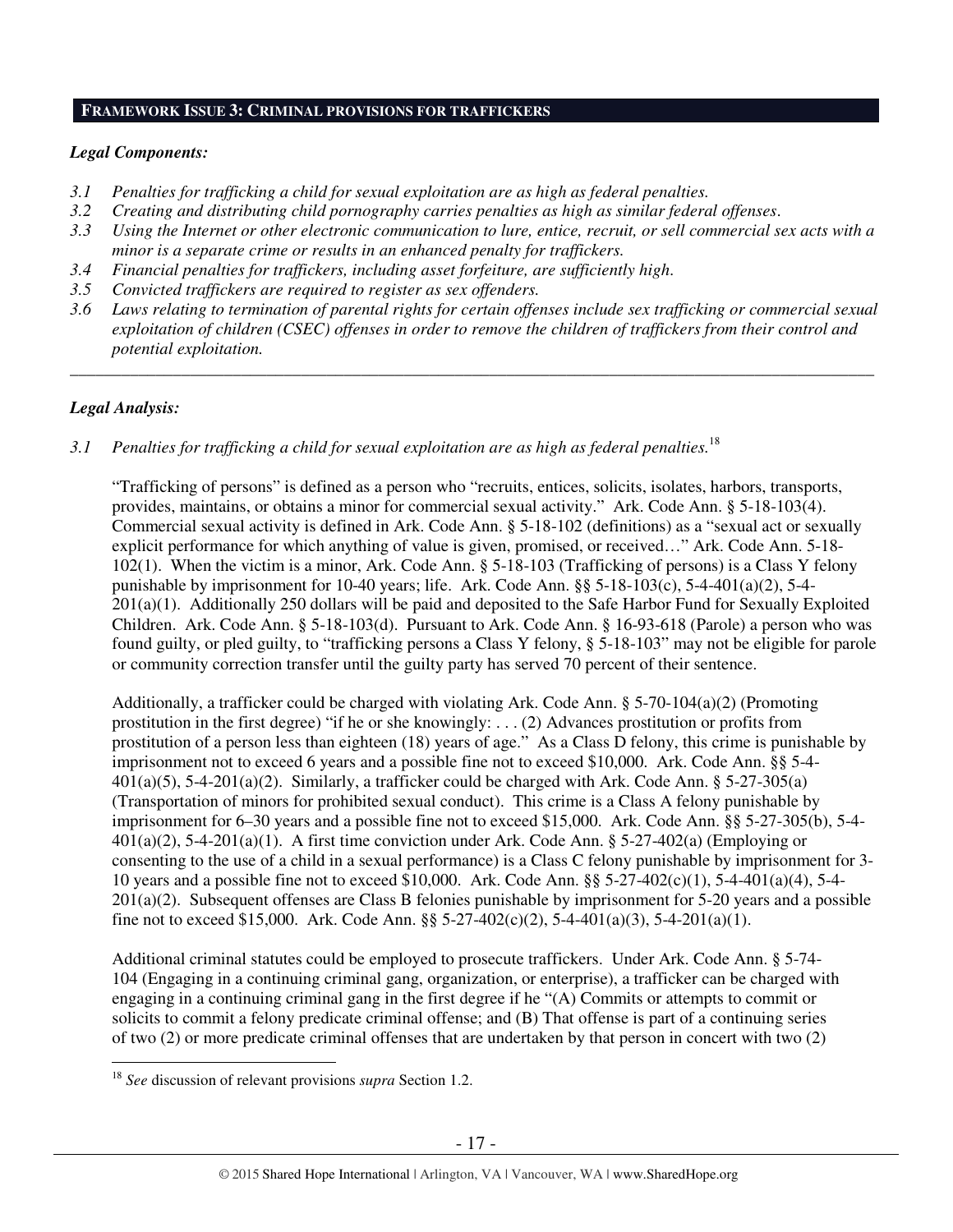or more other persons with respect to whom that person occupies a position of organizer, a supervisory position, or any other position of management." Ark. Code Ann. § 5-74-104(a)(1). A "predicate criminal offense" that can be used to bring an action under this chapter includes a "crime of pecuniary gain," which is defined as "any violation of Arkansas law that results, or was intended to result, in the defendant receiving income, benefit, property, money, or anything of value." Ark. Code Ann. § 5-74-103(1), (4). If guilty of this crime as an organizer, the individual "is guilty of a felony two (2) classifications higher than the classification of the highest underlying predicate offense." Ark. Code Ann. § 5-74-104(a)(2). If the underlying offense is Class A felony or Class Y felony, it becomes a Class Y felony. Ark. Code Ann. § 5-74-104(c). A person who is guilty of a violation of this crime but is not the organizer, is guilty in the second degree and the offense is classified only one degree higher than the predicate offense. Ark. Code Ann. § 5-74-104(b).

Additionally, a trafficker could be charged with Ark. Code Ann. § 5-74-203(a) (Soliciting or recruiting a minor to join or to remain a member of a criminal gang, organization, or enterprise). This crime occurs when a person "by intimidation or duress causes, aids, abets, encourages, solicits, or recruits a minor to become or to remain a member of any group that the person knows to be a criminal gang, organization, or enterprise that falls into the definition and intent" of the subchapter on "Recruiting Gang Members." A "criminal gang, organization, or enterprise" is defined in Ark. Code Ann. § 5-74-202(3) as "any group of three (3) or more individuals who commit a continuing series of two (2) or more predicate criminal offenses that are undertaken in concert with each other." A trafficker's operation can be considered a criminal gang, organization, or enterprise because "predicate criminal offenses" include "crimes of pecuniary gain," which are defined as "any violation of Arkansas law that results, or was intended to result, in the defendant's receiving income, benefit, property, money, or anything of value." Ark. Code Ann. § 5-74-202(1), (4). The crime is punishable as a Class B felony with imprisonment for 5–20 years and a possible fine not to exceed \$15,000. Ark. Code Ann. §§ 5-74-203(b),  $5-4-401(a)(3)$ ,  $5-4-201(a)(1)$ .

A trafficker could also be charged with Ark. Code Ann. § 5-27-307 (Sexually grooming a child), which is a Class D felony punishable by imprisonment of no more than 6 years. Ark. Code Ann. 5-4-401. Under Ark. Code Ann. § 5-27-307 a person is guilty of sexually grooming a child when he "knowingly disseminates to a child thirteen (13) years of age or younger with or without consideration a visual or print medium depicting sexually explicit conduct" with the purpose of "enticing, inducing, or grooming the minor" to engage in sexual intercourse, sexually explicit conduct, or deviate sexual activity. Ark. Code Ann. § 5-27-307.

A trafficker could be charged with Ark. Code Ann. § 5-42-204 (Criminal use of property or laundering criminal proceeds), which creates a Class C felony punishable by imprisonment for 3–10 years and a possible fine not to exceed \$10,000 when a person "[u]ses or makes available for use any property in which he or she has any ownership or lawful possessory interest to facilitate a predicate criminal offense." Ark. Code Ann. §§ 5-42-204(a)(2), (b), 5-4-401(a)(4), 5-4-201(a)(2). A "predicate criminal offense" is defined as "any violation of Arkansas law that is a crime of violence or a crime of pecuniary gain." Ark. Code Ann. § 5-42-203(7). "Crime of violence is defined as "any violation of Arkansas law in which a person purposely or knowingly causes, or threatens to cause, death or physical injury to another person, specifically including rape," and "crime of pecuniary gain" is defined as "any violation of Arkansas law that results, or was intended to result, in the defendant receiving income, benefit, property, money, or anything of value," and thus includes crimes by which a trafficker intends to make a profit. Ark. Code Ann. § 5-42-203(3), (7).

In comparison, if the victim is under the age of 14, a conviction under the Trafficking Victims Protection Act (TVPA) for child sex trafficking is punishable by 15 years to life imprisonment and a fine not to exceed \$250,000. 18 U.S.C. §§ 1591(b)(1), 3559(a)(1), 3571(b)(3). If the victim is between the ages of 14–17, a conviction is punishable by 10 years to life imprisonment and a fine not to exceed \$250,000. 18 U.S.C.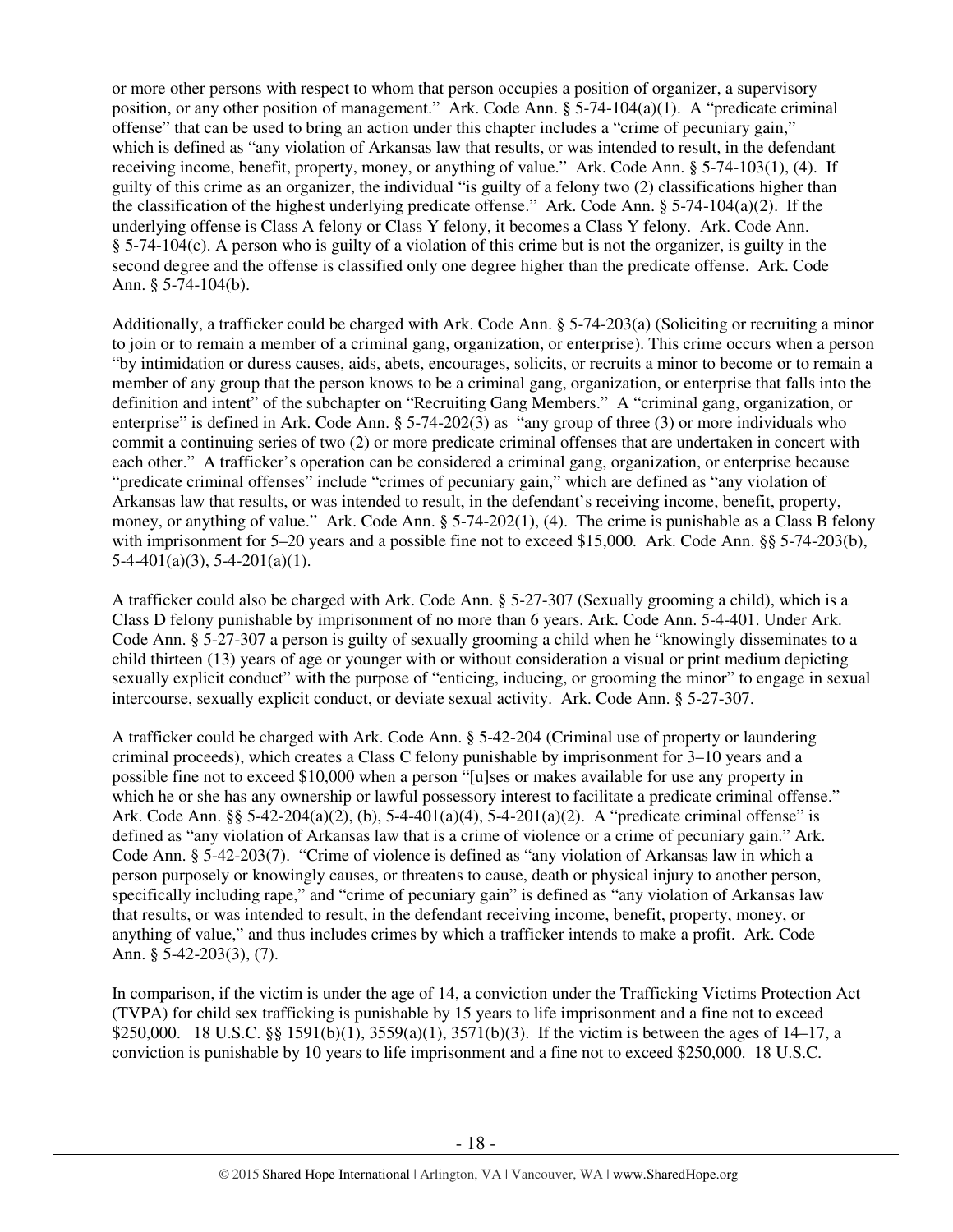§§ 1591(b)(2), 3559(a)(1), 3571(b)(3). A conviction is punishable by mandatory life imprisonment, however, if the trafficker has a prior conviction for a federal sex offense<sup>19</sup> against a minor.

# *3.2 Creating and distributing child pornography carries penalties as high as similar federal offenses*.

A person is guilty of the violating Ark. Code Ann. § 5-27-303(a) (Engaging children in sexually explicit conduct for use in visual or print medium), a CSEC offense, if he is over the age of 18 and he "employs, uses, persuades, induces, entices, or coerces any child to engage in or who has a child assist any other person to engage in any sexually explicit conduct for the purpose of producing any visual or print medium depicting sexually explicit conduct." A first offense is a Class B felony punishable by imprisonment for 5–20 years and a possible fine not to exceed \$15,000. Ark. Code Ann. §§ 5-27-303(a)(1), 5-4-401(a)(3), 5-4-201(a)(1). Subsequent offenses are Class A felonies punishable by imprisonment for 6-30 years and a possible fine not to exceed \$15,000. Ark. Code Ann. §§ 5-27-303(a)(2), 5-4-401(a)(2), 5-4-201(a)(1).

Other pornography crimes applicable to a trafficker include the following:

- 1. Ark. Code Ann. § 5-27-304(a)(2) (Pandering or possessing visual or print medium depicting sexually explicit conduct involving a child) makes it illegal to "[w]ith knowledge of the character of the visual or print medium involved, . . . [k]nowingly solicit, receive, purchase, exchange, possess, view, distribute, or control any visual or print medium depicting a child participating or engaging in sexually explicit conduct." A first violation of this section is a Class C felony punishable by imprisonment for 3-10 years and a possible fine not to exceed \$10,000. Ark. Code Ann. §§ 5-27-304(b)(1), 5-4-401(a)(4), 5-4-201(a)(2). Subsequent violations are Class B felonies punishable by imprisonment for 5–20 years and a possible fine not to exceed \$15,000. Ark. Code Ann. §§ 5-27-304(b)(2), 5-4-401(a)(3), 5-4-201(a)(1).
- 2. Under Ark. Code Ann. § 5-27-403(a) (Producing, directing, or promoting a sexual performance by a child) it is a crime for a person "knowing the character and content of the material, to produce, direct, or promote a performance that includes sexual conduct by a child under eighteen (18) years of age." As a Class B felony this crime is punishable by imprisonment for 5–20 years and a possible fine not to exceed \$15,000. Ark. Code Ann. §§ 5-27-403(b), 5-4-401(a)(3), 5-4-201(a)(1).
- 3. Pursuant to Ark. Code Ann. § 5-27-602(a)(1) (Distributing, possessing, or viewing of matter depicting sexually explicit conduct involving a child), a person is guilty of a Class C felony punishable by imprisonment for 3-10 years and a possible fine not to exceed \$10,000 for a first offense, when he "[r]eceives for the purpose of selling or knowingly sells, procures, manufactures, gives, provides, lends, trades, mails, delivers, transfers, publishes, distributes, circulates, disseminates, presents, exhibits, advertises, offers, or agrees to offer through any means, including the internet, any photograph, film, videotape, computer program or file, video game, or any other reproduction or reconstruction that depicts a child or incorporates the image of a child engaging in sexually explicit conduct." Ark. Code Ann. §§ 5-27-602(a)(1), (b)(1), 5-4-401(a)(4), 5-4-201(a)(2). Subsequent offenses are Class B felonies punishable by imprisonment for 5–20 years and a possible fine not to exceed \$15,000. Ark. Code Ann. §§ 5-27-602(b)(2), 5-4-401(a)(3), 5-4-201(a)(1).

In comparison, if the victim is under the age of 14, a conviction under the TVPA for child sex trafficking is punishable by 15 years to life imprisonment and a fine not to exceed \$250,000. 18 U.S.C. §§ 1591(b)(1),  $3559(a)(1)$ ,  $3571(b)(3)$ . If the victim is between the ages of  $14-17$ , a conviction is punishable by 10 years to life imprisonment and a fine not to exceed \$250,000. 18 U.S.C. §§ 1591(b)(2), 3559(a)(1), 3571(b)(3). A conviction is punishable by mandatory life imprisonment, however, if the trafficker has a prior conviction for a federal sex offense<sup>20</sup> against a minor. Additionally, a federal conviction for distribution of child pornography<sup>21</sup> is generally

<sup>19</sup> *See supra* note 8.

<sup>20</sup> *See supra* note 8.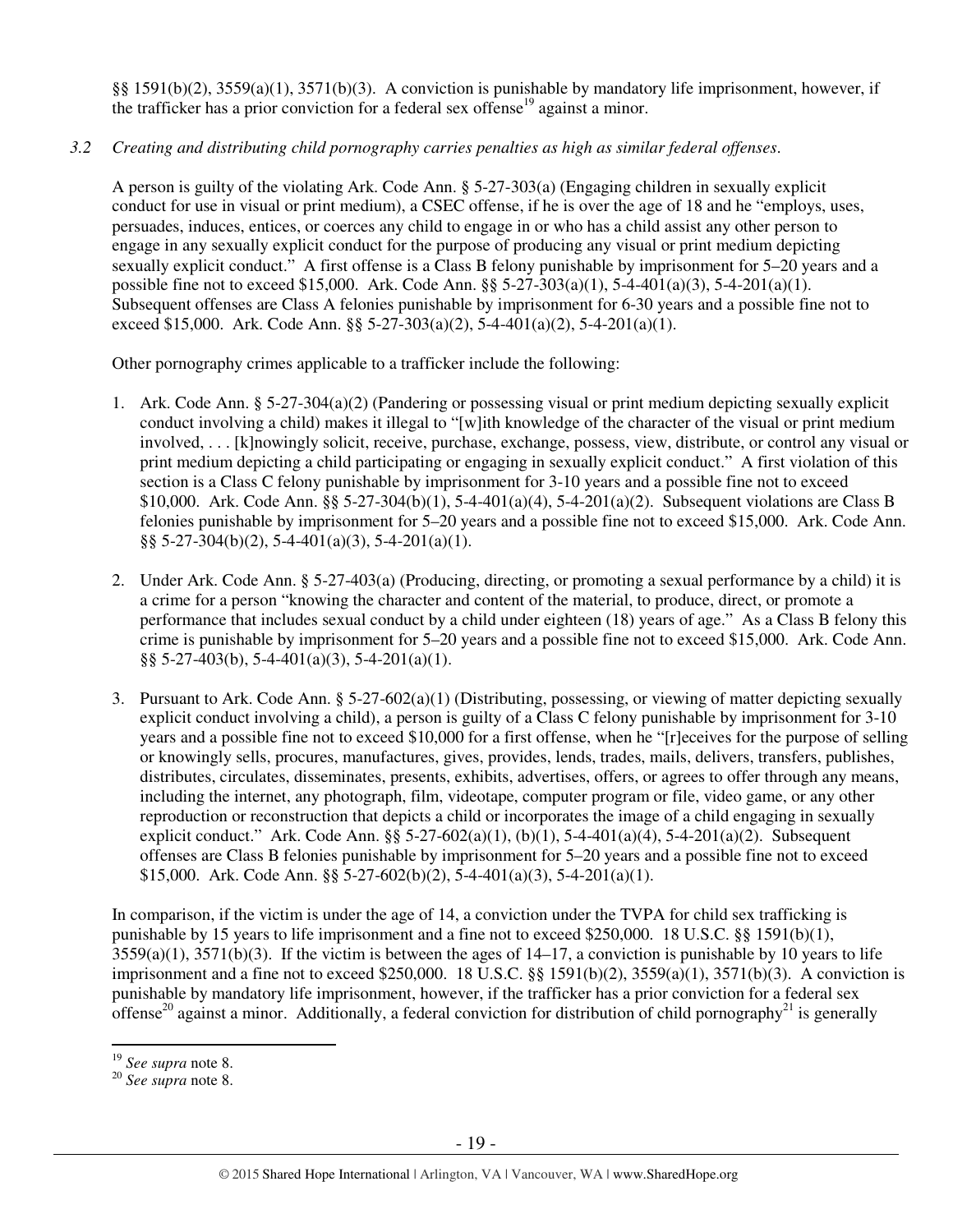punishable by imprisonment for  $5-20$  years and a fine not to exceed \$250,000.<sup>22</sup> Subsequent convictions, however, are punishable by imprisonment up to 40 years and a fine not to exceed \$250,000.<sup>23</sup>

*3.3 Using the Internet or other electronic communication to lure, entice, recruit, or sell commercial sex acts with a minor is a separate crime or results in an enhanced penalty for traffickers.* 

Ark. Code Ann. § 5-27-306(a) (Internet stalking of a child) makes it a crime if a person over 21 "knowingly uses a computer online service, internet service, or local internet bulletin board service to: . . . (3) Compile, transmit, publish, reproduce, buy, sell, receive, exchange, or disseminate the name, telephone number, electronic mail address, residence address, picture, physical description, characteristics, or any other identifying information on a child fifteen (15) years of age or younger in furtherance of an effort to arrange a meeting with the child for the purpose of engaging in: (A) Sexual intercourse; (B) Sexually explicit conduct; or (C) Deviate sexual activity." If the person merely "attempts to arrange a meeting," this crime is a Class B felony punishable by imprisonment for 5-20 years and a possible fine not to exceed \$15,000. Ark. Code Ann. §§ 5-27-306(b)(1),  $5-4-401(a)(3)$ ,  $5-4-201(a)(1)$ . If the meeting actually occurs, even if sexual activity does not occur, the person is guilty of a Class A felony punishable by imprisonment for 6–30 years and a possible fine not to exceed \$15,000. Ark. Code Ann. §§ 5-27-306(b)(3), 5-4-401(a)(2), 5-4-201(a)(1).

#### *3.4 Financial penalties for traffickers, including asset forfeiture, are sufficiently high*.

Fines exist for the various crimes with which the state could charge a trafficker. Ark. Code Ann. § 5-18-103 (Trafficking of persons) establishes a class Y felony punishable by a possible fine not to exceed \$15,000 and an additional fine of \$250 to be deposited in the Safe Harbor Fund for Sexually Exploited Children.<sup>24</sup> Ark. Code Ann. §§ 5-18-103(c), (d), 5-4-201(a)(1). Ark. Code Ann. § 5-70-104 (Promoting prostitution in the first degree), establishes a Class D felony punishable by a possible fine not to exceed \$10,000. Ark. Code Ann. §§ 5-70- 104(a)(2), (b), 5-4-201(a)(2). Ark. Code Ann. § 5-27-305(a) (Transportation of minors for prohibited sexual conduct), establishes a Class A felony punishable by a possible fine not to exceed \$15,000. Ark. Code Ann. §§ 5- 27-305(b), 5-4-201(a)(1). For a first time offense of Ark. Code Ann. § 5-27-402 (Employing or consenting to the use of a child in a sexual performance), as a Class C felony, the trafficker can receive a possible fine not to exceed \$10,000. Ark. Code Ann. §§ 5-27-402 (c)(1), 5-4-201(a)(2). For subsequent offenses, a trafficker faces a Class B felony with a possible fine not to exceed \$15,000. Ark. Code Ann.  $\S$ § 5-27-402(c)(2), 5-4-201(a)(1).

When a trafficker is charged with violating Ark. Code Ann. § 5-74-203 (Soliciting or recruiting a minor to join or remain a member of a criminal gang, organization, or enterprise), a Class B felony, the

See supra note 12.

<sup>&</sup>lt;sup>21</sup> 18 U.S.C. §§ 2252(a)(1), (a)(2), (a)(3) (Certain activities relating to material involving the sexual exploitation of minors),  $2252A(a)(2)$ , (a)(3) (Certain activities relating to material constituting or containing child pornography), 1466A(a) (Obscene visual representations of the sexual abuse of children).

<sup>22 18</sup> U.S.C. §§ 2252(b) (stating that a conviction under subsection (a)(1), (a)(2), or (a)(3) is punishable by imprisonment for 5–20 years and a fine), 2252A(b)(1) (a conviction is punishable by imprisonment for 5–20 years and a fine), 1466A(a), (b) (stating that a conviction under subsection (a) is "subject to the penalties provided in section 2252A(b)(1)," imprisonment for 5–20 years and a fine, while a conviction under subsection (b) is "subject to the penalties provided in section 2252A(b)(2)," imprisonment up to 10 years, a fine, or both); *see also* 18 U.S.C §§  $3559(a)(1)$  (classifying all of the above listed offenses as felonies),  $3571(b)(3)$  (providing a fine up to \$250,000 for any felony conviction).

<sup>&</sup>lt;sup>23</sup> 18 U.S.C. §§ 2252(b) (stating if a person has a prior conviction under subsection (a)(1), (a)(2), or (a)(3) or a list of other statutes, a conviction is punishable by a fine and imprisonment for 15–40 years), 2252A(b)(1) (stating if a person has a prior conviction under subsection (a)(2), (a)(3), or a list of other statutes, a conviction is punishable by a fine and imprisonment for  $15-40$  years),  $1466A(a)$ , (b) (stating that the penalty scheme for section  $2252A(b)$ applies); *see also* 18 U.S.C §§ 3559(a)(1) (classifying all of the above listed offenses as felonies), 3571(b)(3) (providing a fine up to  $$250,000$  for any felony conviction).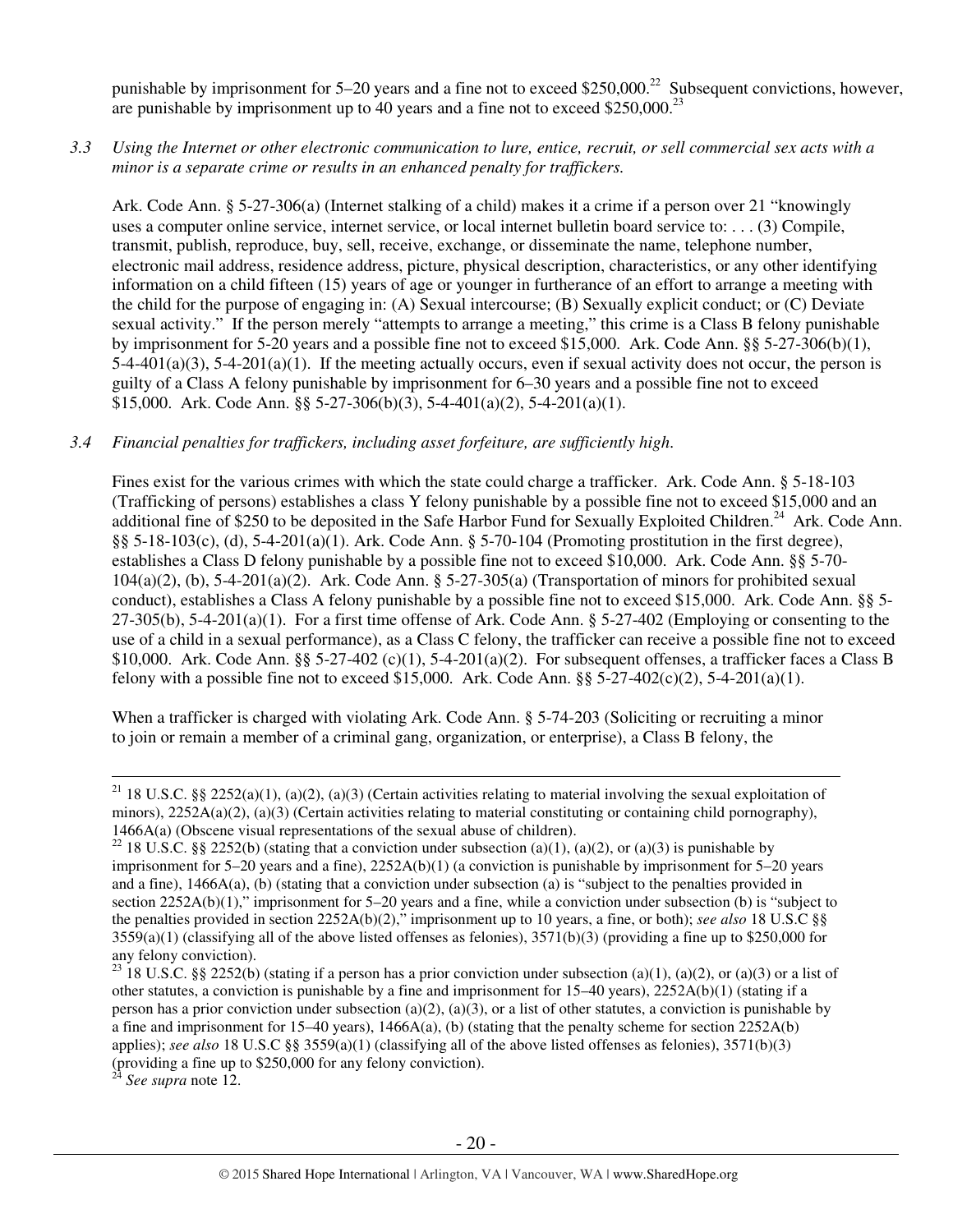trafficker could be subject to a possible fine not to exceed \$15,000. Ark. Code Ann. §§ 5-74-203(b), 5-4-  $201(a)(1)$ .

In addition to any other sentences, under Ark. Code Ann. §  $5-4-703(a)^{25}$  (Additional fine – Offense committed against a child or in the presence of a child.), the court shall assess an additional fine of \$25.00 for the following offenses if the finder of fact determines that the offense was committed against a child or in the presence of a child:

 $(8)$  § 5-14-110 (Sexual indecency with a child), § 5-14-112 (indecent exposure)...

 (9) § 5-18-103 (Trafficking of persons), § 5-18-104 (patronizing a victim of human trafficking); .....

(12) § 5-27-303 (Engaging in sexually explicit conduct for the use in visual or print medium), § 5-27- 304 (Pandering or possessing visual or print medium depicting sexually explicit conduct involving a child), § 5-27-305 (Transportation of minors for prohibited sexual conduct), § 5-27-306 (internet stalking of a child), § 5-27-307 (sexually grooming a child);

(13) § 5-27-402 (Employing or consenting to the use of a child in a sexual performance), or § 5-27-403 (producing, directing, or promoting a sexual performance by a child);

(14) § 5-27-602 (Distributing, possessing, or viewing of matter depicting sexually explicit conduct involving a child), § 5-27-603 (computer child pornography), § 5-27-604 (Failure to report child pornography),  $\S 5-27-605$  (Computer exploitation of a child)...

A trafficker could also be required to pay discretionary restitution to the victim under Ark. Code Ann. § 5-4- 205(a)(1)(Restitution), which states that "[a] defendant who is found guilty or who enters a plea of guilty or nolo contendere to an offense may be ordered to pay restitution." The restitution is based on the "actual economic loss caused to a victim by the offense," and if bodily injury has occurred, the restitution order may require the defendant to, among other things, "[p]ay the cost of a necessary medical or related professional service or device relating to physical, psychiatric, and psychological care, including nonmedical care and treatment rendered in accordance with a recognized method of healing; . . .[p]ay the cost of necessary physical and occupational therapy and rehabilitation; [and] ... [r]eimburse the victim for income lost by the victim as a result of the offense" with a maximum income reimbursement of \$50,000. Ark. Code Ann. § 5-4-205(b)(1), (2).

A violation of Ark. Code Ann.  $\S$  5-42-204(a)(2) (Criminal use of property or laundering criminal proceeds) occurs when a person "[u]ses or makes available for use any property in which he or she has any ownership or lawful possessory interest to facilitate a predicate criminal offense." A "predicate criminal offense" includes a "crime of pecuniary gain," which is defined as "any violation of Arkansas law that results, or was intended to result, in the defendant receiving income, benefit, property, money, or anything of value." Ark. Code Ann. § 5-42-203(3), (7). The violator may face a civil action brought by a prosecuting attorney "for damages in an amount equal to property, funds, or a monetary instrument involved in the violation as well as the proceeds acquired by any person involved in the enterprise or by reason of conduct in furtherance of the violation, together with costs incurred for resources and personnel used in the investigation and prosecution of both criminal and civil proceedings." Ark. Code Ann. § 5-  $42-204(c)(1)$ . Therefore, when a trafficker uses funds to further any offense relating to child pornography, the trafficker may become liable in a civil proceeding for damages.

Ark. Code Ann. § 5-5-201(a)(5) (Forfeiture, criminal conveyances) requires that anyone convicted of Trafficking of persons, Ark. Code Ann. § 5-18-103, will forfeit "any conveyance, including an aircraft, motor vehicle, or vessel" if it is used "in the commission or attempt" of the crime. Additionally any conveyance "may be seized by any law enforcement agent upon process issued by any court having jurisdiction" when there is

<sup>25</sup> *See supra* note 13.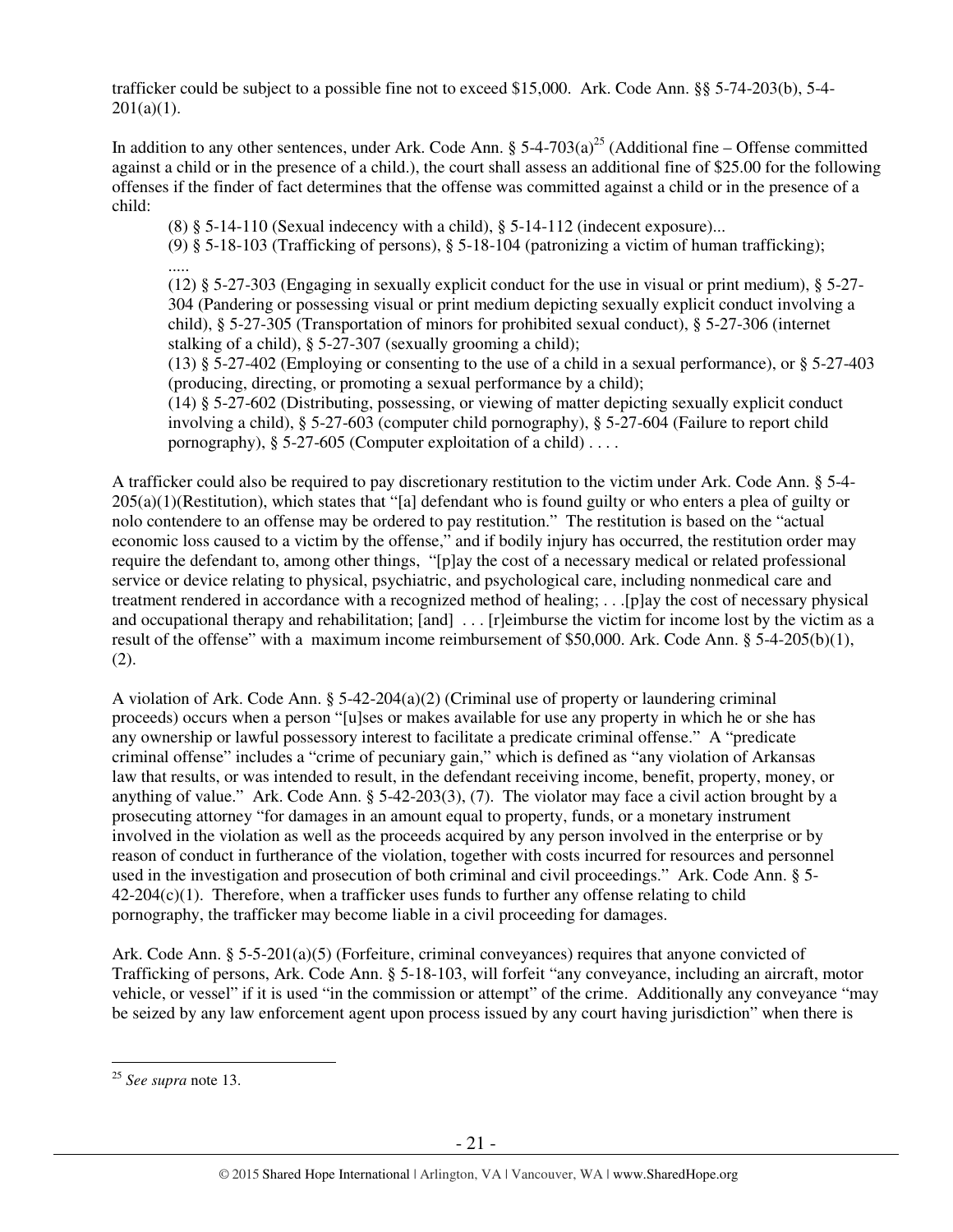probable cause that the conveyance was "used in the commission or attempt" of Trafficking of persons, § 5-18- 103. Ark. Code Ann. § 5-5-202.

Finally, a trafficker may face forfeiture of certain illegal assets. Under Ark. Code Ann. § 5-5-101(a) (Disposition of contraband and seized property), "Any seized property shall be returned to the rightful owner or possessor of the seized property except contraband owned by a defendant."

Under Ark. Code Ann. § 5-5-101(a) (Disposition of contraband and seized property), "Any seized property shall be returned to the rightful owner or possessor of the seized property except contraband owned by a defendant." Pursuant to Ark. Code Ann.  $\S 5-5-101(b)(1)$  contraband is defined as including the following:

(A) Article possessed under a circumstance prohibited by law;

(B) Weapon or other instrument used in the commission or attempted commission of a felony;

(C) Visual, print, or electronic medium that depicts sexually explicit conduct involving a child prohibited under § 5-27-304;

(D) Visual, print, or electronic medium that contains a sexual performance of a child prohibited under § 5-27-403;

(E) Item the possession of which is prohibited by § 5-27-602 [Distributing, possessing, or viewing of matter depicting sexually explicit conduct involving a child];

(F) Item the production of which is prohibited by § 5-27-603 [Computer child pornography];

(G) Item the production of which is prohibited by § 5-27-605 [Computer exploitation of a child]; or

(H) Other article designated "contraband" by law.

Contraband listed in Ark. Code Ann. § 5-5-101(b)(1)(C)-(H) shall be destroyed. Ark. Code Ann. § 5-5-  $101(c)(1)$ . Other contraband may be retained for use by law enforcement or sold, the proceeds to be used to reimburse the rightful owner or to be "paid into the general fund of the county, city, or town whose law enforcement agency performed the seizure." Ark. Code Ann. § 5-5-101(g).

Traffickers are also subject to civil judgments. Under Ark. Code Ann. § 16-118-109 (Civil cause of action for victims of human trafficking), a prevailing plaintiff is entitled to attorney's fees and costs and may be awarded actual, compensatory, or punitive damages, injunctive relief, and if the defendant's acts were willful and malicious, the plaintiff may be awarded treble damages. Ark. Code Ann. § 16-118-109 (b)-(e).

*3.5 Convicted traffickers are required to register as sex offenders.*

A person who is guilty "of a sex offense, aggravated sex offense, or sexually violent offense" must register as a sex offender. Ark. Code Ann. § 12-12-905(a)(1). Ark. Code Ann. § 12-12-903(12)(A)(i)<sup>26</sup> states,

"Sex offense" includes, but is not limited to:

(i) The following offenses:

. . .

(h) Engaging children in sexually explicit conduct for use in visual or print medium, § 5-27- 303;

(i) Transportation of minors for prohibited sexual conduct, § 5-27-305;

(j) Employing or consenting to the use of a child in a sexual performance, § 5-27-402;

(k) Pandering or possessing visual or print medium depicting sexually explicit conduct involving a child, § 5-27-304;

(l) Producing, directing, or promoting a sexual performance by a child, § 5-27-403;

(m) Promoting prostitution in the first degree, § 5-70-104;

<sup>26</sup> *See supra* note 17.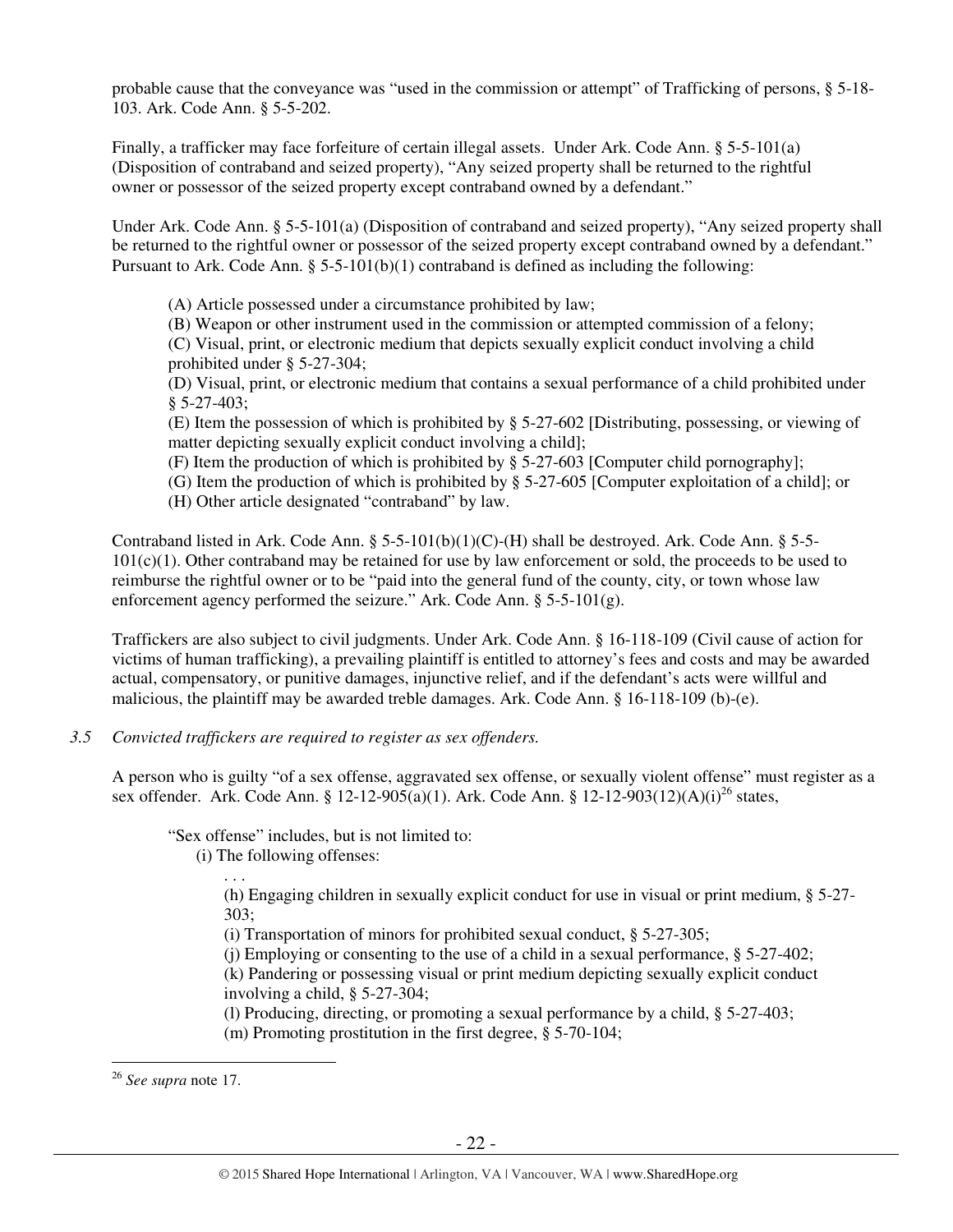. . . (q) Kidnapping pursuant to  $\S$  5-11-102(a) when the victim is a minor and the offender is not the parent of the victim; (r) False imprisonment in the first degree and false imprisonment in the second degree, §§ 5-11- 103 and 5-11-104, when the victim is a minor and the offender is not the parent of the victim; (s) Permitting abuse of a minor, § 5-27-221; (t) Computer child pornography, § 5-27-603; (u) Computer exploitation of a child, § 5-27-605; (v) Permanent detention or restraint, § 5-11-106, when the offender is not the parent of the victim; (w) Distributing, possessing, or viewing of matter depicting sexually explicit conduct involving a child, § 5-27-602; (x) Internet stalking of a child, § 5-27-306; . . . . (bb) Sexually grooming a child, § 5-27-307 (cc) Trafficking of persons under  $\S$  5-18-103(a)(4); and

A sex offense also includes "[a]n attempt, solicitation, or conspiracy to commit any of the offenses" listed above, and includes "[a]n adjudication of guilt for an offense of the law of another state, for a federal offense, for a tribal court offense, or for a military offense: (a) Which is similar to any of the offenses enumerated in subdivision  $(12)(A)(i)$  of this section; or (b) When that adjudication of guilt requires registration under another state's sex offender registration laws." Ark. Code Ann. § 12-12-903(12)(A)(ii), (iii).

The crimes of Ark. Code Ann. § 5-70-103 (Sexual solicitation), Ark. Code Ann. § 5-27-220 (Contributing to the delinquency of a juvenile) and Ark. Code Ann.

§ 5-27-209 (Contributing to the delinquency of a minor) are not specifically mentioned as sex offenses. Ark. Code Ann. § 12-12-903(12)(A). Those crimes not enumerated are nevertheless not specifically excluded because "[t]he sentencing court has the authority to order the registration of any offender shown in court to have attempted to commit or to have committed a sex offense even though the offense is not enumerated in subdivision (12)(A)(i) of this section" unless the state assembly "expresses its intent not to consider the offense to be a true sex offense for the purposes of this subchapter." Ark. Code Ann. § 12-12-903(12)(B).

*3.6 Laws relating to termination of parental rights for certain offenses include sex trafficking or commercial sexual exploitation of children (CSEC) offenses in order to remove the children of traffickers from their control and potential exploitation.* 

Under Ark. Code Ann. § 9-27-341(b)(3) (Termination of parental rights), to terminate parental rights permanently, the court must base its order on "a finding by clear and convincing evidence: (A) That it is in the best interest of the juvenile, including consideration of the following factors: (i) The likelihood that the juvenile will be adopted if the termination petition is granted; and (ii) The potential harm, specifically addressing the effect on the health and safety of the child, caused by returning the child to the custody of the parent, parents, or putative parent or parents." Ark Code Ann. § 9-27-341(b)(3)(B) specifies that the court must also find "clear and convincing evidence" of one of a number of grounds, including,

 (vi) (a) The court has found the juvenile or a sibling dependent-neglected as a result of neglect or abuse that could endanger the life of the child, sexual abuse, or sexual exploitation, $^{27}$  any of which was

<sup>&</sup>lt;sup>27</sup> Pursuant to Ark. Code. Ann. § 9-27-303(54) (Definitions—Arkansas Juvenile Code),

<sup>&</sup>quot;Sexual exploitation" includes:

<sup>(</sup>A) Allowing, permitting, or encouraging participation or depiction of the juvenile in: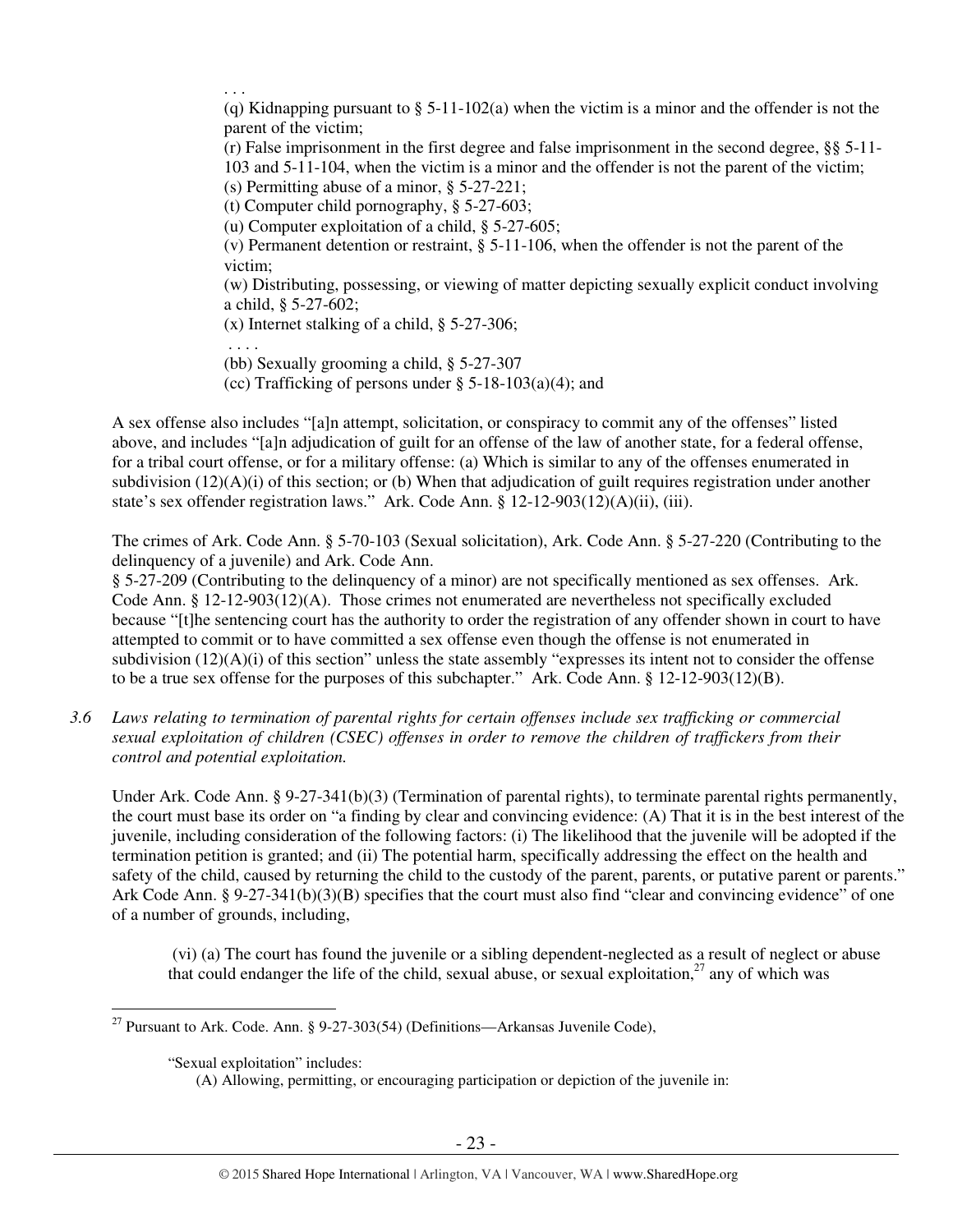perpetrated by the juvenile's parent or parents or step-parent or step-parents.

(b) Such findings by the juvenile division of circuit court shall constitute grounds for immediate termination of the parental rights of one (1) or both of the parents;

(ix) (a) The parent is found by a court of competent jurisdiction, including the juvenile division of circuit court, to:

(2) Have committed a felony battery that results in serious bodily injury to any juvenile or to have aided or abetted, attempted, conspired, or solicited to commit felony battery that results in serious bodily injury to any juvenile;

(3) (A) Have subjected any juvenile to aggravated circumstances.

(B) "Aggravated circumstances" means:

(i) A juvenile has been abandoned, chronically abused, subjected to extreme or repeated cruelty, sexually abused, sexually exploited, or a determination has been or is made by a judge that there is little likelihood that services to the family will result in successful reunification; or (ii) A juvenile has been removed from the custody of the parent or guardian and placed in foster care or in the custody of another person three (3) or more times in the last fifteen (15) months; or

(iii) A child or a sibling has been neglected or abused such that the abuse or neglect could endanger the life of the child;

. . . .

. . . .

. . .

Under subsection  $(b)(3)(B)(ix)(b)$ , "This subchapter does not require reunification of a surviving child with a parent who has been found guilty of any of the offenses listed in subdivision  $(b)(3)(B)(ix)(a)$  of this section."

3.6.1 Recommendation: Amend Ark. Code Ann. § 9-27-341(b)(3) (Termination of parental rights) to include a conviction under the human trafficking or CSEC offenses as grounds for terminating parental rights.

 $\overline{a}$ 

(B) Obscenely depicting, obscenely posing, or obscenely posturing a juvenile for any use or purpose;

<sup>(</sup>i) Prostitution;

<sup>(</sup>ii) Obscene photographing; or

<sup>(</sup>iii) Obscene filming; or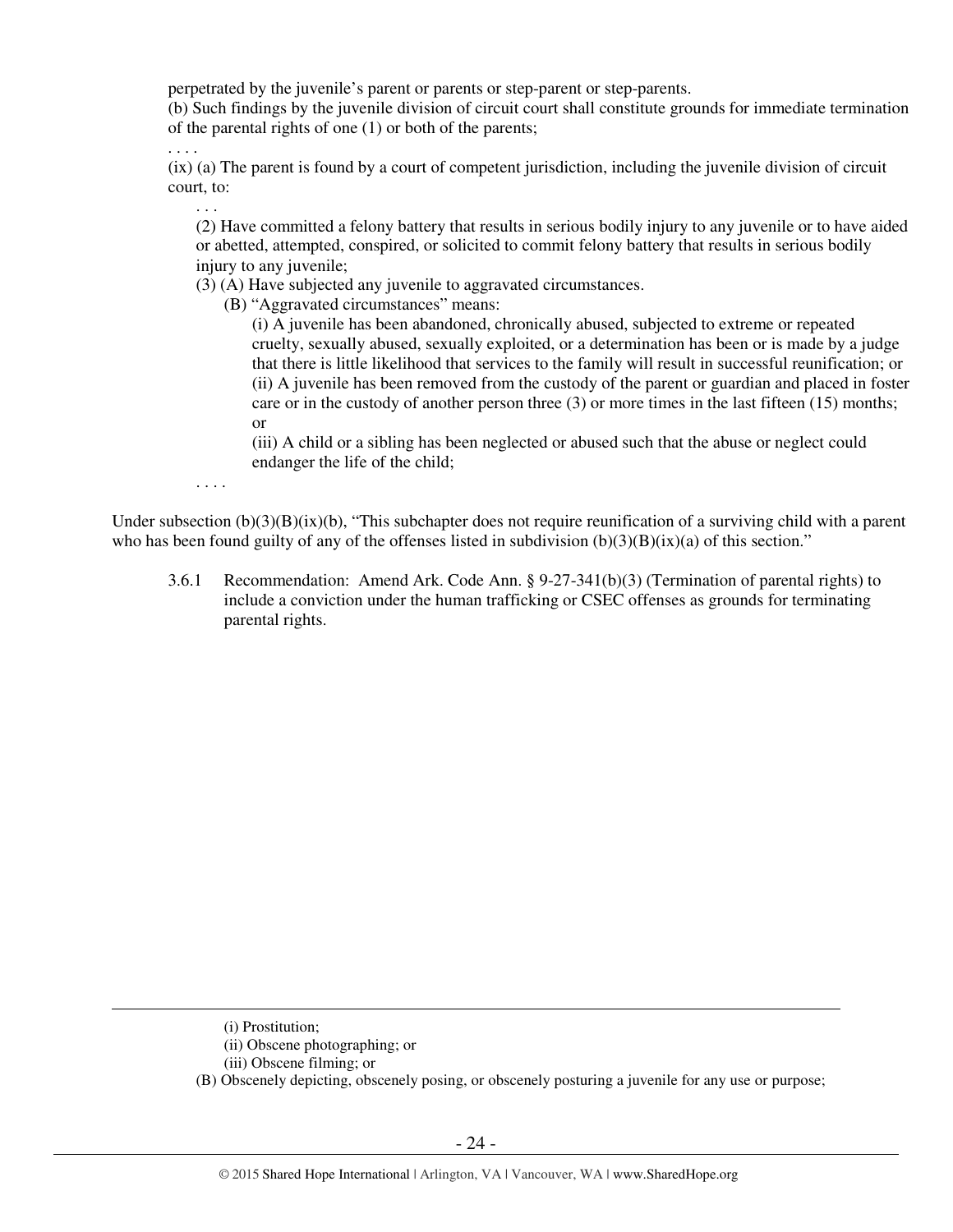# **FRAMEWORK ISSUE 4: CRIMINAL PROVISIONS FOR FACILITATORS**

## *Legal Components:*

- *4.1 The acts of assisting, enabling, or financially benefitting from child sex trafficking are included as criminal offenses in the state sex trafficking statute.*
- *4.2 Financial penalties, including asset forfeiture laws, are in place for those who benefit financially from or aid and assist in committing domestic minor sex trafficking.*

*\_\_\_\_\_\_\_\_\_\_\_\_\_\_\_\_\_\_\_\_\_\_\_\_\_\_\_\_\_\_\_\_\_\_\_\_\_\_\_\_\_\_\_\_\_\_\_\_\_\_\_\_\_\_\_\_\_\_\_\_\_\_\_\_\_\_\_\_\_\_\_\_\_\_\_\_\_\_\_\_\_\_\_\_\_\_\_\_\_\_\_\_\_\_* 

- *4.3 Promoting and selling child sex tourism is illegal.*
- *4.4 Promoting and selling child pornography is illegal.*

## *Legal Analysis:*

*4.1 The acts of assisting, enabling, or financially benefitting from child sex trafficking are included as criminal offenses in the state sex trafficking statute.* 

Pursuant to Ark. Code Ann. § 5-18-103 (Trafficking of persons), a person commits human trafficking when he or she "[b]enefits financially or benefits by receiving anything of value from participation in a venture under subdivision (a)(1) of this section." Since there is no provision that applies to those who facilitate the sex trafficking of minors in violation of subsection (a)(3), Ark. Code Ann. § 5-18-103 criminalizes facilitation of trafficking, but only when the trafficking has been accomplished by force, fraud or coercion.

However, organizations that facilitate human trafficking face additional penalties under Ark. Code Ann. § 5-18-105 (Human trafficking, enhanced liability) which provides, "… an organization convicted of an offense under this chapter is subject to any combination of the following: A suspension or revocation of a license, permit, or prior approval granted to the organization by a state or local government agency; A court order to dissolve or reorganize; and other relief is equitable." Organization refers to "a legal entity and includes: a corporation, company, association, firm, partnership, or joint-stock company; a foundation, institution, society, union, club, or church; or any other group of persons organized for any purpose." Ark. Code Ann. §§ 5-18-102, 5-2-501.

Facilitation is also included in Ark. Code Ann. § 5-27-305(a) (Transportation of minors for prohibited sexual conduct), which establishes a Class A felony when a person "transports, finances in whole or part the transportation of, or otherwise causes or facilitates the movement of any minor, and . . . (1) Knows or has reason to know that prostitution or sexually explicit conduct involving the minor will be commercially exploited by any person; and (2) Acts with the purpose that the minor will engage in: (A) Prostitution; or (B) Sexually explicit conduct."

In addition, the crime of facilitation is included in Ark. Code Ann.  $\S$  5-70-104(a)(2) (Promoting prostitution in the first degree), which makes it a crime when a person knowingly "[a]dvances prostitution or profits from prostitution of a person less than eighteen (18) years of age." A person "advances prostitution," when "acting other than as a prostitute or a patron of a prostitute, that person knowingly: . . . (C) Provides a person or premises for prostitution purposes; (D) Operates or assists in the operation of a house of prostitution or a prostitution enterprise; or (E) Engages in any other conduct designed to institute, aid, or facilitate an act or enterprise of prostitution." Ark. Code Ann. § 5-70-101(1)(C), (D), (E). Promoting prostitution is a Class D felony punishable by imprisonment not to exceed 6 years and a possible fine not to exceed \$10,000. Ark. Code Ann. §§ 5-70-104(b), 5-4-401(a)(5), 5-4-201(a)(2).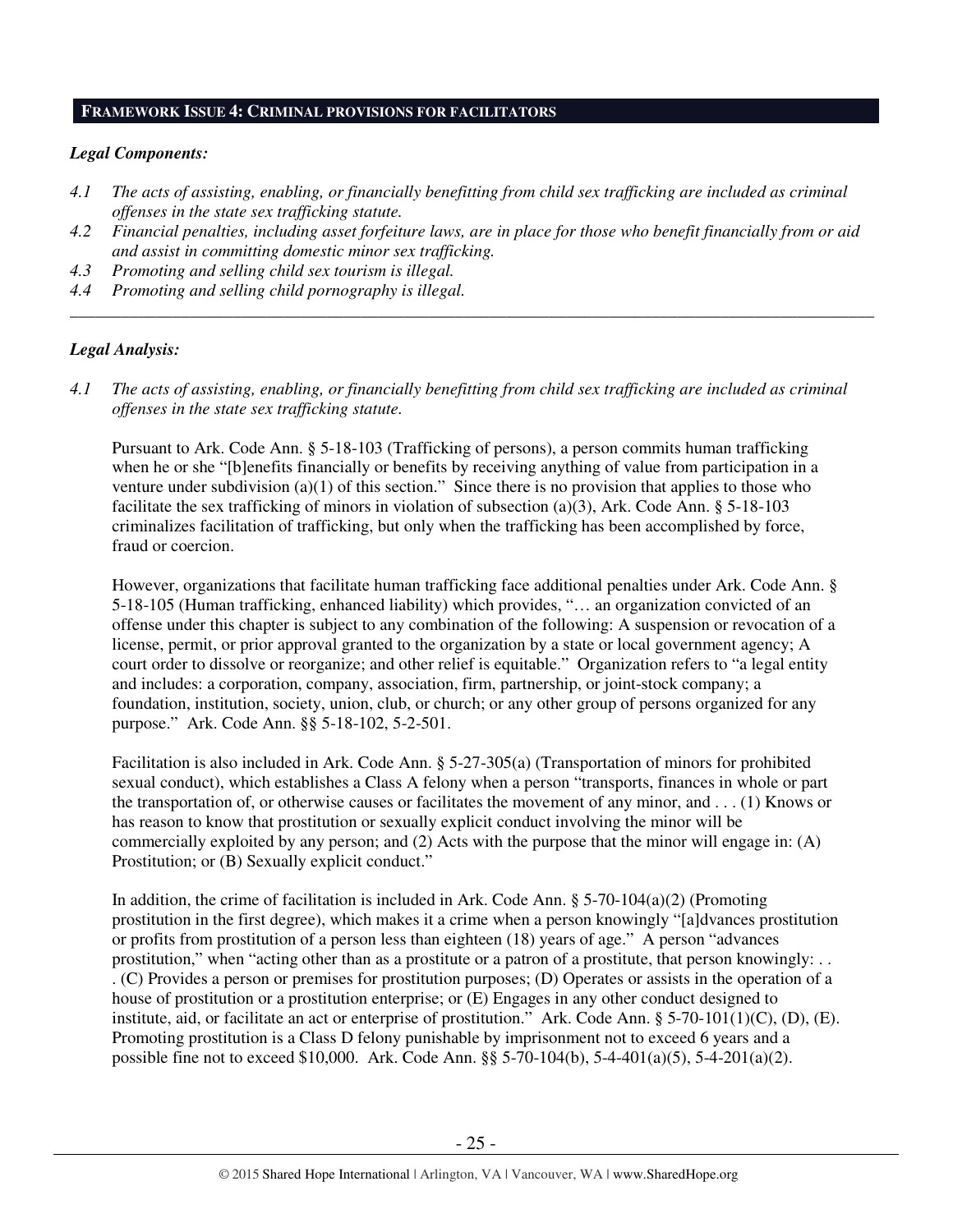4.1.1 Recommendation: Amend Ark. Code Ann. § 5-18-103 (Trafficking of persons) so that facilitators can be liable for facilitating and benefiting financially from all instances of domestic minor sex trafficking, regardless of whether force, fraud, or coercion has been used.

# *4.2 Financial penalties, including asset forfeiture laws, are in place for those who benefit financially from or aid and assist in committing domestic minor sex trafficking.*

Financial penalties against facilitators are incomplete. Only when force, fraud, or coercion is used to traffick minors,<sup>28</sup> may facilitators be convicted under Arkansas's human trafficking law. When this happens, they will be subject to financial penalties.

Facilitators convicted under Ark. Code Ann. § 5-18-103 (Trafficking of persons) face a possible fine not to exceed \$15,000. Ark. Code Ann. §§ 5-18-103(c), 5-4-401(a)(2), 5-4-201(a)(1), and if convicted under Ark. Code Ann. § 5-27-305(a) (Transportation of minors for prohibited sexual conduct), facilitators face a possible fine not to exceed \$15,000. Ark. Code Ann. §§ 5-27-305(b), 5-4-401(a)(2), 5-4-201(a)(1).

In addition to any other sentences, under Ark. Code Ann. §  $5-4-703(a)^{29}$  (Additional fine – Offense committed against a child or in the presence of a child.), the court shall assess an additional fine of \$25.00 for the following offenses if the finder of fact determines that the offense was committed against a child or in the presence of a child:

 (9) § 5-18-103 (Trafficking of persons), § 5-18-104 (patronizing a victim of human trafficking); . . . .

(12) § 5-27-303 (Engaging in sexually explicit conduct for the use in visual or print medium), § 5-27- 304 (Pandering or possessing visual or print medium depicting sexually explicit conduct involving a child), § 5-27-305 (Transportation of minors for prohibited sexual conduct), § 5-27-306 (internet stalking of a child), § 5-27-307 (sexually grooming a child);

. . . .

(14) § 5-27-602 (Distributing, possessing, or viewing of matter depicting sexually explicit conduct involving a child), § 5-27-603 (computer child pornography), § 5-27-604 (Failure to report child pornography), § 5-27-605 (Computer exploitation of a child);

Ark. Code Ann. § 5-5-201(a)(5) (Forfeiture, criminal conveyances) requires that anyone convicted under Ark. Code Ann. § 5-18-103 (Trafficking of persons), will forfeit "any conveyance, including an aircraft, motor vehicle, or vessel" if it is used "in the commission or attempt" of the crime. Additionally any conveyance "may be seized by any law enforcement agent upon process issued by any court having jurisdiction" when there is probable cause that the conveyance was "used in the commission or attempt" of Trafficking of persons, Ark. Code Ann. §§ 5-18-103, 5-5-202.

Ark. Code Ann. § 5-18-105 (enhanced liability) provides that in addition to any other statutory provision:

… an organization convicted of an offense under this chapter is subject to any combination of the following:

(1) A suspension or revocation of a license, permit, or prior approval granted to the organization

by a state or local government agency;

(2) A court order to dissolve or reorganize; and

(3) other relief as is equitable.

 $\overline{a}$ <sup>28</sup> *See supra* section 4.1 for a discussion of limitations on facilitator liability.

<sup>29</sup> *See supra* note 13.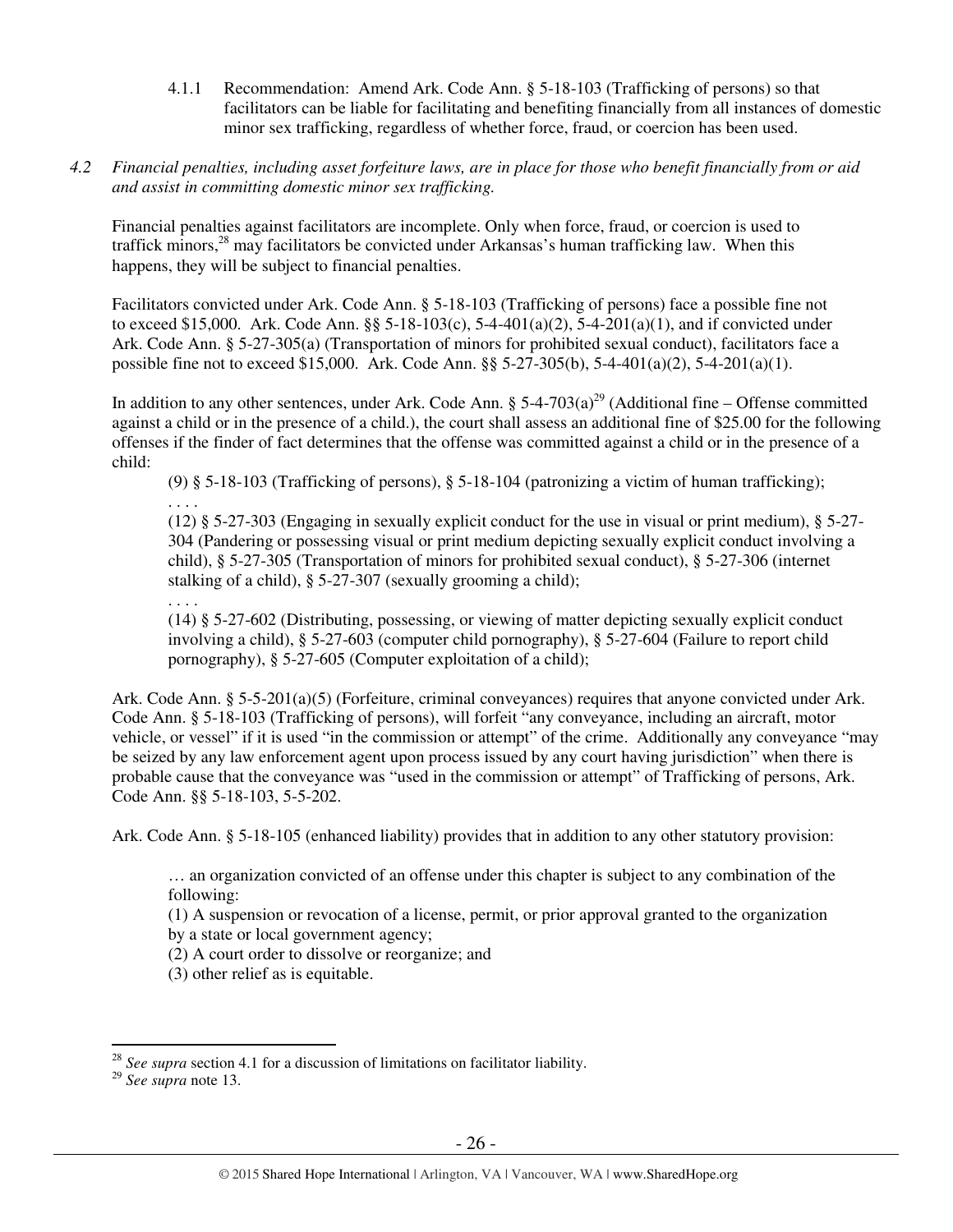Organization refers to "a legal entity and includes: a corporation, company, association, firm, partnership, or joint-stock company; a foundation, institution, society, union, club, or church; or any other group of persons organized for any purpose." Ark. Code Ann. §§ 5-18-102(9), 5-2-501.

Under Ark. Code Ann. § 5-5-101(a) (Disposition of contraband and seized property), "Any seized property shall be returned to the rightful owner or possessor of the seized property except contraband owned by a defendant." Pursuant to Ark. Code Ann.  $\S 5-5-101(b)(1)$  contraband is defined as including the following:

(A) Article possessed under a circumstance prohibited by law;

(B) Weapon or other instrument used in the commission or attempted commission of a felony; (C) Visual, print, or electronic medium that depicts sexually explicit conduct involving a child prohibited under § 5-27-304;

(D) Visual, print, or electronic medium that contains a sexual performance of a child prohibited under § 5-27-403;

(E) Item the possession of which is prohibited by § 5-27-602 [Distributing, possessing, or viewing of matter depicting sexually explicit conduct involving a child];

(F) Item the production of which is prohibited by § 5-27-603 [Computer child pornography];

- (G) Item the production of which is prohibited by § 5-27-605 [Computer exploitation of a child]; or
- (H) Other article designated "contraband" by law.

Contraband listed in Ark. Code Ann.  $\S$  5-5-101(b)(1)(C)-(H) shall be destroyed. Ark. Code Ann.  $\S$  5-5-101(c)(1). Other contraband may be retained for use by law enforcement or sold, the proceeds to be used to reimburse the rightful owner or to be "paid into the general fund of the county, city, or town whose law enforcement agency performed the seizure." Ark. Code Ann.  $\S$  5-5-101(g).

A facilitator could also be required to pay discretionary restitution to the victim under Ark. Code Ann. § 5-4-  $205(a)(1)$  (Restitution), which states that "[a] defendant who is found guilty or who enters a plea of guilty or nolo contendere to an offense may be ordered to pay restitution." The restitution is based on the "actual economic loss caused to a victim by the offense," and if bodily injury has occurred, the restitution order may require the defendant to, among other things, "[p]ay the cost of a necessary medical or related professional service or device relating to physical, psychiatric, and psychological care, including nonmedical care and treatment rendered in accordance with a recognized method of healing; . . .[p]ay the cost of necessary physical and occupational therapy and rehabilitation; [and] ... [r]eimburse the victim for income lost by the victim as a result of the offense" with a maximum income reimbursement of \$50,000. Ark. Code Ann. § 5-4-205(b)(1), (2).

4.2.1 Recommendation: Amend Ark. Code Ann. § 5-18-103 to impose fines on facilitators who benefit from the trafficking minors without regard to force, fraud, or coercion.

# *4.3 Promoting and selling child sex tourism is illegal*.

Arkansas criminalizes child sex tourism under its human trafficking statute. Pursuant to Ark. Code Ann. § 5-18-103(a)(5)<sup>30</sup> a person commits human trafficking if he or she knowingly "[s]ells or offers to sell travel services that he or she knows includes an activity prohibited under subdivision (a)(1) – (4) of this section." Subsection (4) of Ark. Code Ann. § 5-18-103(a) makes it a crime to "[r]ecruit[], entice[], solicit[], isolate[], harbor[], transport[], provide[], maintain[], or obtain[] a minor for commercial sexual activity."

 $\overline{a}$ <sup>30</sup> *See supra* note 2.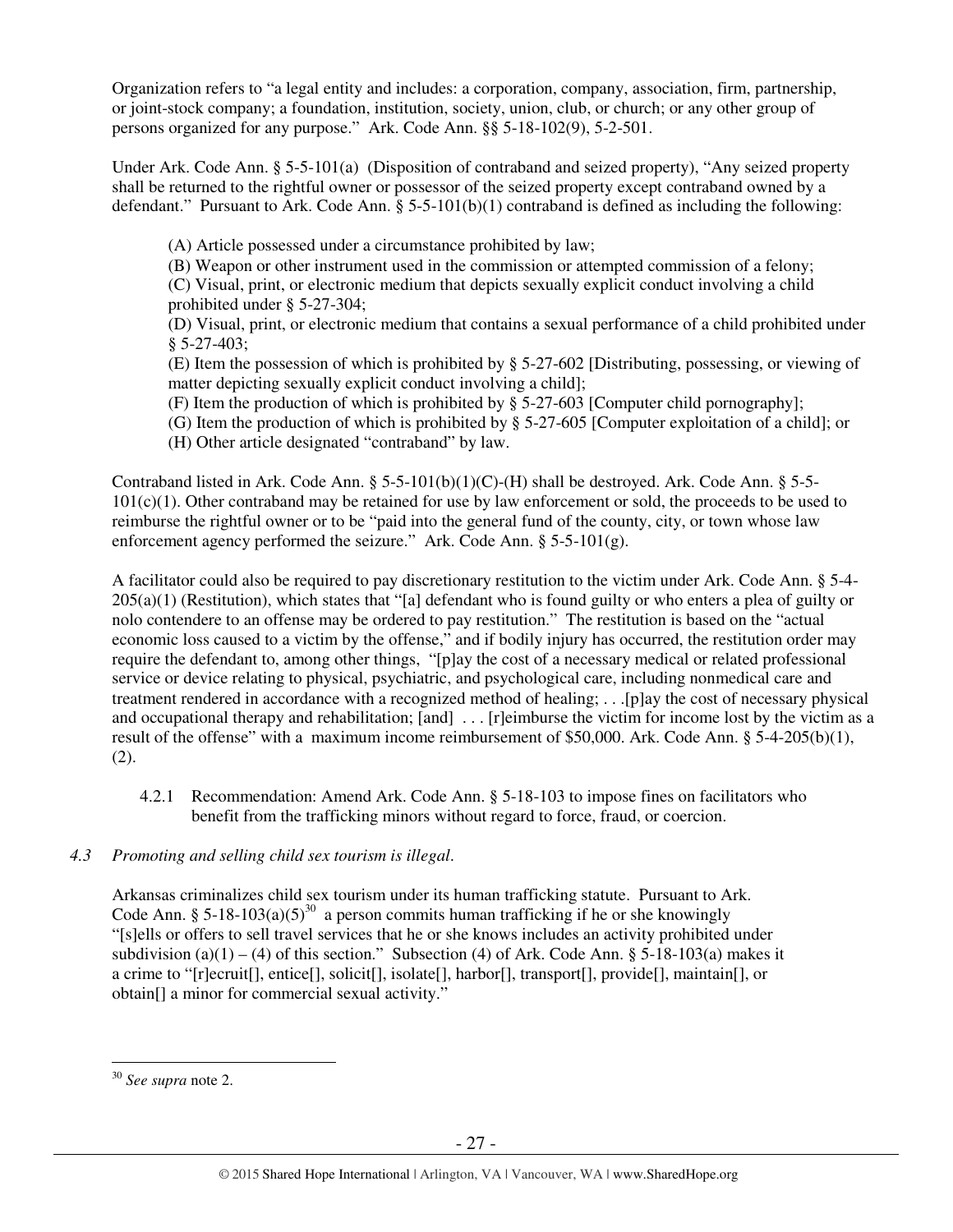# *4.4 Promoting and selling child pornography is illegal*.

Pornography crimes applicable to a facilitator of trafficking include:

- 1. Ark. Code Ann. § 5-27-304(a) (Pandering or possessing visual or print medium depicting sexually explicit conduct involving a child) makes it illegal to "[w]ith knowledge of the character of the visual or print medium involved . . . : (1) Knowingly advertise for sale or distribution, sell, distribute, transport, ship, exhibit, display, or receive for the purpose of sale or distribution any visual or print medium depicting a child participating or engaging in sexually explicit conduct; or (2) Knowingly solicit, receive, purchase, exchange, possess, view, distribute, or control any visual or print medium depicting a child participating or engaging in sexually explicit conduct." A first violation of this section is a Class C felony punishable by imprisonment for 3–10 years and a possible fine not to exceed \$10,000. Ark. Code Ann. §§ 5-27-304(b)(1), 5-4-401(a)(4), 5-4-201(a)(2). Subsequent violations are Class B felonies punishable by imprisonment for 5- 20 years and a possible fine not to exceed \$15,000. Ark. Code Ann. §§ 5-27-304(b)(2), 5-4-401(a)(3), 5-4-  $201(a)(1)$ .
- 2. Under Ark. Code Ann. § 5-27-403(a) (Producing, directing, or promoting a sexual performance by a child) it is a crime for a person "knowing the character and content of the material, to produce, direct, or promote a performance that includes sexual conduct by a child under eighteen (18) years of age." As a Class B felony, this crime is punishable by imprisonment for 5–20 years and a possible fine not to exceed \$15,000. Ark. Code Ann. §§ 5-27-403(b), 5-4-401(a)(3), 5-4-201(a)(1).
- 3. Pursuant to Ark. Code Ann. § 5-27-602(a)(1) (Distributing, possessing, or viewing of matter depicting sexually explicit conduct involving a child), a person is guilty of a Class C felony punishable by imprisonment for 3–10 years and a possible fine not to exceed \$10,000 for a first offense, when he knowingly "[r]eceives for the purpose of selling or knowingly sells, procures, manufactures, gives, provides, lends, trades, mails, delivers, transfers, publishes, distributes, circulates, disseminates, presents, exhibits, advertises, offers, or agrees to offer through any means, including the internet, any photograph, film, videotape, computer program or file, video game, or any other reproduction or reconstruction that depicts a child or incorporates the image of a child engaging in sexually explicit conduct." Ark. Code Ann. §§ 5-27-602(a)(1), (b)(1), 5-4-401(a)(4), 5-4-201(a)(2). Subsequent offenses are Class B felonies punishable by imprisonment for 5-20 years and a possible fine not to exceed \$15,000. Ark. Code Ann.  $\S$ § 5-27-602(b)(2), 5-4-401(a)(3), 5-4-201(a)(1).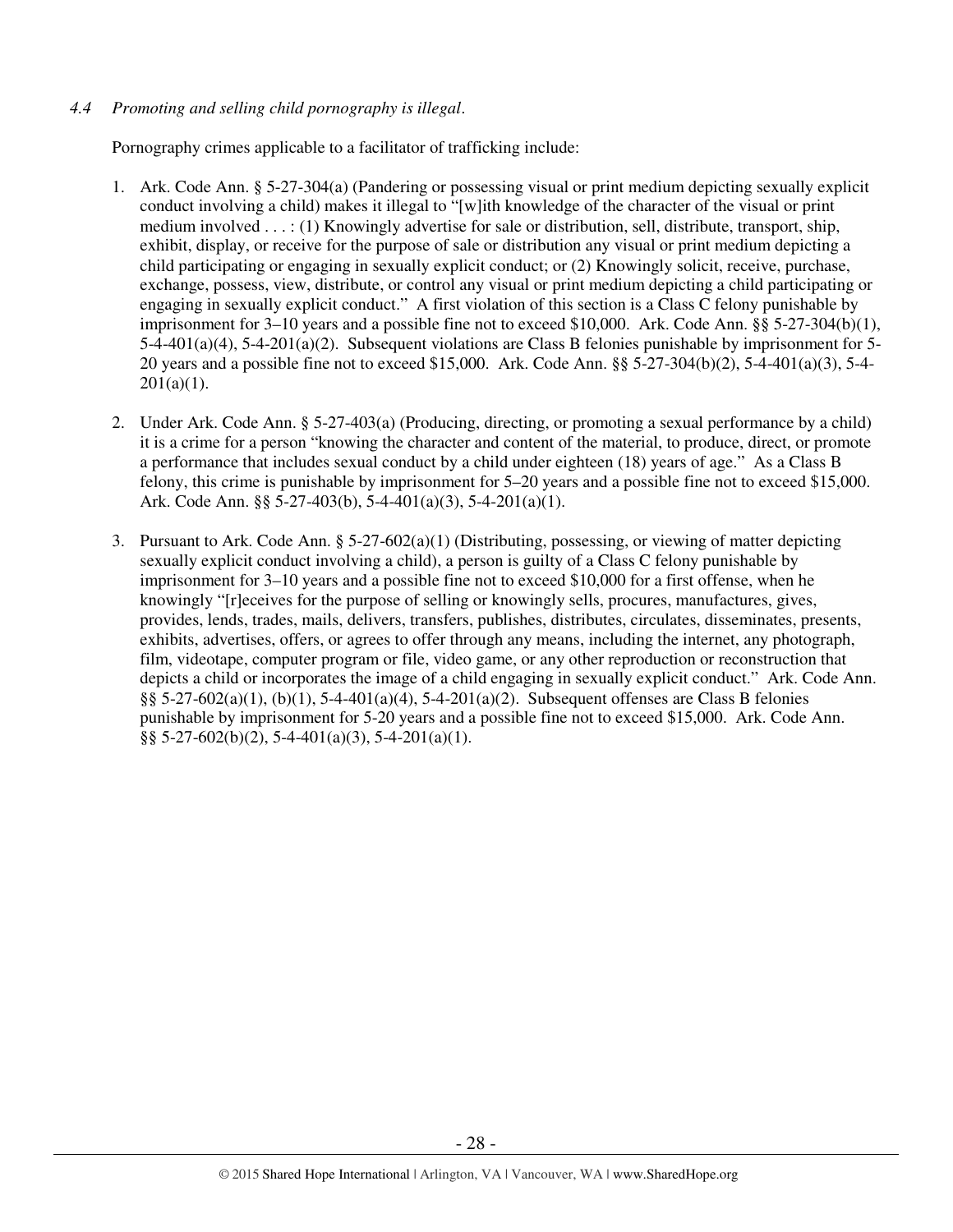#### **FRAMEWORK ISSUE 5: PROTECTIVE PROVISIONS FOR THE CHILD VICTIMS**

## *Legal Components:*

- *5.1 Statutorily-mandated victim services define "victim" to specifically include victims of domestic minor sex trafficking or commercial sexual exploitation of children (CSEC) to ensure prompt identification and access to victims' rights and services.*
- *5.2 The state sex trafficking statute expressly prohibits a defendant from raising consent of the minor to the commercial sex acts as a defense.*
- *5.3 Prostitution laws apply only to adults, preventing criminalization of minors under 18 for prostitution offenses.*
- *5.4 State law provides a non-punitive avenue to specialized services through one of more points of entry.*
- *5.5 Commercial sexual exploitation or sex trafficking is identified as a type of abuse and neglect within child protection statutes.*
- *5.6 The definition of "caregiver" or another related term in the child welfare statutes is not a barrier to a sex trafficked child accessing the protection of child welfare.*
- *5.7 Crime victims' compensation is specifically available to a child victim of sex trafficking or commercial sexual exploitation of children (CSEC) without regard to ineligibility factors.*
- *5.8 Victim-friendly procedures and protections are provided in the trial process for minors under 18.*
- *5.9 Expungement or sealing of juvenile delinquency records resulting from arrests or adjudications for prostitution-related offenses committed as a result of, or in the course of, the commercial sexual exploitation of a minor is available within a reasonable time after turning 18.*
- *5.10 Victim restitution and civil remedies for victims of domestic minor sex trafficking or commercial sexual exploitation of children (CSEC) are authorized by law.*

*\_\_\_\_\_\_\_\_\_\_\_\_\_\_\_\_\_\_\_\_\_\_\_\_\_\_\_\_\_\_\_\_\_\_\_\_\_\_\_\_\_\_\_\_\_\_\_\_\_\_\_\_\_\_\_\_\_\_\_\_\_\_\_\_\_\_\_\_\_\_\_\_\_\_\_\_\_\_\_\_\_\_\_\_\_\_\_\_\_\_\_\_\_\_* 

*5.11 Statutes of limitations for civil and criminal actions for child sex trafficking or commercial sexual exploitation of children (CSEC) offenses are eliminated or lengthened sufficiently to allow prosecutors and victims a realistic opportunity to pursue criminal action and legal remedies.* 

# *Legal Analysis:*

*5.1 Statutorily-mandated victim services define "victim" to specifically include victims of domestic minor sex trafficking or commercial sexual exploitation of children (CSEC) to ensure prompt identification and access to victims' rights and services.* 

Ark Code Ann. § 9-27-323 mandates that the Depart of Human Services provide services to "sexually exploited children." "Sexually Exploited children" includes any minor who has been "a victim of trafficking of persons under § 5-18-103; is a victim of child sex trafficking under 18 U.S.C. §1591, as it existed on January 1, 2013; or engages in an act of prostitution under § 5-70-102 (Prostitution or sexual solicitation under 5-70-103 (Solicitation)." Ark. Code Ann. §§ 9-27-323, 12-18-1201.

For the purposes of the Safe Harbor Fund, "sexually exploited child" refers to any minor who has been "a victim of trafficking of persons under § 5-18-103; is a victim of child sex trafficking under 18 U.S.C. § 1591, as it existed on January 1, 2013; or engages in an act of prostitution under § 5-7-102 or sexual solicitation under § 5-70-103." Ark. Code Ann. § 19-5-1249. Ark Code Ann. § 19-5-1249 (Safe Harbor Fund) establishes a department to collect all "fines collected under 5-18-103(d), 5-70-102(d), 5-70-103(d) and any other revenues authorized by law". All funds collected will be used for services and programs for sexually exploited children.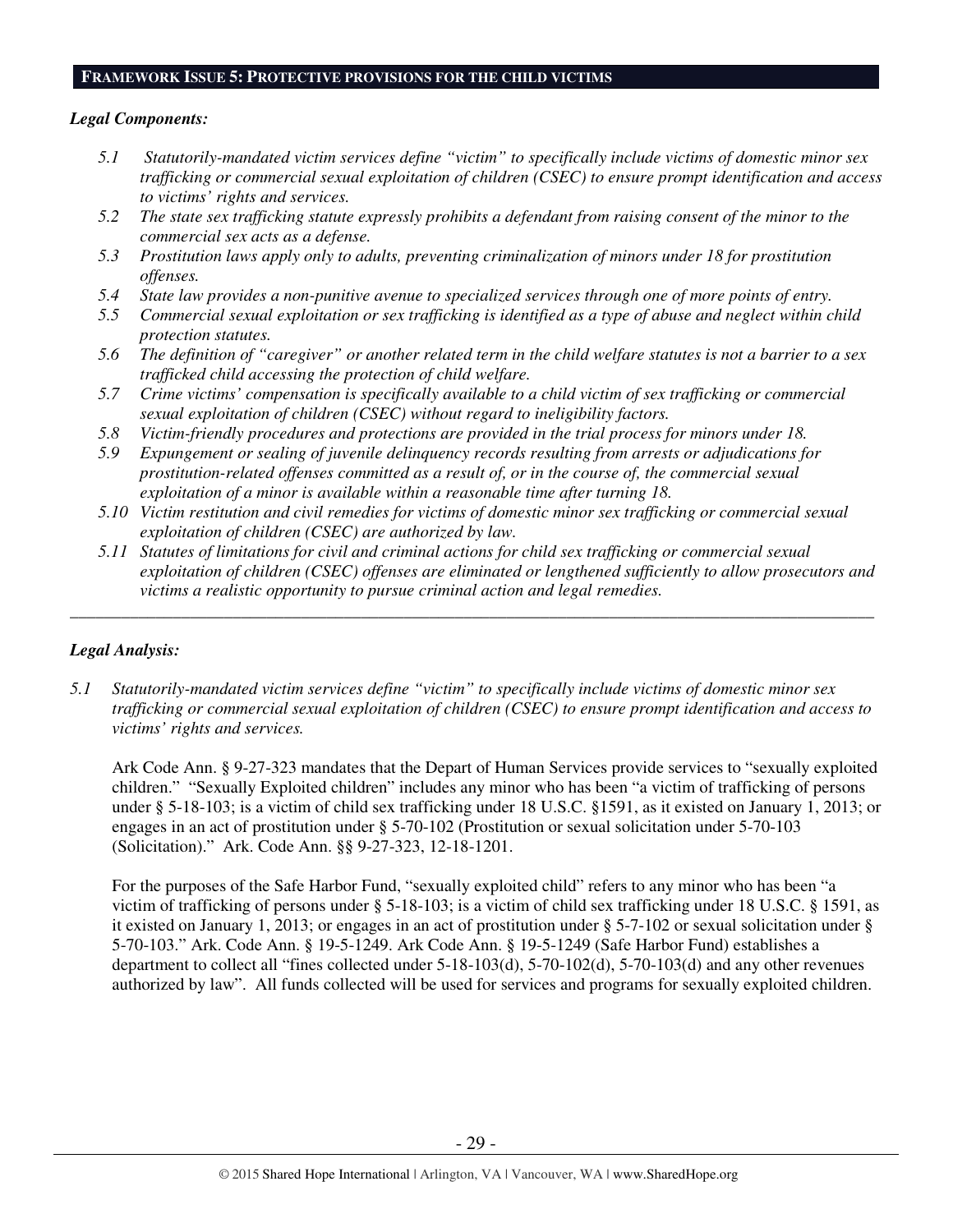For the purposes of the subchapter on "Crime Victims Reparations," "victim" is defined as "a person who suffers personal injury<sup>31</sup> or death as a result of criminally injurious conduct committed either within the State of Arkansas or against any Arkansas resident who suffers personal injury as the result of criminally injurious conduct which occurs in states presently not having crime victims reparations programs for which the victim is eligible." Ark. Code Ann. § 16-90-703(11)(A) (Definitions—Crime Victims Reparations). "Criminally injurious conduct" is defined in relevant part as "an act which occurs or is attempted in this state that results in personal injury or death to a victim, which act is punishable by fine, imprisonment, or death." Ark. Code Ann. § 16-90-703(5)(A)(i) . Given the definition of "personal injury" and "criminally injurious conduct," and since all CSEC crimes and Ark. Code Ann. § 5-18-103 (Trafficking of persons) are punishable by a possible fine and imprisonment, a domestic minor sex trafficking victim would be considered a victim for the purposes of the subchapter entitled "Crime Victims Reparations." However, the statute fails to specifically identify these victims.

For the purposes of the subchapter on "Rights of Victims of Crime," a "victim" is defined as "a victim of a sex offense or an offense against a victim who is a minor  $32$  and a victim of any violent crime,  $33$  but does not include a person who is accountable for the crime or a crime arising from the same conduct, criminal episode, or plan and does not include a governmental entity." Ark. Code Ann. § 16-90-1101(8) (Definitions—Rights of Victims of Crime). Ark. Code Ann. § 16-90-1101(6) includes many CSEC offenses in the definition of a "sex offense," including,

(H) Engaging children in sexually explicit conduct for use in visual or print medium, § 5-27-303;

(I) Transportation of minors for prohibited sexual conduct, § 5-27-305;

(J) Employing or consenting to use of a child in sexual performance, § 5-27-402;

(K) Producing, directing, or promoting a sexual performance, § 5-27-403;

(L) Promoting prostitution in the first degree, § 5-70-104;

. . .

 $\overline{a}$ 

(N) An attempt, solicitation, or conspiracy to commit any of the offenses enumerated in this subdivision  $(6)$ :

(O) An adjudication of guilt for an offense of the law of another state, for a federal offense, or for a military offense, which is substantially equivalent to any of the offenses enumerated in this subdivision (6);

(P) Computer child pornography, § 5-27-603;

(B) False imprisonment in the first degree pursuant to § 5-11-103 when the victim is a minor and the offender is not the parent of the victim;

(C) Permanent detention or restraint pursuant to § 5-11-106 when the victim is a minor and the offender is not the parent of the victim;

(D) Any sex offense when the victim is a minor;

(E) An attempt, solicitation, or conspiracy to commit any of the offenses enumerated in this subdivision  $(3)$ ;

(F) An adjudication of guilt for an offense of the law of another state, for a federal offense, or for a military offense, which is substantially equivalent to any of the offenses enumerated in this subdivision (3); or

(G) A violation of any former law of this state that is substantially equivalent to any of the offenses enumerated in this subdivision (3).

<sup>33</sup> "Violent crime" is defined in Ark. Code Ann. § 16-90-1101(9) as "any felony which resulted in physical injury to the victim, any felony involving the use of a deadly weapon, terroristic threatening in the first degree, § 5-13-301(a), and stalking, as defined in § 5-71-229."

<sup>&</sup>lt;sup>31</sup> "Personal injury" is defined in Ark. Code Ann. § 16-90-703(10) as "actual bodily harm, including pregnancy or mental anguish which is the direct result of a violent criminal act."

 $32$  "Offense against a victim who is a minor" is defined in Ark. Code Ann. § 16-90-1101(3) as,

<sup>(</sup>A) Kidnapping pursuant to  $\S 5-11-102(a)(4)$  when the victim is a minor and the offender is not the parent of the victim;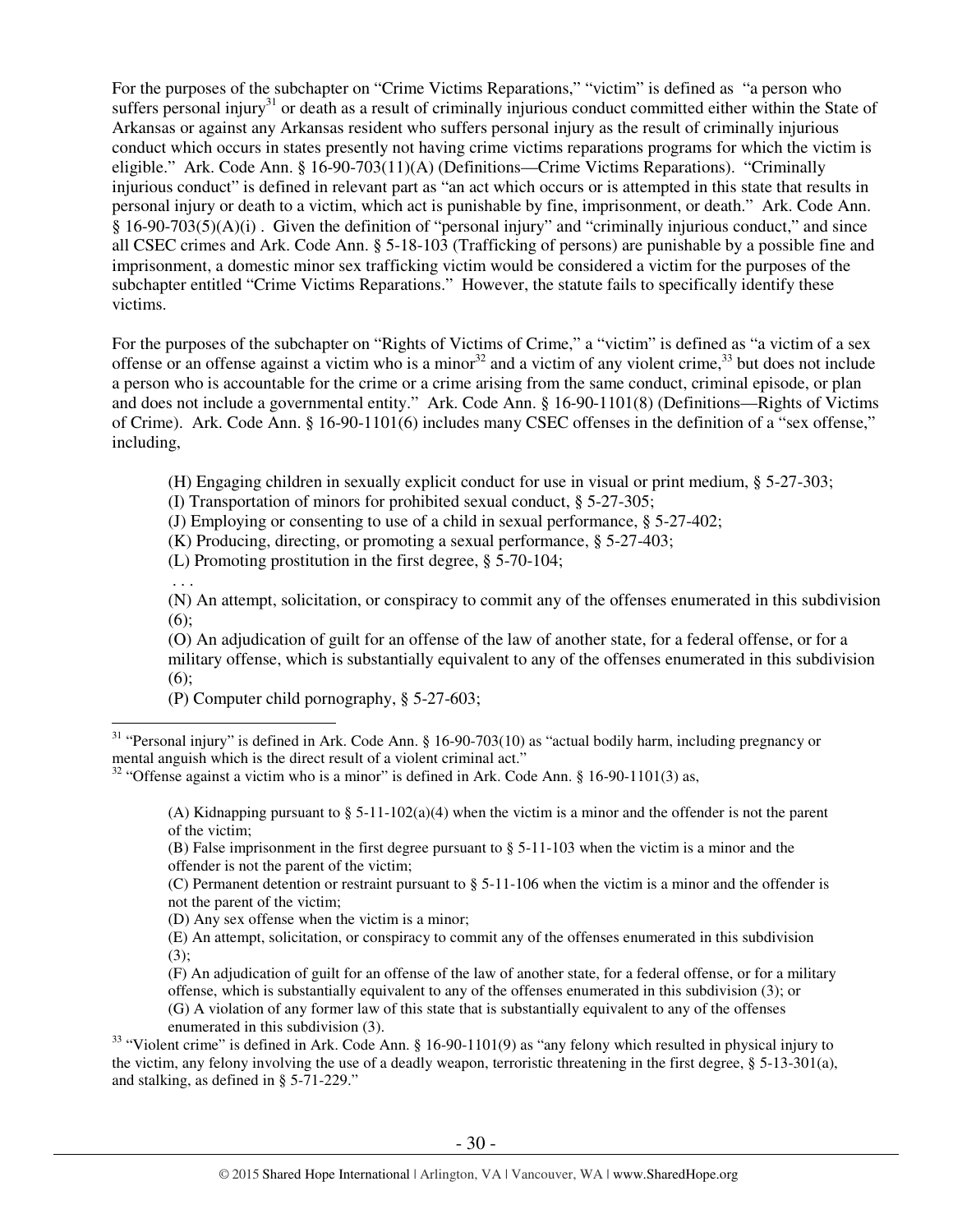(Q) Computer exploitation of a child in the first degree, § 5-27-605(a); or (R) A violation of any former law of this state that is substantially equivalent to any of the offenses enumerated in this subdivision (6).

For purposes of victim restitution by the defendant, under Ark. Stat. Ann.  $\S$  5-4-205(c)(1) (Restitution), "Victim" is defined as "any person, partnership, corporation, or governmental entity or agency that suffers property damage or loss, monetary expense, or physical injury or death as a direct or indirect result of the defendant's offense or criminal episode." This broad definition would include trafficking in persons and CSEC crimes, but does not expressly identify victims of domestic minor sex trafficking and the injury requirement may exclude some victims.

Ark. Code Ann. § 5-18-103 (Trafficking of persons) is not included in the definition of "sex offense," and given the definition of "victim," if a court considers a CSEC victim partly responsible for the conduct of her prostitution, then the minor may not be considered a victim for the purposes of the subchapter entitled "Rights of Victims of Crime."

- 5.1.1 Recommendation: Amend Ark. Code Ann. § 16-90-1101 to include Ark. Code Ann. § 5-18-103 (Trafficking of persons) for commercial sexual exploitation of minors as a "sex offense" and to clarify that a domestic minor sex trafficking victim is not disqualified from victim status as a result of committing crimes as a consequence of the trafficking.
- 5.1.2 Recommendation: Amend the definitions of "victim" in Ark. Code Ann. § 16-90-703(5)(A)(i) (Definitions—Crime Victims Reparations) and  $\S$  5-4-205(c)(1) (Restitution) to expressly include minor victims of Ark. Code Ann. § 5-18-103 (Trafficking of persons) for commercial sexual exploitation and the state CSEC offenses.

# *5.2 The state sex trafficking statute expressly prohibits a defendant from raising consent of the minor to the commercial sex acts as a defense.*

A defense based on the minor's consent to the commercial sex act is not expressly mentioned in Ark. Code Ann.  $\S$  5-18-103 (Trafficking of persons),  $\S$  5-70-104(a)(2) (Promoting prostitution in the first degree),  $\S$  5-27-303 (Engaging children in sexually explicit conduct for use in visual or print medium), § 5-27-305 (Transportation of minors for prohibited sexual conduct), § 5-27-402 (Employing or consenting to the use of a child in a sexual performance), or § 5-27-403(a) (Producing, directing, or promoting a sexual performance by a child). However, the code does not specifically prohibit a defendant from raising such a defense. Further, Ark. Code Ann § 5-18- 104 (Patronizing a victim of human trafficking) requires that a defendant "knowingly" purchase sex with a human trafficking victim, which may allow a buyer to successfully argue that a victim's consent made it impossible to "know" that the minor was a victim of sex trafficking.

However, a sub-statute, Ark. Code Ann § 5-18-104 (Patronizing a victim of human trafficking) requires that a defendant "knowingly" purchase sex with a human trafficking victim, which may allow a buyer to successfully argue that a victim's consent made it impossible to "know" that the minor was a victim of sex trafficking.

Notably, sex offense statutes related to intercourse with minors expressly do not allow the defense of consent, including Ark. Code Ann. § 5-14-103(b) (Rape), Ark. Code Ann § 5-14-124(b) (Sexual assault in the first degree), Ark. Code Ann. §5-14-125(a)(4)(B) (Sexual assault in the second degree), and Ark. Code Ann. § 5-14- 126(b) (Sexual assault in the third degree).

5.2.1 Recommendation: Amend Ark. Code Ann. § 5-18-103 (Trafficking of persons) § 5-18-104 (Patronizing a victim of human trafficking),§ 5-70-104(a)(2) (Promoting prostitution in the first degree), § 5-27-303 (Engaging children in sexually explicit conduct for use in visual or print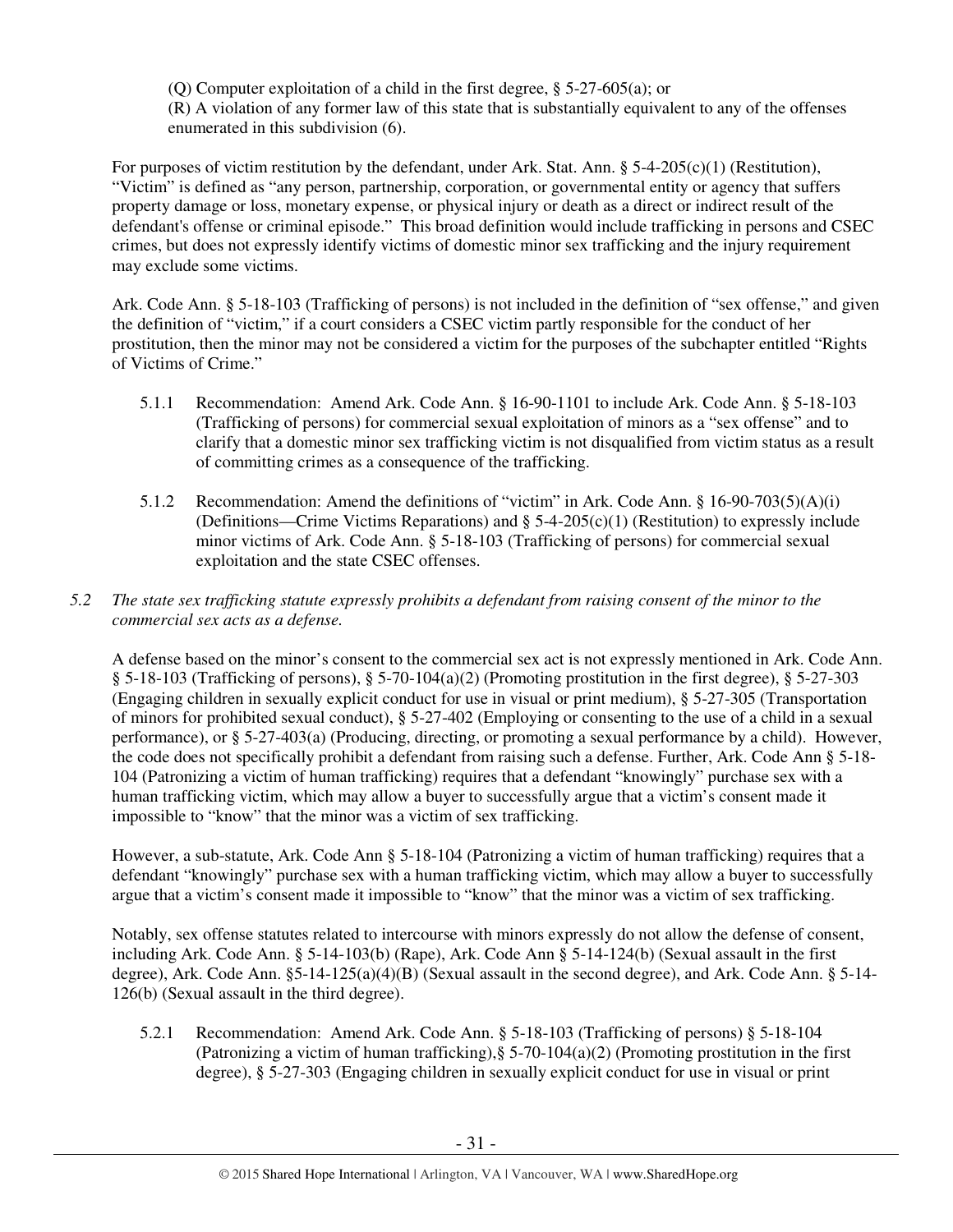medium), § 5-27-305 (Transportation of minors for prohibited sexual conduct), § 5-27-402 (Employing or consenting to the use of a child in a sexual performance and § 5-27-403(a) (Producing, directing, or promoting a sexual performance by a child) to clarify that a minor victim's consent is not a defense to these crimes.

*5.3 Prostitution laws apply only to adults, preventing criminalization of minors under 18 for prostitution offenses.* 

Ark Code Ann. § 5-70-102 (Prostitution) does not differentiate minors from adults, and the language does not state that all minors engaged in prostitution are victims of human trafficking.

- 5.3.1 Recommendation: Amend Ark. Code Ann. § 5-70-102(a) (Prostitution) to eliminate liability for prostitution offenses for all minors under 18.
- *5.4 State law provides a non-punitive avenue to specialized services through one or more points of entry.*

No specific provisions exist in Arkansas providing that a domestic minor sex trafficking victim must be provided a child protective response, and as a result, the victim could enter either the juvenile justice system or the child protective system through various avenues.

# **Child Identified as Abused/Neglected**

Pursuant to Ark. Code Ann. §§ 9-27-303(18)(A)<sup>34</sup> (Definitions), § 9-27-303(36)(A)(iii), § 9-27-303(3)(A), § 12-18-103(13)(A)(vii), (viii) and § 9-27-303(52)-(54),<sup>35</sup> a sexually exploited child is likely

- (A) By a person fourteen (14) years of age or older to a person younger than eighteen (18) years of age: (i) Sexual intercourse, deviant sexual activity, or sexual contact by forcible compulsion; (ii) Attempted sexual intercourse, attempted deviant sexual activity, or attempted sexual contact by forcible compulsion;
	- (iii) Indecent exposure; or
	- (iv) Forcing the watching of pornography or live human sexual activity;
- (B) (i) By a person eighteen (18) years of age or older to a person who is younger than fifteen (15) years of age and is not his or her spouse:
	- (a) Sexual intercourse, deviant sexual activity, or sexual contact;
	- (b) Attempted sexual intercourse, attempted deviant sexual activity, or attempted sexual contact; or
	- (c) Solicitation of sexual intercourse, solicitation deviant sexual activity, or solicitation of sexual contact.
	- (ii) By a person twenty (20) years of age or older to a person who is younger than sixteen (16) years of age who is not his or her spouse:
		- (a) Sexual intercourse, deviant sexual activity, or sexual contact;
		- (b) Attempted sexual intercourse, attempted deviant sexual activity, or attempted sexual contact; or

(c) Solicitation of sexual intercourse, solicitation of deviant sexual activity, or solicitation of sexual contact;

(C) By a caretaker to a person younger than eighteen (18) years of age:

- (i) Sexual intercourse, deviant sexual activity, or sexual contact;
- (ii) Attempted sexual intercourse, attempted deviant sexual activity, or attempted sexual contact;

 $\overline{a}$ <sup>34</sup> A domestic minor sex trafficking victim could be considered a "dependent-neglected juvenile," which is defined as including "any juvenile who is at substantial risk of serious harm as a result of the following acts or omissions to the juvenile, a sibling, or another juvenile: . . . (iii) Sexual abuse; (iv) sexual exploitation." Ark. Code Ann. § 9-27- 303(18)(A).

<sup>35</sup> "Sexual abuse" is defined in Ark. Code Ann. § 9-27-303(52) (Definitions) as including,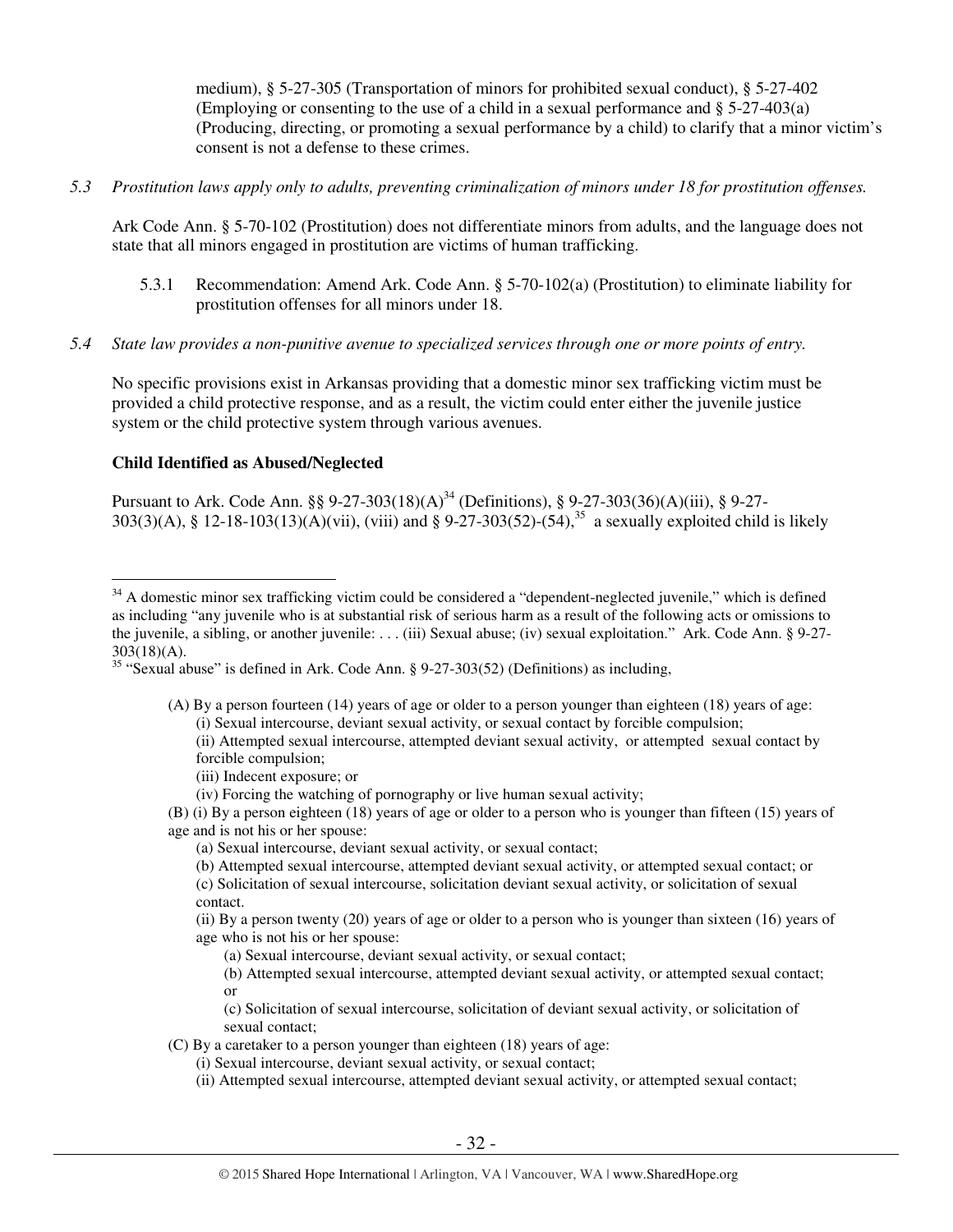to be identified as abused or neglected. If a child is identified as abused or neglected under Ark. Code Ann. § 9-27-303(18)(A), the definition of caretaker under Ark. Code Ann. § 9-27-303(8) and § 12-18- 103(3) may not be sufficiently broad to involve Child Protective Services in investigations where the child is in the custody or control of a non-family trafficker.

#### I Initial Custody

 $\overline{a}$ 

#### *a) Authority following initial custody*

Pursuant to Ark. Code Ann. § 9-27-313(a)(1)<sup>36</sup> (Taking into custody), a juvenile may be taken into custody without a warrant only in one of the following ways:

(A) Pursuant to an order of the circuit court under this subchapter;

(B) By a law enforcement officer without a warrant under circumstances as set forth in rule 4.1 of the Arkansas Rules of Criminal Procedure [which includes if the officer has reasonable cause to believe that such person has committed any violation of law in the officer's presence]; or (C) By a designated person under  $\S 12-18-1001$  et seq.<sup>37</sup>

Additionally, emergency custody of the juvenile may be taken if "there is probable cause to believe that immediate emergency custody is necessary to protect the health or physical well-being of the juvenile

(iii) Forcing or encouraging the watching of pornography;

- (iv) Forcing, permitting, or encouraging the watching of live sexual activity;
- (v) Forcing listening to a phone sex line; or
- (vi) An act of voyeurism;

(D) By a person younger than fourteen (14) years of age to a person younger than eighteen (18) years of age:

(i) Sexual intercourse, deviant sexual activity, or sexual contact by forcible compulsion; or (ii) Attempted sexual intercourse, attempted deviant sexual activity, or attempted sexual contact by forcible compulsion.

"Sexual exploitation" is defined in Ark. Code Ann. § 9-27-303(54) as including the following:

- (A) Allowing, permitting, or encouraging participation or depiction of the juvenile in:
	- (i) Prostitution;
	- (ii) Obscene photographing; or
	- (iii) Obscene filming; or
- (B) Obscenely depicting, obscenely posing, or obscenely posturing a juvenile for any use or purpose.

<sup>36</sup> The text of Ark. Code Ann. § 9-27-313 included here and elsewhere in this report includes amendments made by the enactment of Senate Bill 987 during the regular session of the 90th Arkansas General Assembly 2015 (effective July 1, 2015).

<sup>37</sup> Ark. Code Ann. § 12-18-1001 (Protective custody generally) authorizes custody by "[a] police officer, law enforcement, a juvenile division of circuit court judge during juvenile proceedings concerning the child or a sibling of the child, or a designated employee of the Department of Human Services . . . or any person in charge of a hospital or similar institution or any physician treating a child . . . if: (1) The child is subjected to neglect as defined under § 12-18-103(14)(B) and the department assesses the family and determines that the newborn and any other children, including siblings, under the custody or care of the mother are at substantial risk of serious harm such that the children need to be removed from the custody or care of the mother; (2) The child is dependent as defined in the Arkansas Juvenile Code of 1989, § 9-27-301 et seq.; or (3) Circumstances or conditions of the child are such that continuing in his or her place of residence or in the care and custody of the parent, guardian, custodian, or caretaker presents an immediate danger to the health or physical well-being of the child."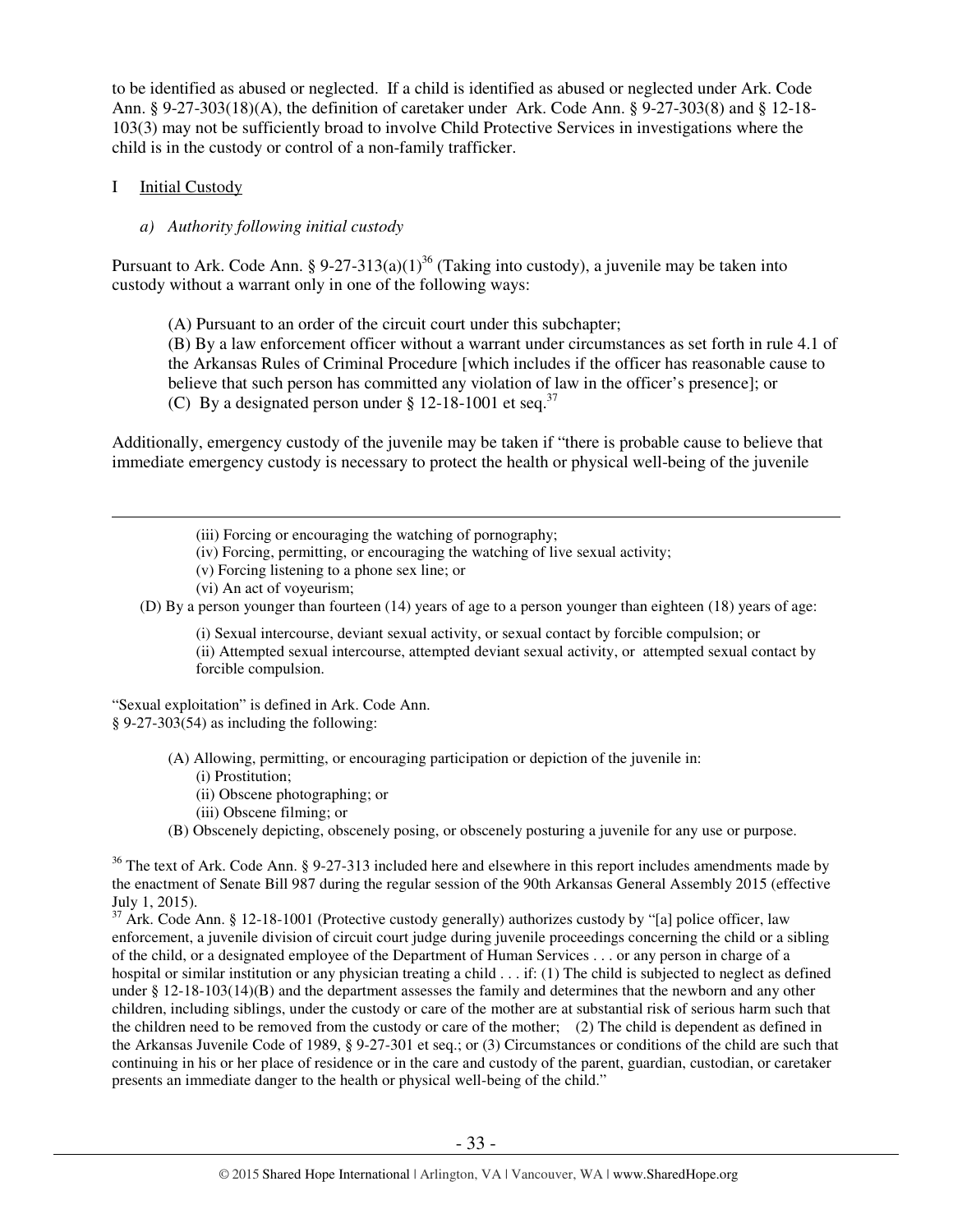from immediate danger or to prevent the juvenile's removal from the state . . . ." Ark. Code Ann. § 9-27-  $314(a)(1)$ .

# II. Outcomes

Assuming any requirement for family services are met, the court can order juveniles found to be dependent-neglected to be "removed from the custody of a parent, guardian, or custodian and placed in the custody of the department or other licensed agency responsible for the care of juveniles or with a relative or other individual." Ark. Code Ann. § 9-27-328(b)(1). To do so, the court must initially find information about the following: "(A) Whether it is contrary to the welfare of the juvenile to remain at home; (B) Whether the removal and the reasons for the removal of the juvenile is necessary to protect the health and safety of the juvenile; and (C) Whether the removal is in the best interest of the juvenile." Ark. Code Ann.  $\S 9-27-328(b)(1)$ . Ark. Code Ann.  $\S 9-27-328(b)(2)$  sets out additional findings to be made within 60 days of removal. For a juvenile found to be dependent-neglected, the court may, among other things, "transfer custody of the juvenile to the Department of Human Services, to another licensed agency responsible for the care of juveniles, or to a relative or other individual" if it is in the child's best interest. Ark. Code Ann. § 9-27-334(a)(2)(A). If custody of the dependent-neglected child is given to the Department of Human Services, "the juvenile shall be placed in a licensed or approved foster home, shelter, or facility or an exempt child welfare agency." Ark. Code Ann. § 9-27-334(a)(2)(B).

Within Arkansas' Child Welfare Agency Licensing Act, entities that house or assist in the placement of child human trafficking victims are included within the definitions of "child welfare agency" and "child placement agency," bringing them within the purview of the Child Welfare Agency Review Board. Ark. Code Ann. §§ 9-28-402(8)(D), 9-28-402(7)(D), 9-28-405. Specifically, Ark. Code Ann. § 9-28-  $402(8)(D)^{38}$  (Definitions), defines "child welfare agency" to include "any person, corporation, partnership, voluntary association, or other entity or identifiable group of entities having a coordinated ownership of controlling interest, whether established for profit or otherwise, that . . . [r]eceives, places, plans or assists in the placement of a child victim of human trafficking in a home or any type of shelter or facility." And, Ark. Code Ann. § 9-28-402(7)(D), defines "child placement agency" to include "a child welfare agency . . . that . . . [p] laces, plans for the placement or assists in the placement of a child victim of human trafficking in a home or any type of shelter or facility." Thus, the Department of Human Services can refer victims to entities that serve juvenile sex trafficking victims. Ark. Code Ann. § 9-27-  $334(a)(2)(B)$ .

# **Child Identified as Delinquent**

# I. Adjudication or referral to alternate program

A "delinquent juvenile" is defined in Ark. Code Ann. § 9-27-303(15)(A) as including " A juvenile ten (10) years old or older: who has committed an act other than a traffic offense or game and fish violation that, if the act had been committed by an adult, would subject the adult to prosecution for a felony, misdemeanor, or violation under the applicable criminal laws of this state; has violated § 5-73-119 [Handguns – possession by minor or possession on school property]; has violated §  $5-17-217(d)(2)$ , cyberbullying of a school employee." Therefore, if a domestic minor sex trafficking victim is charged with Ark. Code Ann. § 5-70-102 (Prostitution), the minor could be considered a delinquent juvenile.<sup>39</sup>

 $\overline{a}$  $38$  The text of Ark. Code Ann. § 9-28-402 included here and elsewhere in this report includes amendments made by the enactment of Senate Bill 1012 during the regular session of the 90th Arkansas General Assembly 2015. (effective July 1, 2015).

<sup>&</sup>lt;sup>39</sup> However, the Ark. Code Ann. § 9-27-323(k)(1), (2) states that the Department of Human Services is required to "develop a statewide referral protocol for helping to coordinate the delivery of services to sexually exploited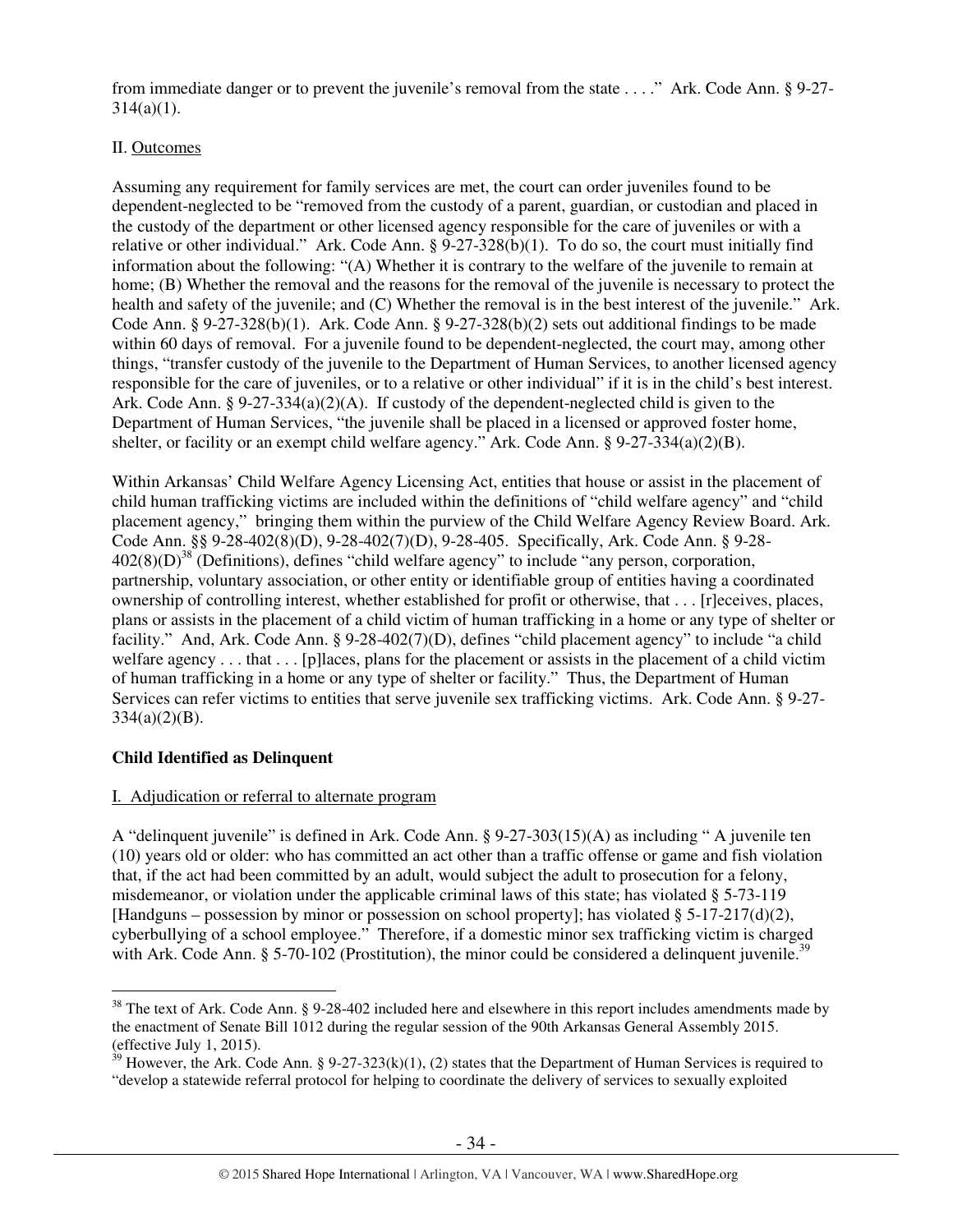Since Ark. Code Ann. § 5-70-102 (Prostitution) is a misdemeanor, the case would proceed as a delinquency hearing pursuant to Ark. Code Ann. § 9-27-318(a), which provides that "[t]he state may proceed with a case as a delinquency only when the case involves a juvenile: . . . (2) Less than eighteen (18) years of age when he or she engages in conduct that if committed by an adult would be any misdemeanor."

## *a) Diversion or alternate process*

A prosecuting attorney may choose to proceed with diversion in some delinquency cases if "it is in the best interests of the juvenile and the community" and the relevant persons consent. Ark. Code Ann. § 9- 27-323(a). Diversion cases are subject to conditions, including the juvenile admitting her involvement in the delinquent act. Ark. Code Ann.  $\S 9-27-323(c)(1)(A)$ . Pursuant to Ark. Code Ann.  $\S 9-27-323(e)$ (Diversion),

(e) Diversion agreements shall be limited to providing for:

(1) Nonjudicial probation under the supervision of the intake officer or probation officer for a period during which the juvenile may be required to comply with specified conditions concerning his or her conduct and activities;

- (2) Participation in a court-approved program of education, counseling, or treatment;
- (3) Participation in a court-approved teen court;
- (4) Participation in a juvenile drug court program; and
- (5) Enrollment in the Regional Educational Career Alternative School.

# II. Outcomes

 $\overline{a}$ 

If the prosecuting attorney does not enter into a diversionary agreement and the court adjudicates the domestic minor sex trafficking victim to be a delinquent, pursuant to Ark. Code Ann. § 9-27-330(a) (Disposition—Delinquency—Alternatives), the court has a number of disposition options, "based upon the best interest of the juvenile," including,

(1) (A) Transfer legal custody of the juvenile to any licensed agency responsible for the care of delinquent juveniles or to a relative or other individual.

(B) (i) Commit the juvenile to the Division of Youth Services of the Department of Human Services using the risk assessment system for Arkansas juvenile offenders distributed and administered by the Administrative Office of the Courts.

(iii) (a) In an order of commitment, the court may recommend that a juvenile be placed in a treatment program or community-based program instead of a youth services center and shall make specific findings in support of such a placement in the order.

 . . . . (iv) Upon receipt of an order of commitment with recommendations for placement, the division shall consider the recommendations of the committing court in placing a juvenile in a youth services facility or a community-based program.

. . . .

children." A "sexually exploited child" is defined as a person less than 18 years of age who has been subject to sexual exploitation because the person:

(A) Is a victim of trafficking of persons under § 5–18–103;

- (B) Is a victim of child sex trafficking under 18 U.S.C. § 1591, as it existed on January 1, 2013; or
- (C) Engages in an act of prostitution under § 5–70–102 or sexual solicitation under § 5–70–103.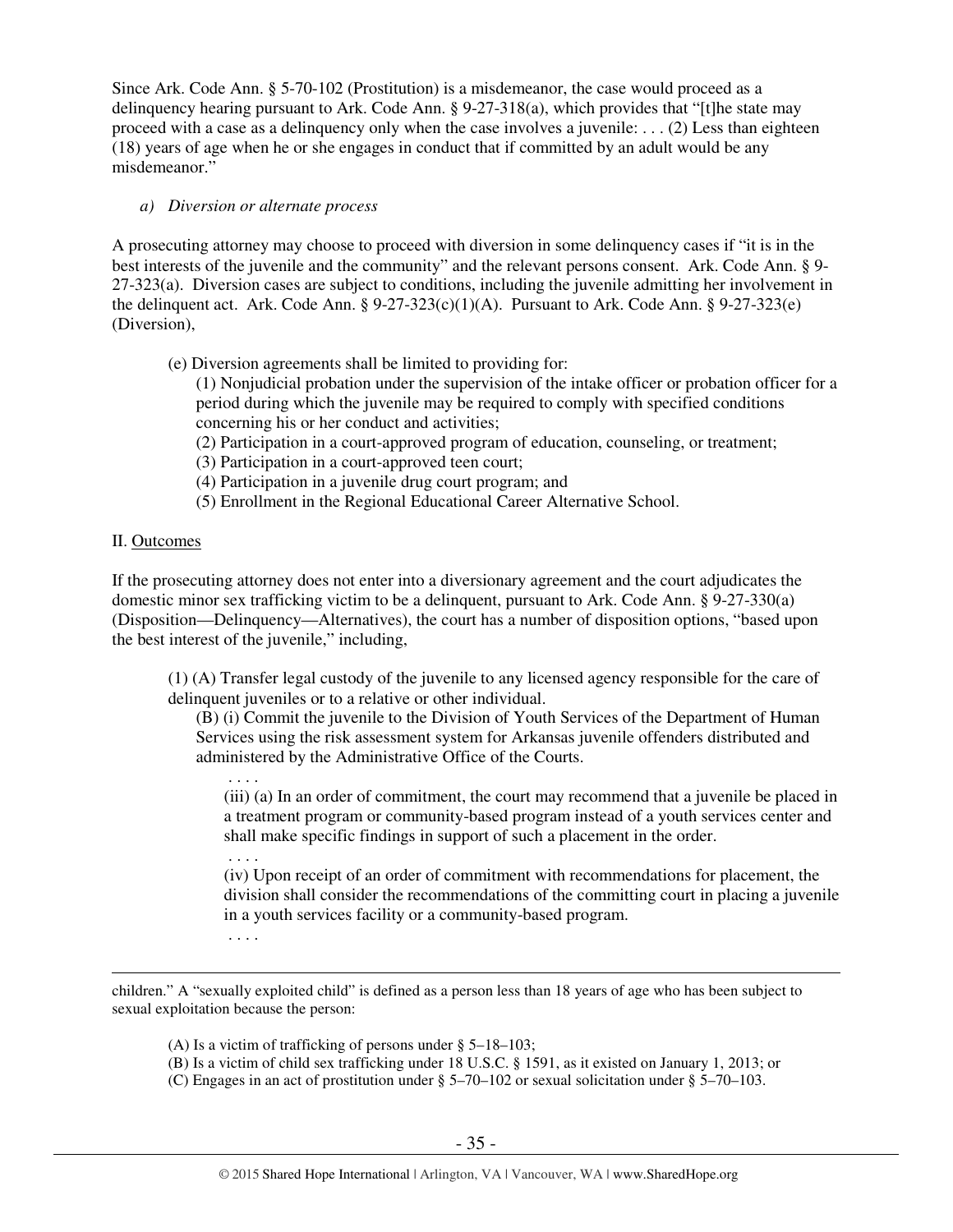(3) Grant permanent custody to an individual upon proof that the parent or guardian from whom the juvenile has been removed has not complied with the orders of the court and that no further services or periodic reviews are required;

 $(4)$  (A) Place the juvenile on probation . . . .

. . . .

(11) (A) (i) Order that the juvenile remain in a juvenile detention facility for an indeterminate period not to exceed ninety (90) days.

. . . . (12) Place the juvenile on residential detention with electronic monitoring, either in the juvenile's home or in another facility as ordered by the court;

. . . .

- 5.4.1 Recommendation: Enact a mandatory protective response for juvenile sex trafficking victims that provides an avenue to specialized services outside detention.
- *5.5 Commercial sexual exploitation or sex trafficking is identified as a type of abuse and neglect within child protection statutes.*

Commercial sexual exploitation is a type of abuse in Arkansas's child protection statutes. A "dependentneglected juvenile" is defined in Ark. Code Ann. § 9-27-303(18)(A) (Definitions) as including "any juvenile who is at substantial risk of serious harm as a result of the following acts or omissions to the juvenile, a sibling, or another juvenile: (i) Abandonment; (ii) Abuse; (iii) Sexual Abuse; <sup>40</sup> (iv) Sexual exploitation; (v) Neglect; . . . ." Pursuant to Ark. Code Ann.  $\S$  9-27-303(54), "[s]exual exploitation" is defined to include:

- (A) Allowing, permitting, or encouraging participation or depiction of the juvenile in:
	- (i) Prostitution;
	- (ii) Obscene photographing; or
	- (iii) Obscene filming; or
- (B) Obscenely depicting, obscenely posing, or obscenely posturing a juvenile for any use or purpose.

Ark. Code Ann. § 9-27-303(17)(G)<sup>41</sup> also defines "dependent juvenile" as "(i) A child who has been a victim of human trafficking as a result of threats, coercion, or fraud. (ii) If the parent knew or should have known the child was a victim of human trafficking as a result of threats, coercion, or fraud, the child is not a dependent juvenile but may be dependent-neglected." Pursuant to Ark. Code Ann. § 9-27- 303(18)(B), "'Dependent-neglected juvenile' includes dependent juveniles."

"Neglect" includes "[f]ailure to take reasonable action to protect the juvenile [or child] from abandonment, abuse, sexual abuse, sexual exploitation, neglect, or parental unfitness when the existence of this condition was known or should have been known." Ark. Code Ann. §§ 9-27-303 (36)(A)(iii). "Abuse," pursuant to Ark. Code Ann. § 9-27-303(3)(A), occurs when "a parent, guardian, custodian, foster parent, person eighteen (18) years of age or older living in the home with a child, whether related or unrelated to the child, or any person who is entrusted with the juvenile's care by a parent, guardian, custodian, or foster parent, including, but not limited to, an agent or employee of a public or private residential home, child care facility, public or private school, or any person legally responsible for the

<sup>40</sup> *See supra* Section 5.4 for definition of "sexual abuse."

<sup>&</sup>lt;sup>41</sup> The text of Ark. Code Ann. § 9-27-303(G) included here and elsewhere in this report includes amendments made by the enactment of House Bill 1673 during the regular session of the 90<sup>th</sup> Arkansas General Assembly 2015. (effective April 4, 2015).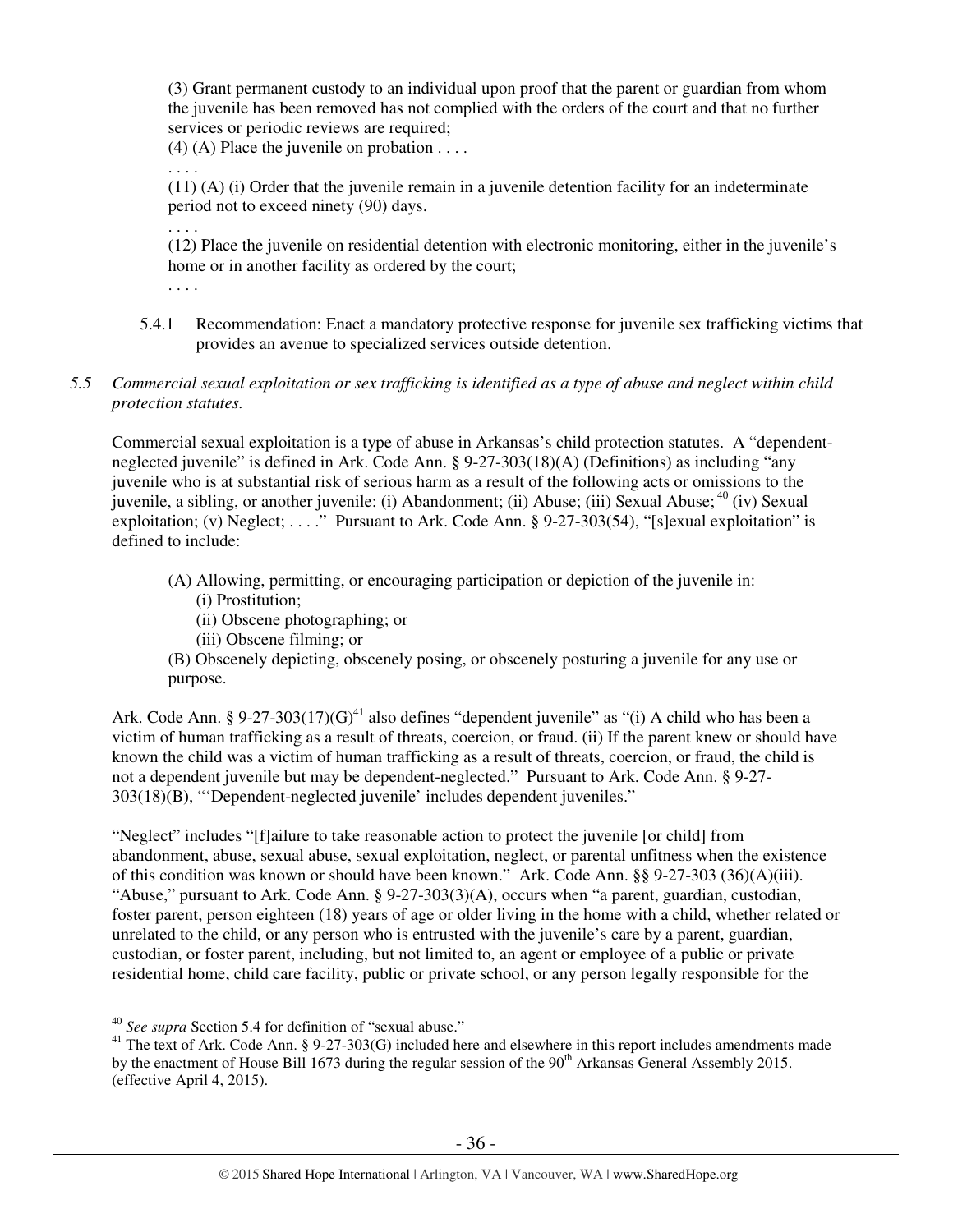juvenile's welfare" is involved in "(i) Extreme or repeated cruelty to a juvenile; (ii) Engaging in conduct creating a realistic and serious threat of death, permanent or temporary disfigurement, or impairment of any bodily organ; (iii) Injury to a juvenile's intellectual, emotional, or psychological development as evidenced by observable and substantial impairment of the juvenile's ability to function within the juvenile's normal range of performance and behavior . . . ." Ark. Code Ann. § 9-27-303(3)(A).

*5.6 The definition of "caregiver" or another related term in the child welfare statutes is not a barrier to a sex trafficked child accessing the protection of child welfare.* 

Arkansas uses the term "caretaker" in its code. For purposes of the subchapter entitled "Arkansas Juvenile Code," in the title on family law, the term is defined as "a parent, guardian, custodian, foster parent, significant other of the child's parent, or any person fourteen (14) years of age or older who is entrusted with a child's care by a parent, guardian, custodian, or foster parent, including, but not limited to, an agent or employee of a public or private residential home, child care facility, public or private school, or any person responsible for a child's welfare." Ark. Code Ann. § 9-27-303(8). For purposes of the chapter entitled "Child Maltreatment Act" in the title on law enforcement, emergency management, and military affairs, "caretaker" is defined as "a parent, guardian, custodian, foster parent, or any person fourteen (14) years of age or older who is entrusted with a child's care by a parent, guardian, custodian, or foster parent, including without limitation, an agent or employee of a public or private residential home, child care facility, public or private school, or any person responsible for a child's welfare." Ark. Code Ann. § 12-18-103(3).

While this definition is likely too narrow to allow child welfare to provide protective services to juvenile sex trafficking victims whose exploiter is not a family member, Ark. Code Ann. § 9-27-303(17)(G)<sup>42</sup> (Definitions) provides an alternative avenue to child protective services by defining "dependent juvenile" as "(i) A child who has been a victim of human trafficking as a result of threats, coercion, or fraud. (ii) If the parent knew or should have known the child was a victim of human trafficking as a result of threats, coercion, or fraud, the child is not a dependent juvenile but may be dependent-neglected." Pursuant to Ark. Code Ann. § 9-27-303(18)(B), "'Dependent-neglected juvenile' includes dependent juveniles."

*5.7 Crime victims' compensation is specifically available to a child victim of sex trafficking or commercial sexual exploitation of children (CSEC) without regard to ineligibility factors.* 

Several problematic conditions could make domestic minor sex trafficking victims ineligible for Crime Victims Reparations. Under Ark. Code Ann. § 16-90-712(a),

## (a) Reparations shall not be awarded:

(1) Unless the claim has been filed with the Crime Victims Reparations Board within one (1) year after the injury or death upon which the claim is based, unless the board finds good cause for the failure to file a timely claim;

(2) To a claimant who was the offender or an accomplice of the offender;

. . .

(5) To any claimant who has been convicted of a felony involving criminally injurious conduct;

(6) Unless the criminally injurious conduct resulting in injury or death was reported to the proper authorities within seventy-two (72) hours after its occurrence, or the board finds there

 $\overline{a}$  $42$  The text of Ark. Code Ann. § 9-27-303(G) included here and elsewhere in this report includes amendments made by the enactment of House Bill No. 1673 during the regular session of the 90th Arkansas General Assembly 2015. (effective July 1, 2015).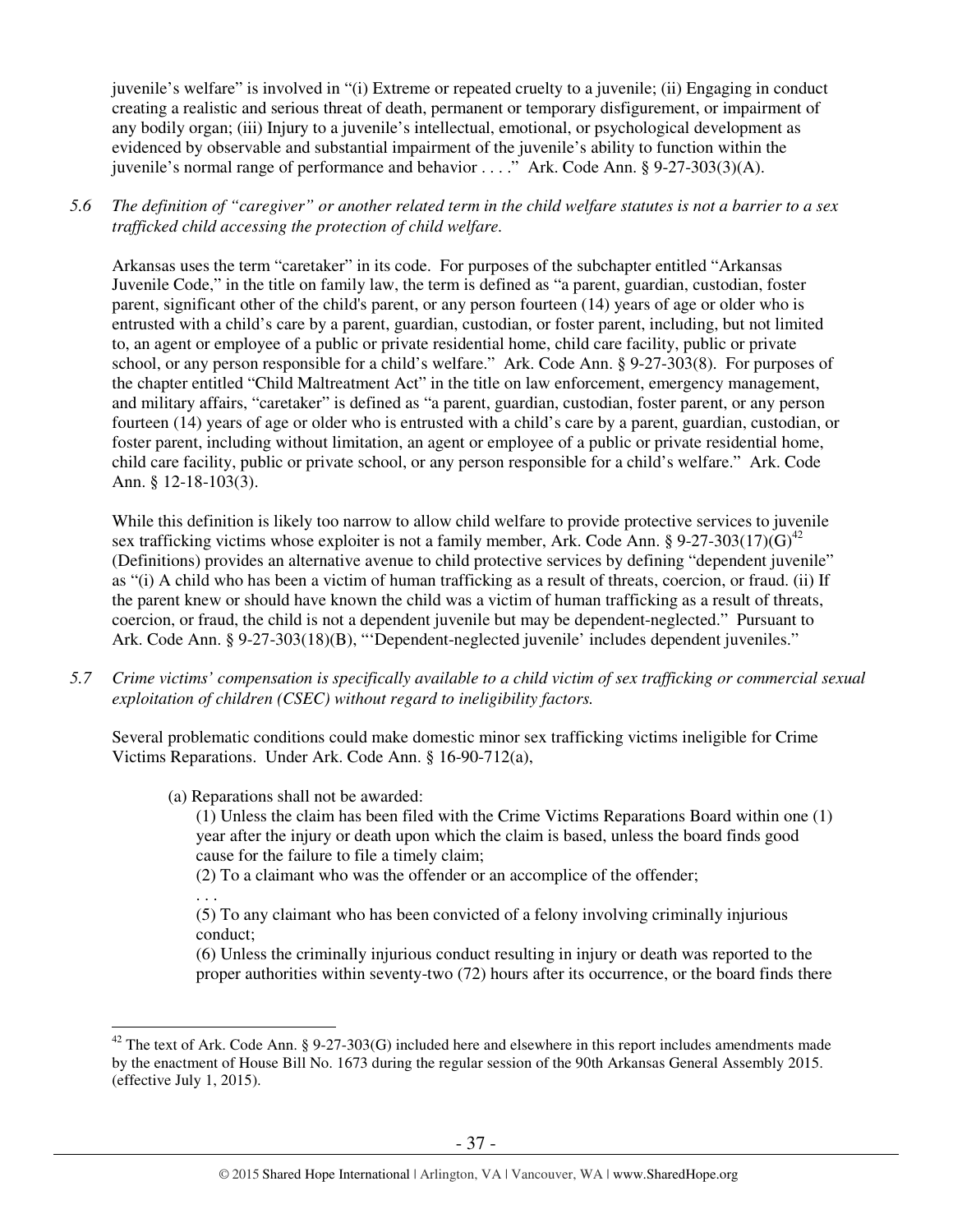was good cause for the failure to report within that time;

. . . .

Under subsection (b), "Reparations otherwise payable to a claimant shall be diminished to the extent: ... (2) Of the degree of responsibility for the cause of the injury or death attributable to the victim, as determined by the board." Ark. Code Ann. § 16-90-712(b). Furthermore, under subsection (c), an award may be reduced, denied, or withdrawn if it is found that the victim did not cooperate with law enforcement. Ark. Code Ann. § 16-90-712(c).

5.7.1 Recommendation: Amend Ark. Code Ann. § 16-90-712 (Conditions for reparations) to clarify that a claimant who is a victim of domestic minor sex trafficking is exempt from the conditions contained therein.

# *5.8 Victim-friendly procedures and protections are provided in the trial process for minors under 18.*

Ark. Code Ann. § 16-42-101(b) (Admissibility of evidence of victim's prior sexual conduct), which, subject to the provisions in the section, prevents the introduction of "opinion evidence, reputation evidence, or evidence of specific instances of the victim's prior sexual conduct" applies only "[i]n any criminal prosecution under § 5-14-101 et seq. [Sexual Offenses including rape, sexual indecency with a child, public sexual indecency, sexual Assault] or § 5-26-202 [Incest], or for criminal attempt to commit, criminal solicitation to commit, or criminal conspiracy to commit an offense defined in any of those sections . . . ." Ark. Code Ann. § 16-42-101(b). Therefore, the statute does not apply to domestic minor sex trafficking victims if the perpetrators are not charged with the crimes listed.

Similarly, "In any prosecution for a sexual offense or inchoate offense to a sexual offense, upon motion of the prosecuting attorney and after notice to opposing counsel, the court may, for good cause shown, allow the presence of the parent, stepparent, guardian, custodian, or other person with custody of an alleged minor victim of a sexual offense or inchoate offense to a sexual offense during the examination and cross-examination of the minor at any hearing, deposition, or trial." Ark. Code Ann. § 16-42-102.

However, for child victims of any crime, including domestic minor sex trafficking crimes, it is possible that a child's testimony may be taken via closed circuit television. Ark. Code Ann. § 16-43-1001(a)(1). Under Ark. *Code Ann. § 16-43-1001(a)(1) (Closed-circuit television) in criminal proceedings, upon motion by the* prosecution or defense, "the court may, upon a showing of clear and convincing evidence that testifying in open court would be harmful or detrimental to the child, order that the testimony of a victim or witness who is a child twelve (12) years of age or under be taken outside the courtroom." Finally, Ark. Code Ann. § 16-43-1202 (Safeguards for child victims testifying in judicial and administrative proceedings) requires that the "prosecuting attorney, victim-witness coordinator, attorney ad litem, or Office of Chief Counsel attorney" provide the child with information about the proceedings and protect the testifying child from "argumentative or harassing questioning" by objecting appropriately. Ark. Code Ann. § 16-43-1202(1), (7). The child is permitted, upon motion by the "prosecuting attorney, attorney ad litem, or Office of Chief Counsel attorney," a "comfort item," "support person," or both during the testimony "[i]f it is in the child's best interests." Ark. Code Ann. § 16-43-1202(5), (6).

5.8.1 Recommendation: Amend Ark Code Ann. § 16-42-101 (Admissibility of evidence of victim's prior sexual conduct) to include child victims of § 5-18-103 (Trafficking of persons), § 5-70-104(a)(2) (Promoting prostitution in the first degree), § 5-27-303 (Engaging children in sexually explicit conduct for use in visual or print medium), § 5-27-305 (Transportation of minors for prohibited sexual conduct), § 5-27-402 (Employing or consenting to the use of a child in a sexual performance and § 5-27-403(a) (Producing, directing, or promoting a sexual performance by a child) where commercial sexual abuse of a child is involved.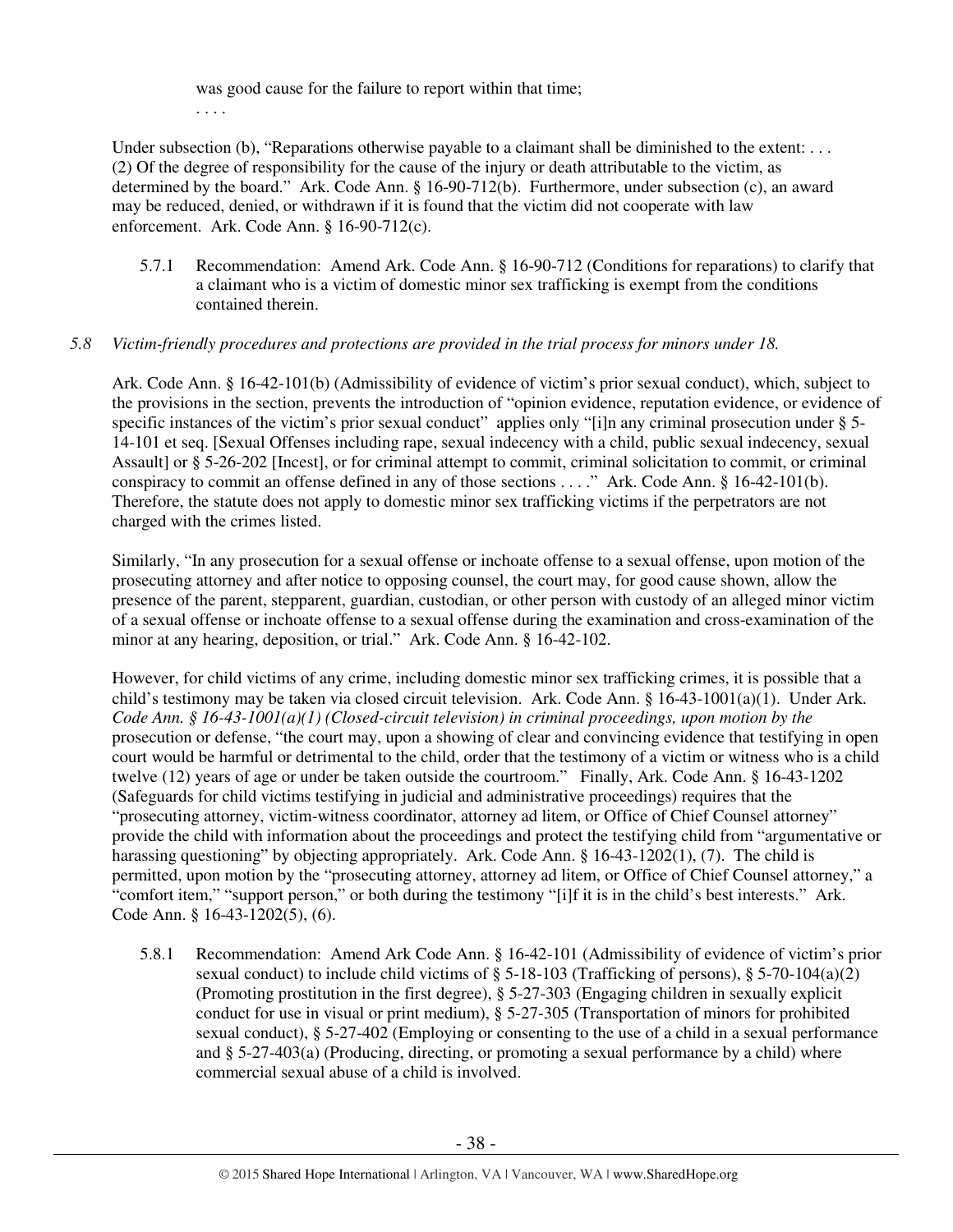*5.9 Expungement or sealing of juvenile delinquency records resulting from arrests or adjudications for prostitution-related offenses committed as a result of, or in the course of, the commercial sexual exploitation of a minor is available within a reasonable time after turning 18.* 

Under Ark. Code Ann. § 9-27-309(b)-(c) (Confidentiality of Records),

- (b) (1) (A) Records of delinquency adjudications for which a juvenile could have been tried as an adult shall be kept for ten (10) years after the last adjudication of delinquency or the date of a plea of guilty or nolo contendere or a finding of guilt as an adult. (B) Thereafter they may be expunged.
	- (2) The court may expunge other juvenile records at any time and shall expunge all the records of a juvenile upon his or her twenty-first birthday, in other types of delinquency, dependency-neglect, or families in need of services cases.
	- (3) For purposes of this section, "expunge" means to destroy.

(c) Records of juveniles who are designated as extended juvenile jurisdiction offenders shall be kept for ten (10) years after the last adjudication of delinquency, date of plea of guilty or nolo contendere, or finding of guilt as an adult or until the juvenile's twenty-first birthday, whichever is longer.

Additionally, under Ark. Code Ann. § 16-90-1412 (b)(1)<sup>43</sup> (Sealing certain convictions for victims of human trafficking<sup>44</sup>), a person convicted of prostitution under Ark. Code Ann. § 5-70-102 can file a petition to seal the conviction "if it was obtained as a result of having been a victim of human trafficking." Pursuant to § 16-90- 1412(b)(2), "a uniform petition under this section may be filed at any time and it may be filed for a conviction imposed at any time."<sup>45</sup>

*5.10 Victim restitution and civil remedies for victims of domestic minor sex trafficking or commercial sexual exploitation of children (CSEC) are authorized by law.* 

A domestic minor sex trafficking victim could receive restitution under Ark. Code Ann. §  $5-4-205(a)(1)$ (Restitution), which states that "[a] defendant who is found guilty or who enters a plea of guilty or nolo contendere to an offense may be ordered to pay restitution." The restitution is based on the "actual economic loss caused to a victim by the offense," and if bodily injury has occurred, the restitution order may require the defendant, among other things, to "[p]ay the cost of a necessary medical or related professional service or device relating to physical, psychiatric, and psychological care, including nonmedical care and treatment rendered in accordance with a recognized method of healing; . . . [p]ay the cost of necessary physical and occupational therapy and rehabilitation; [and] . . . [r]eimburse the victim for income lost by the victim as a result of the offense" with a maximum income reimbursement of \$50,000. Ark. Code Ann. § 5-4-205(b)(1), (2).

Any victim of a felony offense, including domestic minor sex trafficking victims, may bring a civil action. Specifically, under Ark. Code Ann. § 16-118-107(a)(1) (Civil action by crime victim), "Any person injured or damaged by reason of conduct of another person that would constitute a felony under Arkansas law may file a civil action to recover damages based on the conduct."

<sup>&</sup>lt;sup>43</sup> The text of Ark. Code Ann. § 16-90-1412 included here and elsewhere in this report includes amendments made by the enactment of Senate Bill 120 during the regular session of the 90th Arkansas General Assembly 2015 (effective April 6, 2015).

<sup>&</sup>lt;sup>44</sup> Ark. Code Ann. § 16-90-1412(a) defines a "victim of human trafficking" as a person who has been subjected to trafficking of persons, § 5-18-103, or any former law of the state of Arkansas, law of another state, or federal law that is substantially similar.

 $^{45}$  To grant the petition, the court must find "by a preponderance of the evidence that  $\dots$  the [prostitution] conviction was obtained . . . as a result of having been a victim of human trafficking." Ark. Code Ann. § 16-90-1412(c)(2).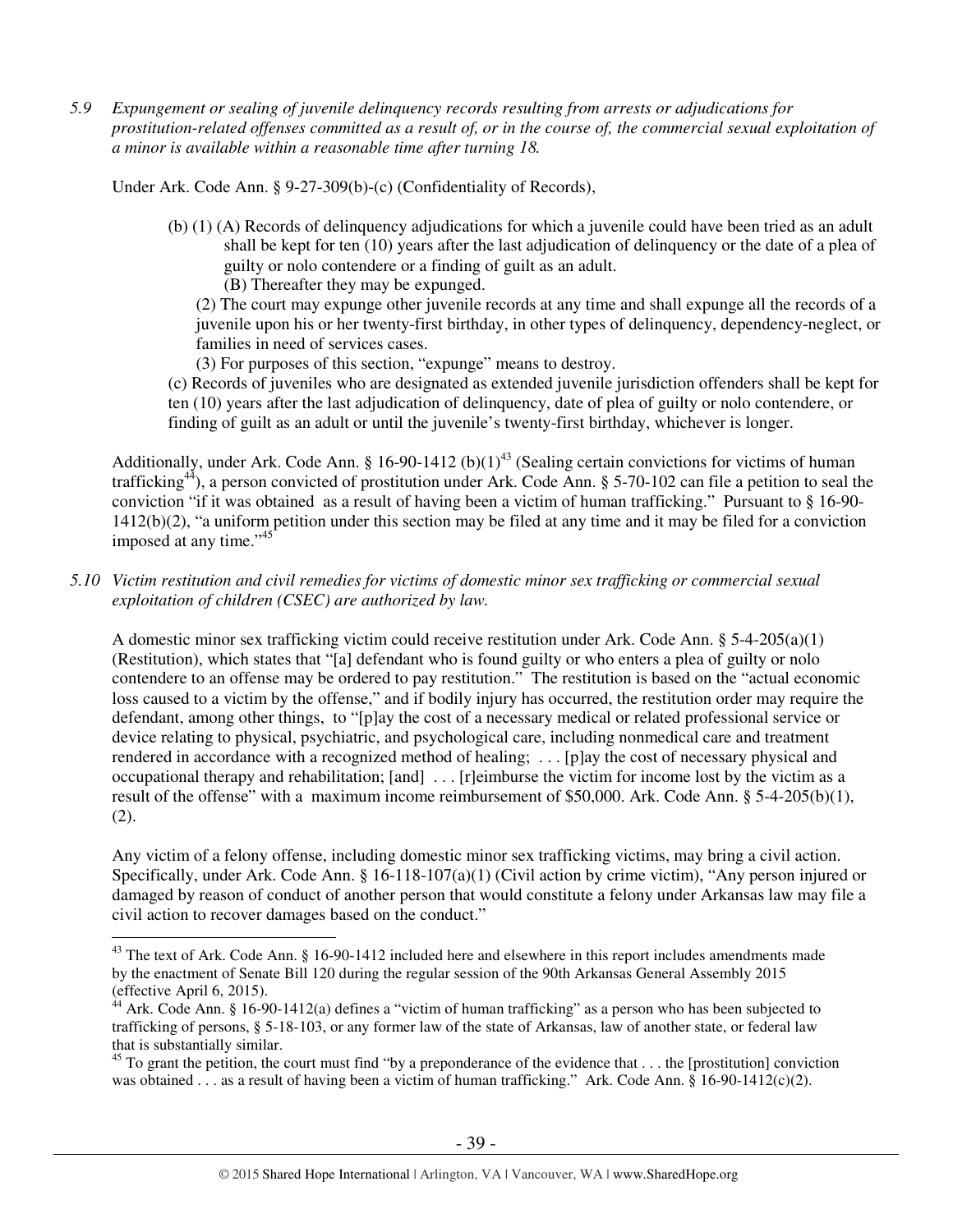A violation of Ark. Code Ann.  $\S$  5-42-204(a)(2) (Criminal use of property or laundering criminal proceeds) occurs when a person "[u]ses or makes available for use any property in which he or she has any ownership or lawful possessory interest to facilitate a predicate criminal offense." A "predicate criminal offense" includes a "crime of pecuniary gain," which is defined as "any violation of Arkansas law that results, or was intended to result, in the defendant receiving income, benefit, property, money, or anything of value." Ark. Code Ann. § 5-42-203(3), (7). The violator may face a civil action brought by a prosecuting attorney "for damages in an amount equal to property, funds, or a monetary instrument involved in the violation as well as the proceeds acquired by any person involved in the enterprise or by reason of conduct in furtherance of the violation, together with costs incurred for resources and personnel used in the investigation and prosecution of both criminal and civil proceedings." Ark. Code Ann. § 5-  $42-204(c)(1)$ .

Additionally, Ark Code Ann. § 16-118-109 (Civil cause of action for human trafficking victims)creates a private right of action for survivors of human trafficking against their exploiters. The statute provides an action for actual damages, compensatory damages, punitive damages, and injunctive relief. A prevailing plaintiff will be awarded attorneys' fees, and if the plaintiff can prove the defendant acted maliciously and willfully, he or she may be awarded 3 times the actual damages. Ark Code Ann. § 16-18-109(d), (e).

- 5.10.1 Recommendation: Amend Ark. Code Ann. § 5-4-205(a)(1) (Restitution) to make restitution mandatory for victims of domestic minor sex trafficking and to expand the basis for restitution so that victims do not need to prove bodily injury before receiving restitution to cover the costs of psychiatric and psychological care.
- *5.11 Statutes of limitations for civil and criminal actions for child sex trafficking or commercial sexual exploitation of children (CSEC) offenses are eliminated or lengthened sufficiently to allow prosecutors and victims a realistic opportunity to pursue criminal action and legal remedies.*

Although minor sex trafficking is not specifically included as an offense that has no statute of limitations, several CSEC statutes are included. Pursuant to Ark. Code Ann. § 5-1-109(a)(1),(2) (Statute of limitations),

A prosecution for the following offenses may be commenced at any time:

(D)Rape, § 5-14-103, if the victim was a minor at the time of the offense;

(E)Sexual indecency with a child, § 5-14-110;

(F)Sexual assault in the first degree, § 15-14-124;

(G)Sexual assault in the second degree, § 5-14-125, if the victim was a minor at the time of the offense; (H) Incest, § 5-226-202, if the victim was a minor at the time of the offense;

(I)Engaging children in sexually explicit conduct for use in visual or print medium, § 5-27-303 (J)Transportation of minors for prohibited sexual conduct, § 5-27-305;

(K)Employing or consenting to the use of a child in a sexual performance, § 5-27-402;

(L)Producing, directing, or promoting a sexual performance by a child, § 5-27-403; and

(M)Computer exploitation of a child in the first degree, § 5-27-605.

A prosecution may be commenced for a violation of the following offenses, if, when the alleged violation occurred, the offense was committed against a minor, the violation has not been previously reported to a law enforcement agency or prosecuting attorney, and the victim has not reached the age of twenty-eight (28) years of age:

- (A) Sexual assault in the third degree, § 5-14-126;
- (B) Sexual assault in the fourth degree, § 5-14-127;
- (C) Endangering the welfare of a minor in the first degree, § 5-27-205;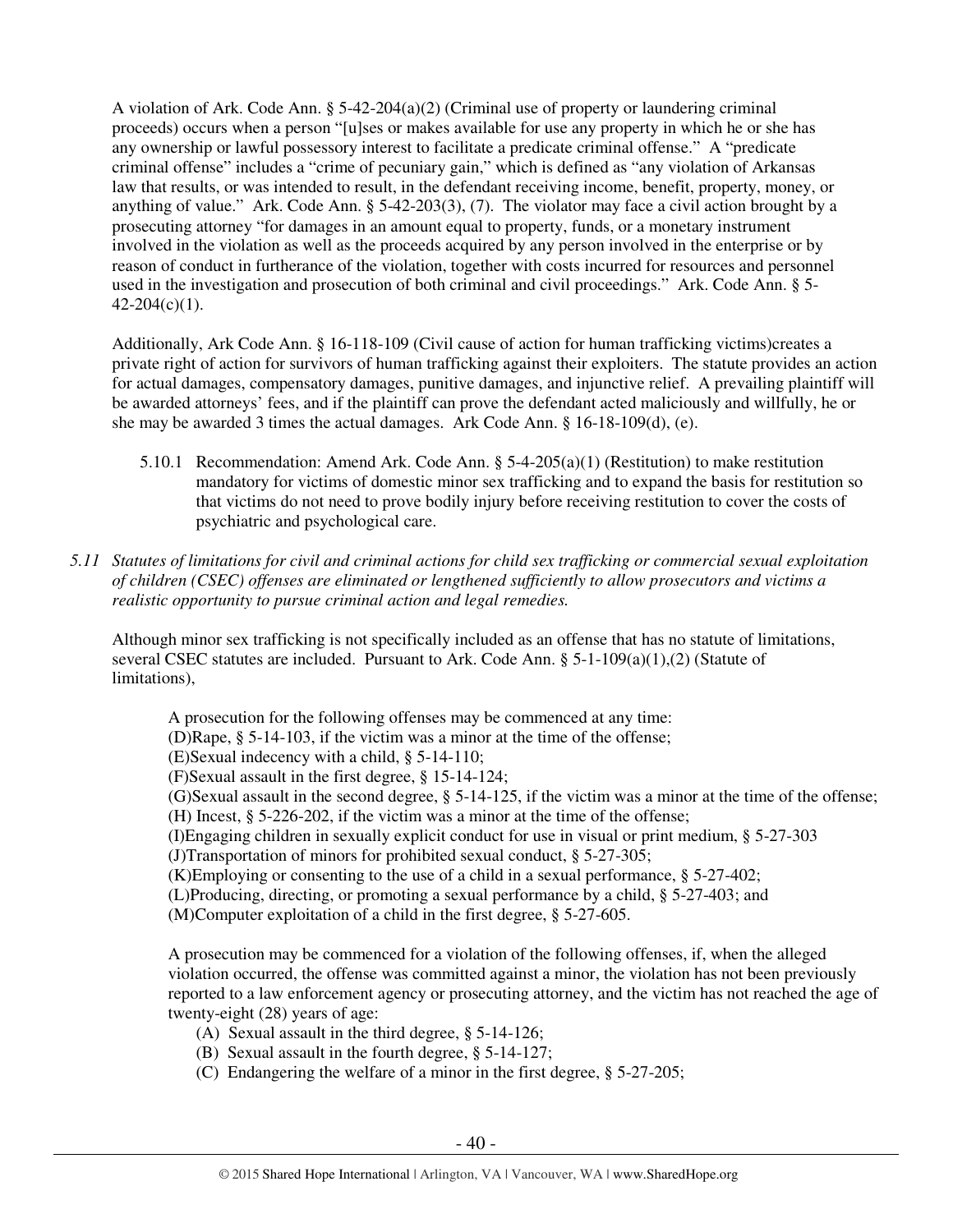- (D) Permitting the abuse of a minor, § 5-27-221; and
- (E) Computer child pornography, § 5-27-603.

For civil actions, the statute of limitations for a minor will not start until he or she has reached 18 years of age. Ark Code Ann. § 16-18-109(f)(2). If the minor is being threatened, intimidated, or manipulated "by the defendant or by any person acting in the interest of the defendant, the time period during which the threats, intimidation, manipulation, or fraud occurred will not be part of the statute of limitations for the commencement of this action." Ark Code Ann. § 16-18-109(f)(4).

5.11.1 Recommendation: Amend Ark. Code Ann. § 5-1-109(a)(2) (Statute of limitations) to include Ark. Code Ann. § 5-70-104(a)(2) (Promoting prostitution in the first degree) and Ark. Code Ann. § 5-18- 103(b)(1)(G) (Trafficking of persons) when the victim is a minor, or eliminate the statute of limitations for bringing prosecutions of these offenses.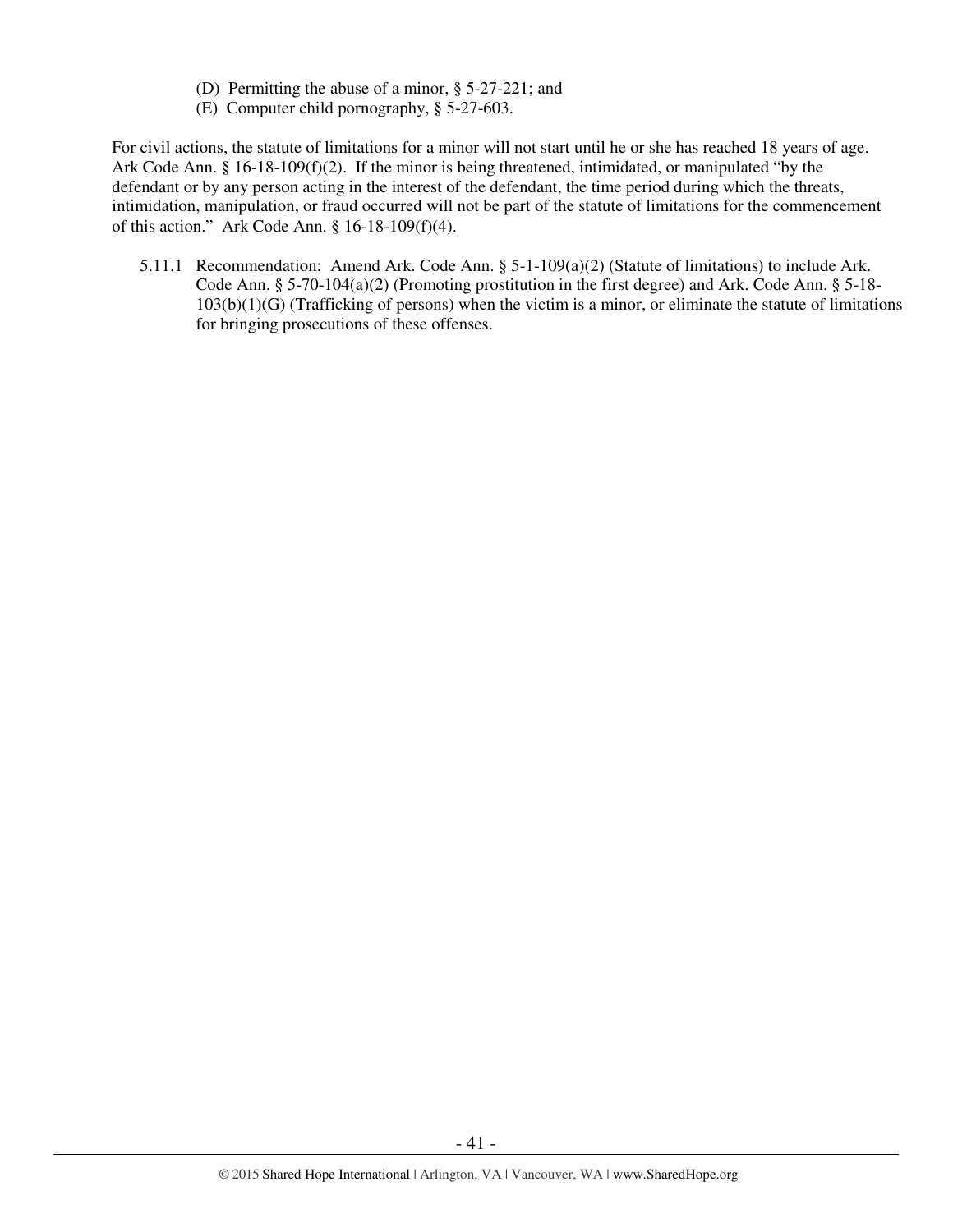## **FRAMEWORK ISSUE 6: CRIMINAL JUSTICE TOOLS FOR INVESTIGATION AND PROSECUTIONS**

#### *Legal Components:*

- *6.1 Training on human trafficking and domestic minor sex trafficking for law enforcement is statutorily mandated or authorized.*
- *6.2 Single party consent to audiotaping is permitted in law enforcement investigations.*
- *6.3 Wiretapping is an available tool to investigate domestic minor sex trafficking.*
- *6.4 Using a law enforcement decoy posing as a minor to investigate buying or selling of commercial sex acts is not a defense to soliciting, purchasing, or selling sex with a minor.*
- *6.5 Using the Internet or other electronic communication to investigate buyers and traffickers is a permissible investigative technique.*
- *6.6 Law enforcement and child welfare agencies are mandated to promptly report missing and recovered children.*

*\_\_\_\_\_\_\_\_\_\_\_\_\_\_\_\_\_\_\_\_\_\_\_\_\_\_\_\_\_\_\_\_\_\_\_\_\_\_\_\_\_\_\_\_\_\_\_\_\_\_\_\_\_\_\_\_\_\_\_\_\_\_\_\_\_\_\_\_\_\_\_\_\_\_\_\_\_\_\_\_\_\_\_\_\_\_\_\_\_\_\_\_\_\_* 

## *Legal Analysis:*

*6.1 Training on human trafficking and domestic minor sex trafficking for law enforcement is statutorily mandated or authorized.*

Ark. Code Ann. § 12-18-1202 (Training regarding sexually exploited children) establishes training programs for "intake officers, law enforcement, prosecutors, and any other appropriate staff, concerning how to identify a sexually exploited child." Additionally these trainings will explain the "appropriate services for a sexually exploited child." Ark. Code Ann. § 12-18-1202.

Training on related topics is also required. Under Ark. Code Ann. § 12-9-113(a)(1) (Domestic violence training), new law enforcement officers must receive "at least twenty (20) hours of training in domestic violence and twenty (20) hours of training in child abuse." The training on "child abuse victim interview techniques" must include the following: "(1) Current law, including the Child Maltreatment Act, § 12-18-101 et seq., and the Arkansas Juvenile Code of 1989, § 9-27-301 et seq.; (2) Child sexual abuse; and (3) Physical and behavioral indicators." Ark. Code Ann. §12-9-113(c).

Additionally, all law enforcement officers must receive 20 hours of training on sexual assaults. Ark. Code Ann. § 12-9-114(a)(1). Ark. Code Ann. § 12-9-114(b) (Training concerning sexual assaults) states, "At a minimum, the training shall cover the following topics: (1) The dynamics of sexual assault; (2) The laws concerning sexual assault; (3) Sexual assault victim interview techniques; and (4) Support services available to sexual assault victims."

*6.2 Single party consent to audiotaping is permitted in law enforcement investigations.* 

Arkansas law allows for single party consent to audiotaping. Pursuant to Ark. Code Ann. § 5-60-120(a) (Interception and recording), "It is unlawful for a person to intercept a wire, landline, oral, telephonic communication, or wireless communication, and to record or possess a recording of the communication unless the person is a party to the communication or one (1) of the parties to the communication has given prior consent to the interception and recording." Furthermore,  $\S$  5-60-120(c)(1) states, "It is not unlawful for the act to be committed by a person acting under the color of law."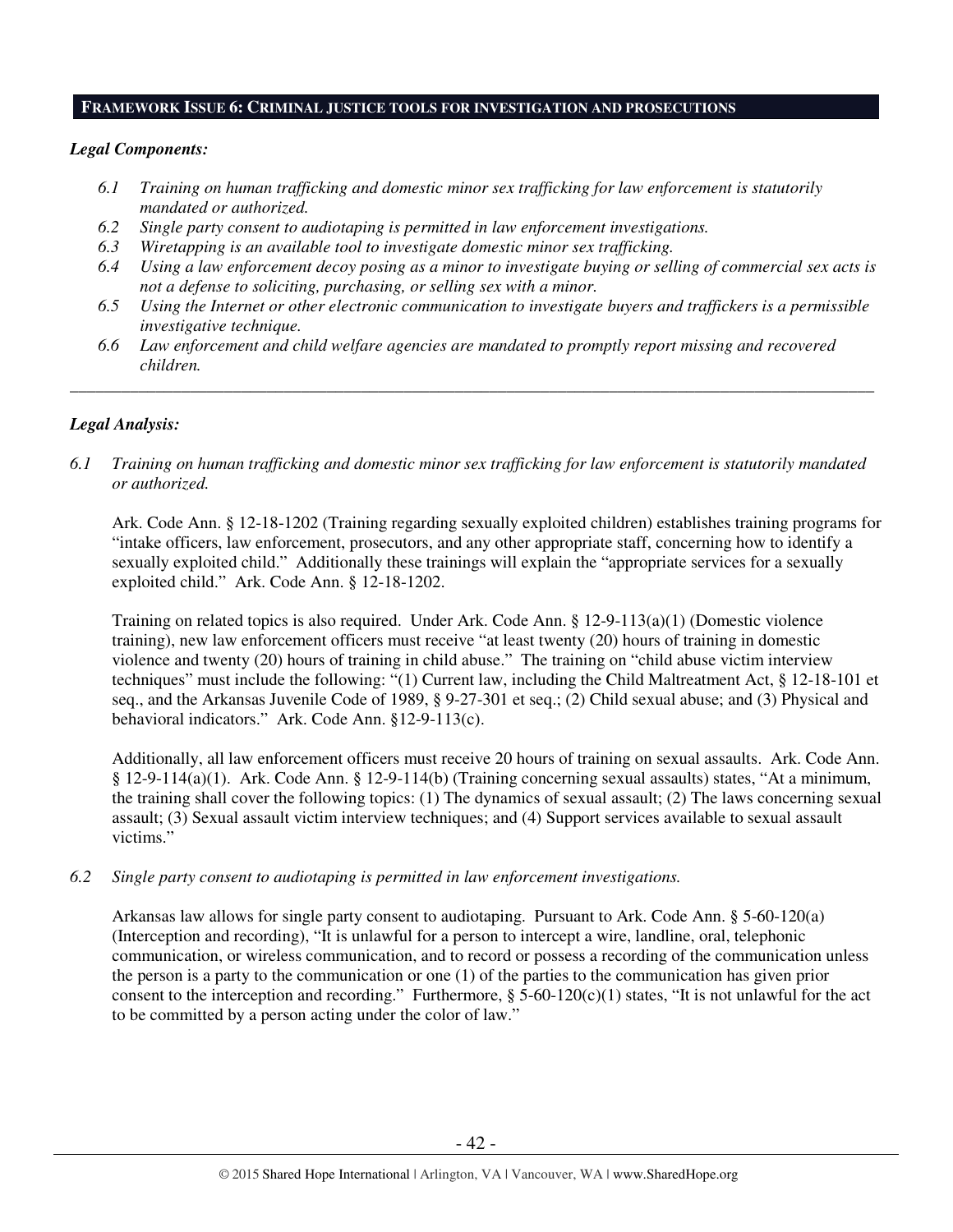*6.3 Wiretapping is an available tool to investigate domestic minor sex trafficking.* 

Ark. Code Ann. § 5-60-120(c)(1) (Interception and recording) states, "It is not unlawful for the act [of intercepting a wire, landline, oral, telephonic communication, or wireless communication, and to record or possess a recording of the communication] to be committed by a person acting under the color of law."

*6.4 Using a law enforcement decoy posing as a minor to investigate buying or selling of commercial sex acts is not a defense to soliciting, purchasing, or selling sex with a minor.* 

As noted below in Section 6.5, Ark. Code Ann. §§ 5-27-603 and 5-27-306 use language that indicates a decoy may be used in prosecutions. However, the trafficking in persons statute and other CSEC statutes are silent on the permissibility of using a law enforcement officer or adult agent of law enforcement as a decoy in investigating the sex trafficking of children.

- 6.4.1 Recommendation: Enact a law to specifically allow law enforcement to investigate sex trafficking of children through the use of decoys.
- *6.5 Using the Internet or other electronic communication to investigate buyers and traffickers is a permissible investigative technique.*

Use of the Internet or electronic communication is allowed for some investigations of traffickers under Ark. Code Ann. § 5-27-306(a) (Internet stalking of a child) when a person 21 or older "knowingly uses a computer online service, internet service, or local internet bulletin board service to" do any of the following:

(2) Seduce, solicit, lure, or entice an individual that the person believes to be fifteen (15) years of age or younger in an effort to arrange a meeting with the individual for the purpose of engaging in:

- (A) Sexual intercourse;
- (B) Sexually explicit conduct; or
- (C) Deviate sexual activity;

. . .

(4) Compile, transmit, publish, reproduce, buy, sell, receive, exchange, or disseminate the name, telephone number, electronic mail address, residence address, picture, physical description, characteristics, or any other identifying information on an individual that the person believes to be fifteen (15) years of age or younger in furtherance of an effort to arrange a meeting with the individual for the purpose of engaging in:

- (A) Sexual intercourse;
- (B) Sexually explicit conduct; or
- (C) Deviate sexual activity.

Use of the phrase, "believes to be fifteen (15) years of age or younger," in both of these subsections, implies that law enforcement officers are allowed to use the Internet or other electronic communication to investigate domestic minor sex trafficking cases when the victim is 15 or younger.

It is also possible that a law enforcement officer could investigate violations of Ark. Code Ann. § 5-27-603 (Computer child pornography) against a child under 17 through the Internet or other electronic communication. This crime prohibits using "a computer online service, internet service, or local bulletin board service to seduce, solicit, lure, or entice or attempt to seduce, solicit, lure, or entice a child or another individual believed by the person to be a child, to engage in sexually explicit conduct." Ark. Code Ann. § 5-27-603(a)(2), (b).